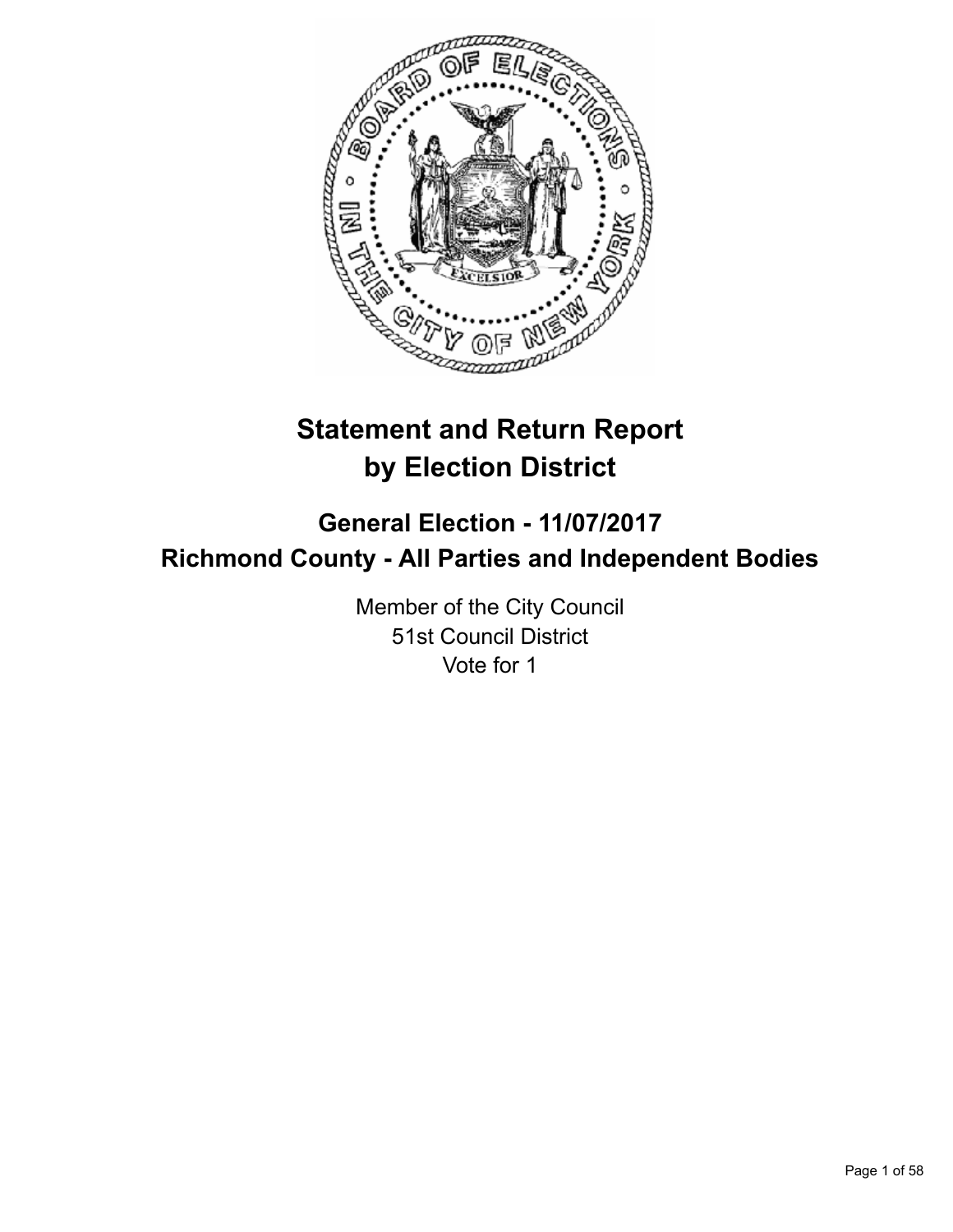

| <b>PUBLIC COUNTER</b>                                    | 378 |
|----------------------------------------------------------|-----|
| MANUALLY COUNTED EMERGENCY                               | 0   |
| ABSENTEE / MILITARY                                      | 5   |
| AFFIDAVIT                                                | 4   |
| <b>Total Ballots</b>                                     | 387 |
| Less - Inapplicable Federal/Special Presidential Ballots | 0   |
| <b>Total Applicable Ballots</b>                          | 387 |
| DYLAN M. SCHWARTZ (DEMOCRATIC)                           | 52  |
| JOSEPH C. BORELLI (REPUBLICAN)                           | 273 |
| JOSEPH C. BORELLI (CONSERVATIVE)                         | 34  |
| DYLAN M. SCHWARTZ (WORKING FAMILIES)                     | 4   |
| JOSEPH C. BORELLI (INDEPENDENCE)                         | 6   |
| JOSEPH C. BORELLI (REFORM)                               | 1   |
| <b>Total Votes</b>                                       | 370 |
| Unrecorded                                               | 17  |

| <b>PUBLIC COUNTER</b>                                    | 492            |
|----------------------------------------------------------|----------------|
| <b>MANUALLY COUNTED EMERGENCY</b>                        | 0              |
| <b>ABSENTEE / MILITARY</b>                               | 11             |
| <b>AFFIDAVIT</b>                                         | 6              |
| <b>Total Ballots</b>                                     | 509            |
| Less - Inapplicable Federal/Special Presidential Ballots | 0              |
| <b>Total Applicable Ballots</b>                          | 509            |
| DYLAN M. SCHWARTZ (DEMOCRATIC)                           | 64             |
| JOSEPH C. BORELLI (REPUBLICAN)                           | 343            |
| JOSEPH C. BORELLI (CONSERVATIVE)                         | 64             |
| DYLAN M. SCHWARTZ (WORKING FAMILIES)                     | 6              |
| JOSEPH C. BORELLI (INDEPENDENCE)                         | 10             |
| JOSEPH C. BORELLI (REFORM)                               | $\overline{2}$ |
| JONATHAN P. HERBST (WRITE-IN)                            | 1              |
| MICHAEL CIACCIARELLI (WRITE-IN)                          | 1              |
| <b>Total Votes</b>                                       | 491            |
| Unrecorded                                               | 18             |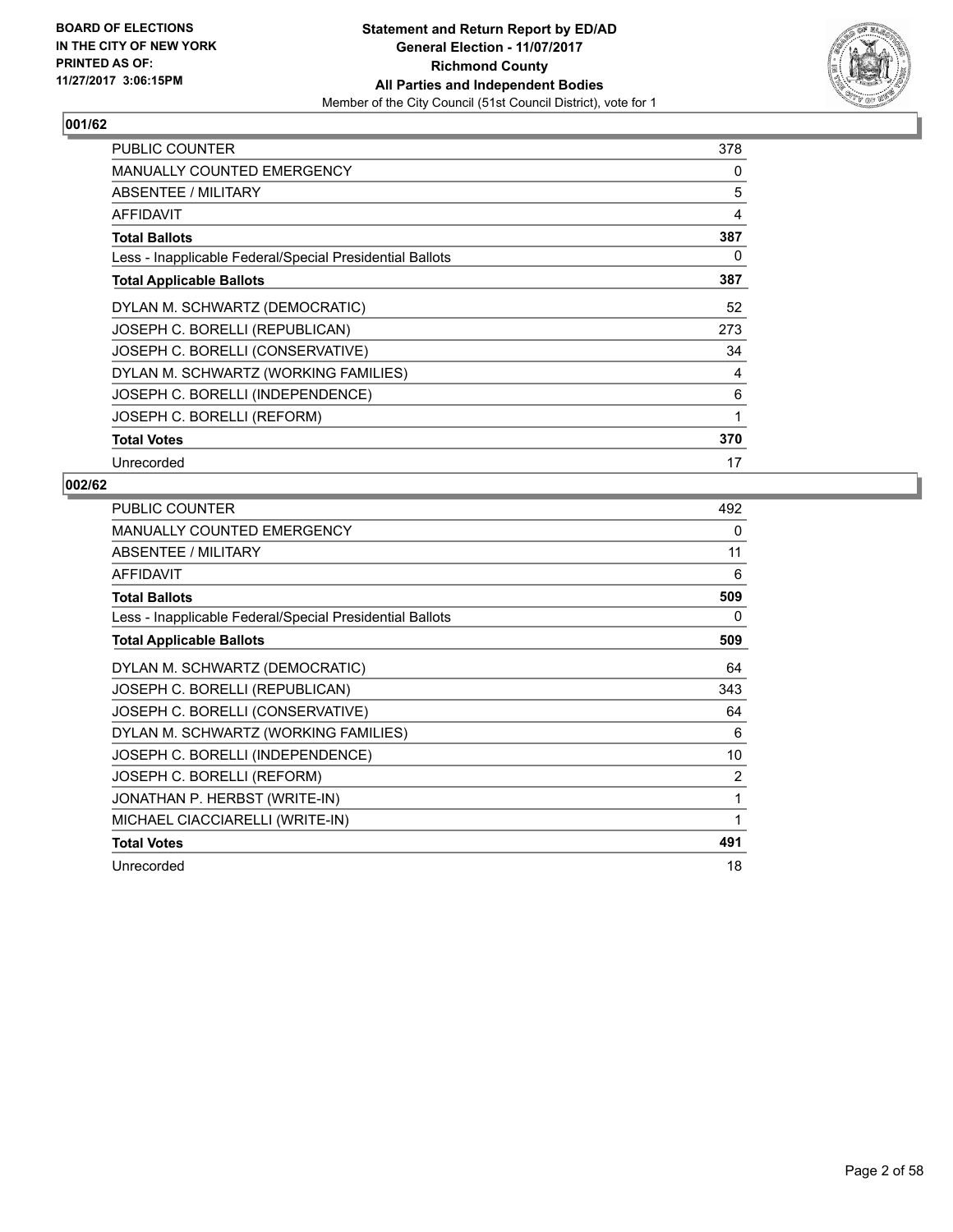

| PUBLIC COUNTER                                           | 346 |
|----------------------------------------------------------|-----|
| <b>MANUALLY COUNTED EMERGENCY</b>                        | 0   |
| ABSENTEE / MILITARY                                      | 6   |
| AFFIDAVIT                                                | 7   |
| <b>Total Ballots</b>                                     | 359 |
| Less - Inapplicable Federal/Special Presidential Ballots | 0   |
| <b>Total Applicable Ballots</b>                          | 359 |
| DYLAN M. SCHWARTZ (DEMOCRATIC)                           | 58  |
| JOSEPH C. BORELLI (REPUBLICAN)                           | 248 |
| JOSEPH C. BORELLI (CONSERVATIVE)                         | 33  |
| DYLAN M. SCHWARTZ (WORKING FAMILIES)                     | 4   |
| JOSEPH C. BORELLI (INDEPENDENCE)                         | 4   |
| JOSEPH C. BORELLI (REFORM)                               | 0   |
| VINCENT J. MOLINO (WRITE-IN)                             | 1   |
| <b>Total Votes</b>                                       | 348 |
| Unrecorded                                               | 11  |

| PUBLIC COUNTER                                           | 395            |
|----------------------------------------------------------|----------------|
| <b>MANUALLY COUNTED EMERGENCY</b>                        | 0              |
| ABSENTEE / MILITARY                                      | 8              |
| <b>AFFIDAVIT</b>                                         | 4              |
| <b>Total Ballots</b>                                     | 407            |
| Less - Inapplicable Federal/Special Presidential Ballots | 0              |
| <b>Total Applicable Ballots</b>                          | 407            |
| DYLAN M. SCHWARTZ (DEMOCRATIC)                           | 60             |
| JOSEPH C. BORELLI (REPUBLICAN)                           | 276            |
| JOSEPH C. BORELLI (CONSERVATIVE)                         | 45             |
| DYLAN M. SCHWARTZ (WORKING FAMILIES)                     | 4              |
| JOSEPH C. BORELLI (INDEPENDENCE)                         | $\overline{7}$ |
| JOSEPH C. BORELLI (REFORM)                               | 0              |
| CLIFFORD HAGEN (WRITE-IN)                                | 1              |
| <b>Total Votes</b>                                       | 393            |
| Unrecorded                                               | 14             |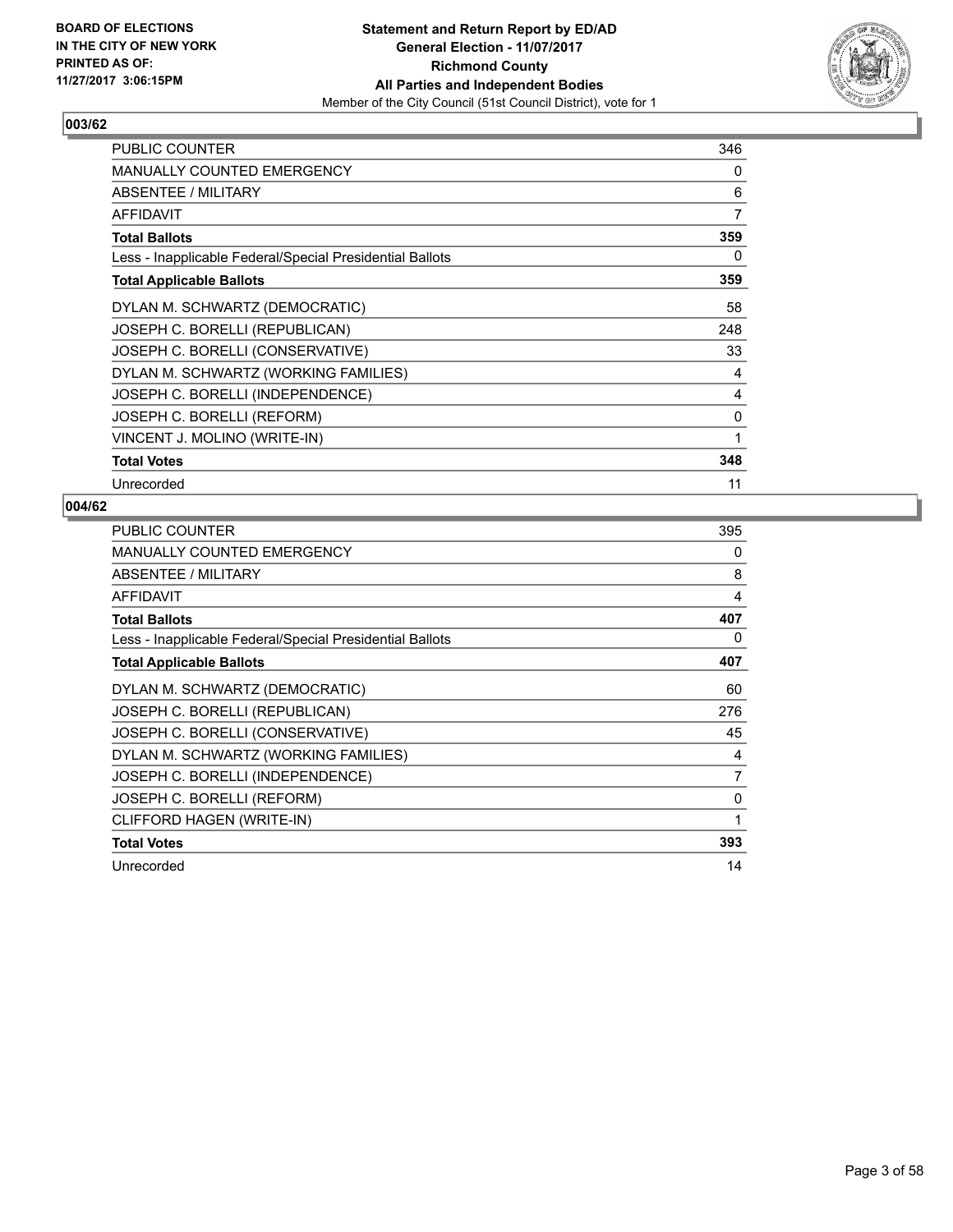

| <b>PUBLIC COUNTER</b>                                    | 365 |
|----------------------------------------------------------|-----|
| <b>MANUALLY COUNTED EMERGENCY</b>                        | 0   |
| ABSENTEE / MILITARY                                      | 13  |
| AFFIDAVIT                                                | 5   |
| <b>Total Ballots</b>                                     | 383 |
| Less - Inapplicable Federal/Special Presidential Ballots | 0   |
| <b>Total Applicable Ballots</b>                          | 383 |
| DYLAN M. SCHWARTZ (DEMOCRATIC)                           | 29  |
| JOSEPH C. BORELLI (REPUBLICAN)                           | 299 |
| JOSEPH C. BORELLI (CONSERVATIVE)                         | 31  |
| DYLAN M. SCHWARTZ (WORKING FAMILIES)                     | 5   |
| JOSEPH C. BORELLI (INDEPENDENCE)                         | 7   |
| JOSEPH C. BORELLI (REFORM)                               | 0   |
| <b>Total Votes</b>                                       | 371 |
| Unrecorded                                               | 12  |

| <b>PUBLIC COUNTER</b>                                    | 333 |
|----------------------------------------------------------|-----|
| MANUALLY COUNTED EMERGENCY                               | 0   |
| ABSENTEE / MILITARY                                      | 10  |
| <b>AFFIDAVIT</b>                                         | 3   |
| <b>Total Ballots</b>                                     | 346 |
| Less - Inapplicable Federal/Special Presidential Ballots | 0   |
| <b>Total Applicable Ballots</b>                          | 346 |
| DYLAN M. SCHWARTZ (DEMOCRATIC)                           | 68  |
| JOSEPH C. BORELLI (REPUBLICAN)                           | 221 |
| JOSEPH C. BORELLI (CONSERVATIVE)                         | 32  |
| DYLAN M. SCHWARTZ (WORKING FAMILIES)                     | 7   |
| JOSEPH C. BORELLI (INDEPENDENCE)                         | 8   |
| JOSEPH C. BORELLI (REFORM)                               | 3   |
| <b>Total Votes</b>                                       | 339 |
| Unrecorded                                               |     |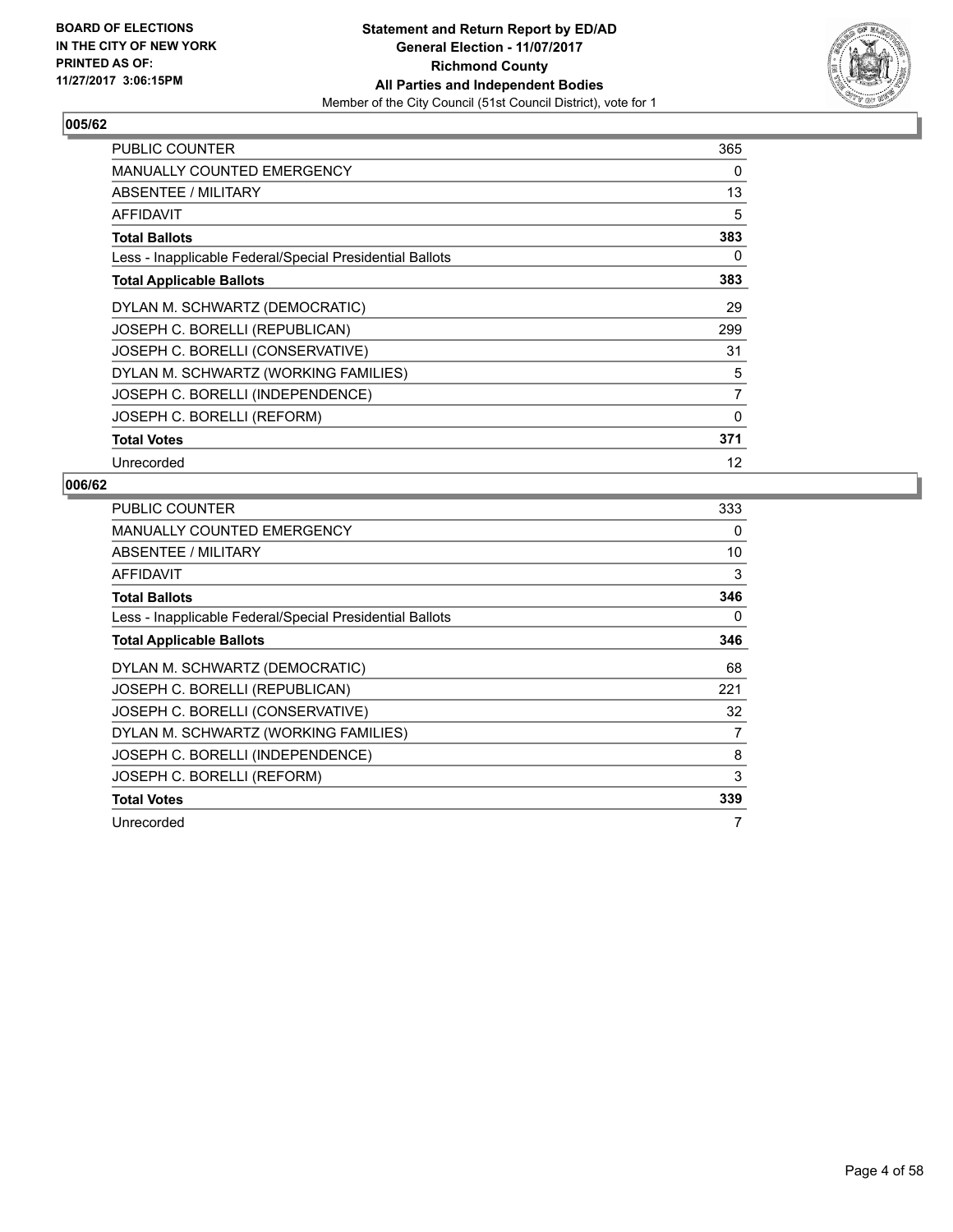

| PUBLIC COUNTER                                           | 409            |
|----------------------------------------------------------|----------------|
| <b>MANUALLY COUNTED EMERGENCY</b>                        | 0              |
| ABSENTEE / MILITARY                                      | 7              |
| AFFIDAVIT                                                | 4              |
| <b>Total Ballots</b>                                     | 420            |
| Less - Inapplicable Federal/Special Presidential Ballots | 0              |
| <b>Total Applicable Ballots</b>                          | 420            |
| DYLAN M. SCHWARTZ (DEMOCRATIC)                           | 65             |
| JOSEPH C. BORELLI (REPUBLICAN)                           | 282            |
| JOSEPH C. BORELLI (CONSERVATIVE)                         | 50             |
| DYLAN M. SCHWARTZ (WORKING FAMILIES)                     | 7              |
| JOSEPH C. BORELLI (INDEPENDENCE)                         | 5              |
| JOSEPH C. BORELLI (REFORM)                               | $\overline{2}$ |
| <b>Total Votes</b>                                       | 411            |
| Unrecorded                                               | 9              |

| PUBLIC COUNTER                                           | 302 |
|----------------------------------------------------------|-----|
| <b>MANUALLY COUNTED EMERGENCY</b>                        | 0   |
| ABSENTEE / MILITARY                                      | 14  |
| <b>AFFIDAVIT</b>                                         | 3   |
| <b>Total Ballots</b>                                     | 319 |
| Less - Inapplicable Federal/Special Presidential Ballots | 0   |
| <b>Total Applicable Ballots</b>                          | 319 |
| DYLAN M. SCHWARTZ (DEMOCRATIC)                           | 45  |
| JOSEPH C. BORELLI (REPUBLICAN)                           | 215 |
| JOSEPH C. BORELLI (CONSERVATIVE)                         | 35  |
| DYLAN M. SCHWARTZ (WORKING FAMILIES)                     | 1   |
| JOSEPH C. BORELLI (INDEPENDENCE)                         | 4   |
| JOSEPH C. BORELLI (REFORM)                               | 0   |
| CLIFFORD HAGEN (WRITE-IN)                                | 1   |
| ELI ABBOUD (WRITE-IN)                                    | 1   |
| <b>Total Votes</b>                                       | 302 |
| Unrecorded                                               | 17  |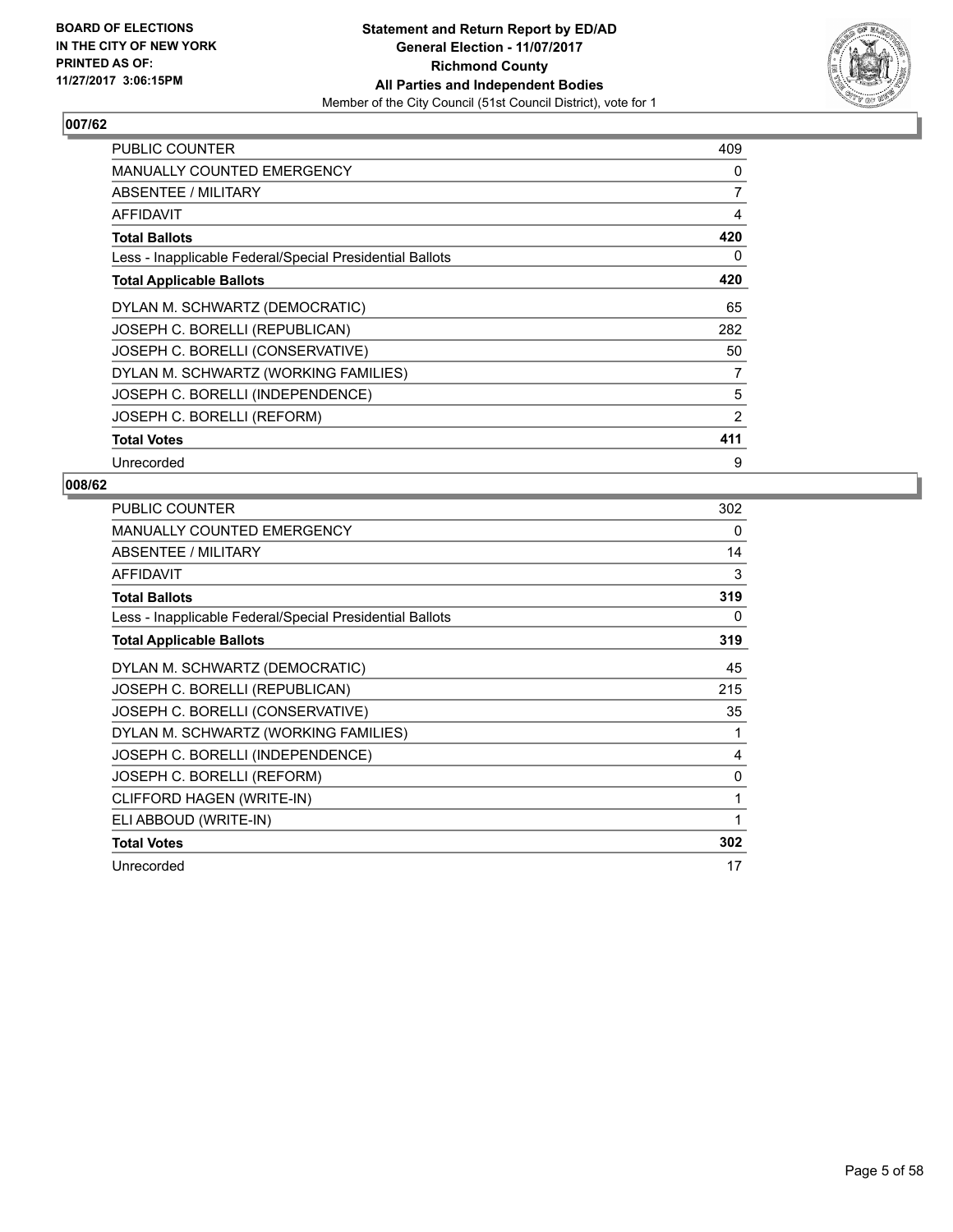

| <b>PUBLIC COUNTER</b>                                    | 225 |
|----------------------------------------------------------|-----|
| MANUALLY COUNTED EMERGENCY                               | 0   |
| ABSENTEE / MILITARY                                      | 7   |
| AFFIDAVIT                                                | 2   |
| <b>Total Ballots</b>                                     | 234 |
| Less - Inapplicable Federal/Special Presidential Ballots | 0   |
| <b>Total Applicable Ballots</b>                          | 234 |
| DYLAN M. SCHWARTZ (DEMOCRATIC)                           | 44  |
| JOSEPH C. BORELLI (REPUBLICAN)                           | 146 |
| JOSEPH C. BORELLI (CONSERVATIVE)                         | 31  |
| DYLAN M. SCHWARTZ (WORKING FAMILIES)                     | 2   |
| JOSEPH C. BORELLI (INDEPENDENCE)                         | 1   |
| JOSEPH C. BORELLI (REFORM)                               | 2   |
| <b>Total Votes</b>                                       | 226 |
| Unrecorded                                               | 8   |

| PUBLIC COUNTER                                           | 250            |
|----------------------------------------------------------|----------------|
| <b>MANUALLY COUNTED EMERGENCY</b>                        | 0              |
| <b>ABSENTEE / MILITARY</b>                               | 5              |
| AFFIDAVIT                                                | 2              |
| <b>Total Ballots</b>                                     | 257            |
| Less - Inapplicable Federal/Special Presidential Ballots | 0              |
| <b>Total Applicable Ballots</b>                          | 257            |
| DYLAN M. SCHWARTZ (DEMOCRATIC)                           | 25             |
| JOSEPH C. BORELLI (REPUBLICAN)                           | 191            |
| JOSEPH C. BORELLI (CONSERVATIVE)                         | 22             |
| DYLAN M. SCHWARTZ (WORKING FAMILIES)                     | $\overline{2}$ |
| JOSEPH C. BORELLI (INDEPENDENCE)                         | $\overline{2}$ |
| JOSEPH C. BORELLI (REFORM)                               | 2              |
| <b>Total Votes</b>                                       | 244            |
| Unrecorded                                               | 13             |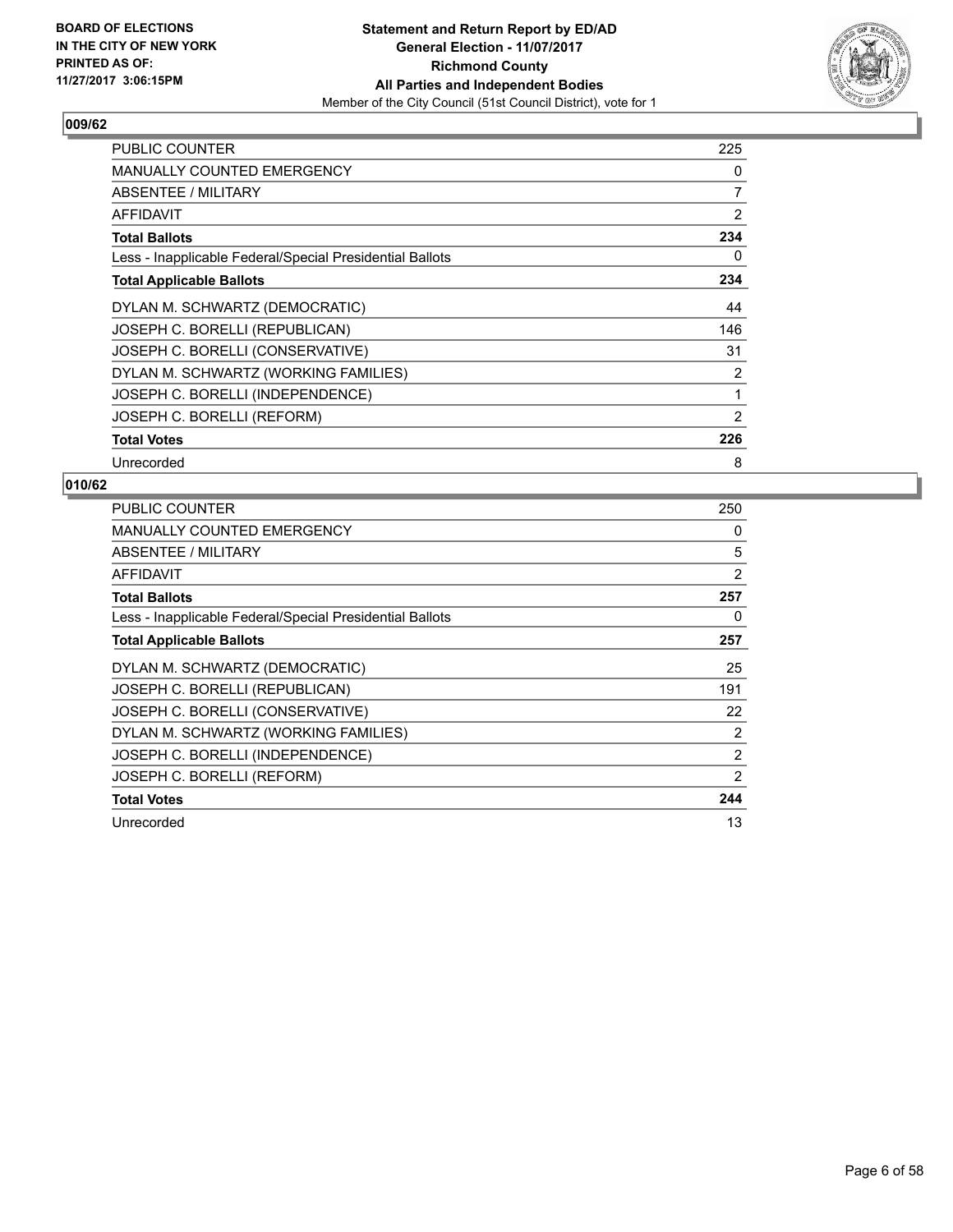

| <b>PUBLIC COUNTER</b>                                    | 363 |
|----------------------------------------------------------|-----|
| MANUALLY COUNTED EMERGENCY                               | 0   |
| ABSENTEE / MILITARY                                      | 12  |
| AFFIDAVIT                                                | 2   |
| <b>Total Ballots</b>                                     | 377 |
| Less - Inapplicable Federal/Special Presidential Ballots | 0   |
| <b>Total Applicable Ballots</b>                          | 377 |
| DYLAN M. SCHWARTZ (DEMOCRATIC)                           | 52  |
| JOSEPH C. BORELLI (REPUBLICAN)                           | 258 |
| JOSEPH C. BORELLI (CONSERVATIVE)                         | 44  |
| DYLAN M. SCHWARTZ (WORKING FAMILIES)                     | 2   |
| JOSEPH C. BORELLI (INDEPENDENCE)                         | 3   |
| JOSEPH C. BORELLI (REFORM)                               | 1   |
| <b>Total Votes</b>                                       | 360 |
| Unrecorded                                               | 17  |

| PUBLIC COUNTER                                           | 255            |
|----------------------------------------------------------|----------------|
| <b>MANUALLY COUNTED EMERGENCY</b>                        | 0              |
| ABSENTEE / MILITARY                                      | 6              |
| AFFIDAVIT                                                | 6              |
| <b>Total Ballots</b>                                     | 267            |
| Less - Inapplicable Federal/Special Presidential Ballots | 0              |
| <b>Total Applicable Ballots</b>                          | 267            |
| DYLAN M. SCHWARTZ (DEMOCRATIC)                           | 49             |
| JOSEPH C. BORELLI (REPUBLICAN)                           | 189            |
| JOSEPH C. BORELLI (CONSERVATIVE)                         | 18             |
| DYLAN M. SCHWARTZ (WORKING FAMILIES)                     | $\overline{2}$ |
| JOSEPH C. BORELLI (INDEPENDENCE)                         | 2              |
| JOSEPH C. BORELLI (REFORM)                               | 0              |
| UNATTRIBUTABLE WRITE-IN (WRITE-IN)                       | 1              |
| <b>Total Votes</b>                                       | 261            |
| Unrecorded                                               | 6              |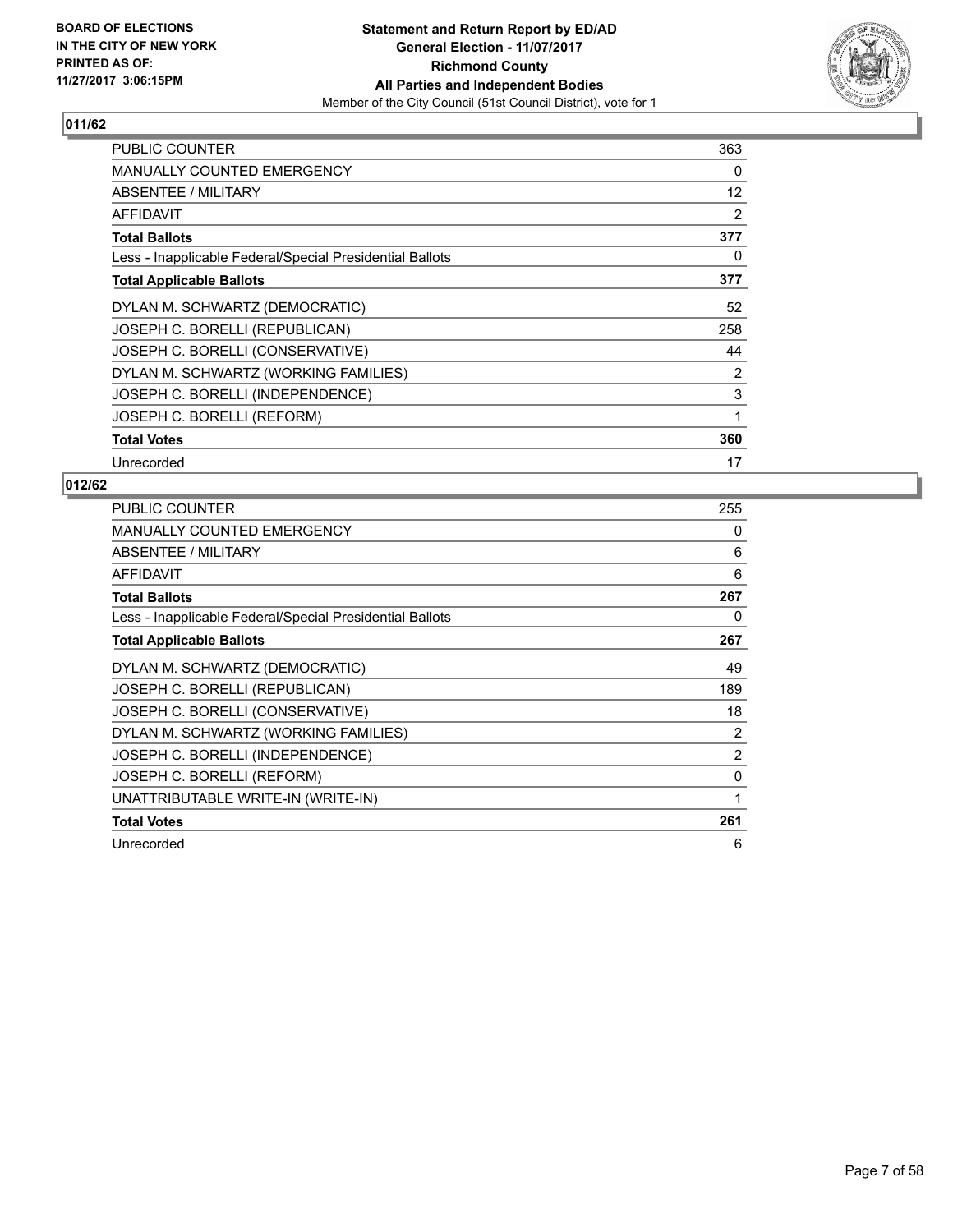

| PUBLIC COUNTER                                           | 354 |
|----------------------------------------------------------|-----|
| <b>MANUALLY COUNTED EMERGENCY</b>                        | 0   |
| ABSENTEE / MILITARY                                      | 11  |
| <b>AFFIDAVIT</b>                                         | 5   |
| <b>Total Ballots</b>                                     | 370 |
| Less - Inapplicable Federal/Special Presidential Ballots | 0   |
| <b>Total Applicable Ballots</b>                          | 370 |
| DYLAN M. SCHWARTZ (DEMOCRATIC)                           | 78  |
| JOSEPH C. BORELLI (REPUBLICAN)                           | 231 |
| JOSEPH C. BORELLI (CONSERVATIVE)                         | 24  |
| DYLAN M. SCHWARTZ (WORKING FAMILIES)                     | 14  |
| JOSEPH C. BORELLI (INDEPENDENCE)                         | 7   |
| JOSEPH C. BORELLI (REFORM)                               | 0   |
| MATTHEW ANTHONY O'KEEFE (WRITE-IN)                       | 1   |
| <b>Total Votes</b>                                       | 355 |
| Unrecorded                                               | 15  |

| <b>PUBLIC COUNTER</b>                                    | 233 |
|----------------------------------------------------------|-----|
| <b>MANUALLY COUNTED EMERGENCY</b>                        | 0   |
| ABSENTEE / MILITARY                                      | 5   |
| <b>AFFIDAVIT</b>                                         | 1   |
| <b>Total Ballots</b>                                     | 239 |
| Less - Inapplicable Federal/Special Presidential Ballots | 0   |
| <b>Total Applicable Ballots</b>                          | 239 |
| DYLAN M. SCHWARTZ (DEMOCRATIC)                           | 39  |
| JOSEPH C. BORELLI (REPUBLICAN)                           | 172 |
| JOSEPH C. BORELLI (CONSERVATIVE)                         | 12  |
| DYLAN M. SCHWARTZ (WORKING FAMILIES)                     | 3   |
| JOSEPH C. BORELLI (INDEPENDENCE)                         | 3   |
| JOSEPH C. BORELLI (REFORM)                               | 1   |
| UNATTRIBUTABLE WRITE-IN (WRITE-IN)                       | 1   |
| <b>Total Votes</b>                                       | 231 |
| Unrecorded                                               | 8   |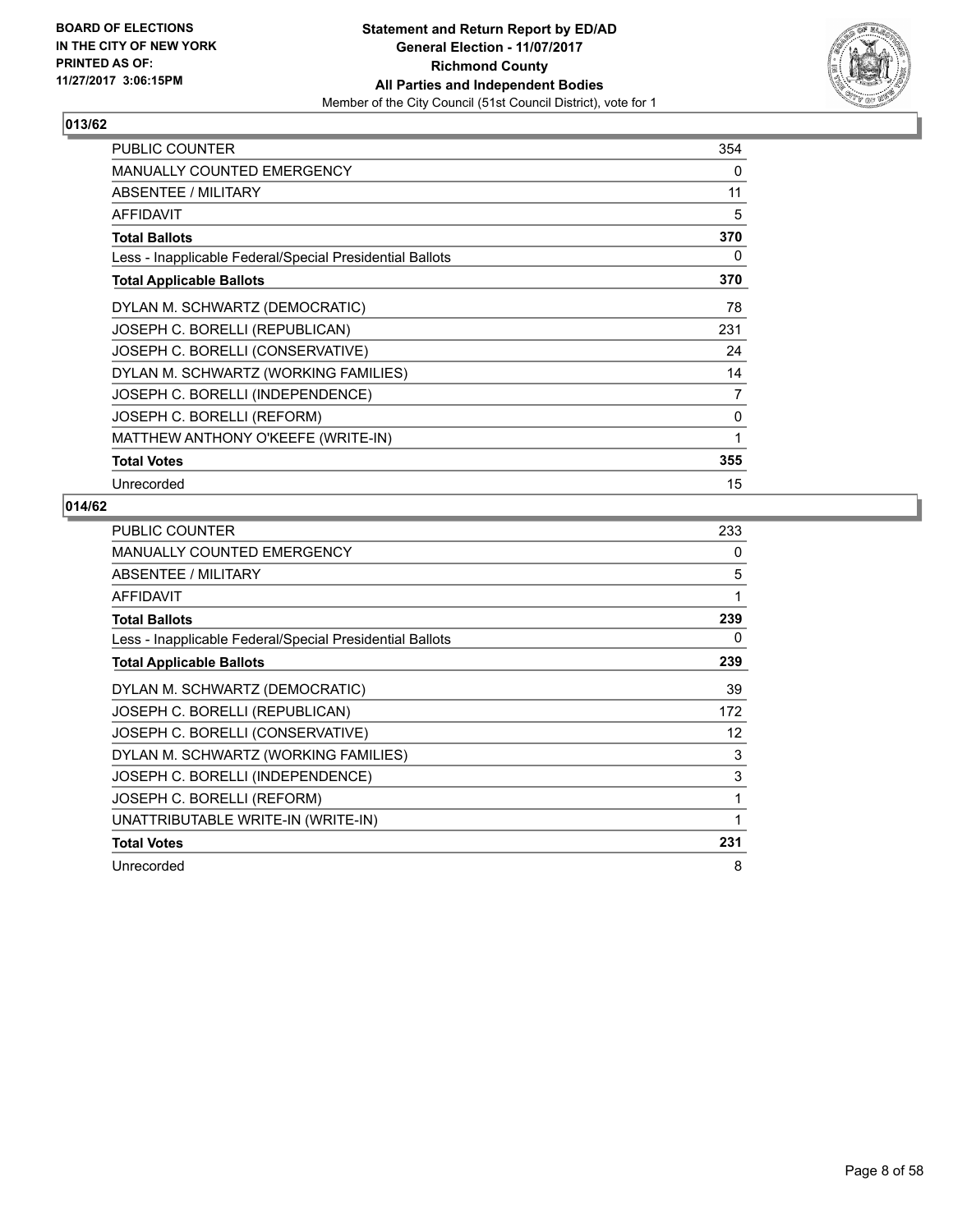

| <b>PUBLIC COUNTER</b>                                    | 363 |
|----------------------------------------------------------|-----|
| <b>MANUALLY COUNTED EMERGENCY</b>                        | 0   |
| ABSENTEE / MILITARY                                      | 10  |
| <b>AFFIDAVIT</b>                                         | 6   |
| <b>Total Ballots</b>                                     | 379 |
| Less - Inapplicable Federal/Special Presidential Ballots | 0   |
| <b>Total Applicable Ballots</b>                          | 379 |
| DYLAN M. SCHWARTZ (DEMOCRATIC)                           | 64  |
| JOSEPH C. BORELLI (REPUBLICAN)                           | 256 |
| JOSEPH C. BORELLI (CONSERVATIVE)                         | 30  |
| DYLAN M. SCHWARTZ (WORKING FAMILIES)                     | 9   |
| JOSEPH C. BORELLI (INDEPENDENCE)                         | 3   |
| JOSEPH C. BORELLI (REFORM)                               | 2   |
| <b>Total Votes</b>                                       | 364 |
| Unrecorded                                               | 15  |

| PUBLIC COUNTER                                           | 364               |
|----------------------------------------------------------|-------------------|
| <b>MANUALLY COUNTED EMERGENCY</b>                        | 0                 |
| ABSENTEE / MILITARY                                      | $12 \overline{ }$ |
| <b>AFFIDAVIT</b>                                         | 1                 |
| <b>Total Ballots</b>                                     | 377               |
| Less - Inapplicable Federal/Special Presidential Ballots | 0                 |
| <b>Total Applicable Ballots</b>                          | 377               |
| DYLAN M. SCHWARTZ (DEMOCRATIC)                           | 89                |
| JOSEPH C. BORELLI (REPUBLICAN)                           | 219               |
| JOSEPH C. BORELLI (CONSERVATIVE)                         | 31                |
| DYLAN M. SCHWARTZ (WORKING FAMILIES)                     | 7                 |
| JOSEPH C. BORELLI (INDEPENDENCE)                         | 5                 |
| JOSEPH C. BORELLI (REFORM)                               | 2                 |
| UNATTRIBUTABLE WRITE-IN (WRITE-IN)                       | 1                 |
| <b>Total Votes</b>                                       | 354               |
| Unrecorded                                               | 23                |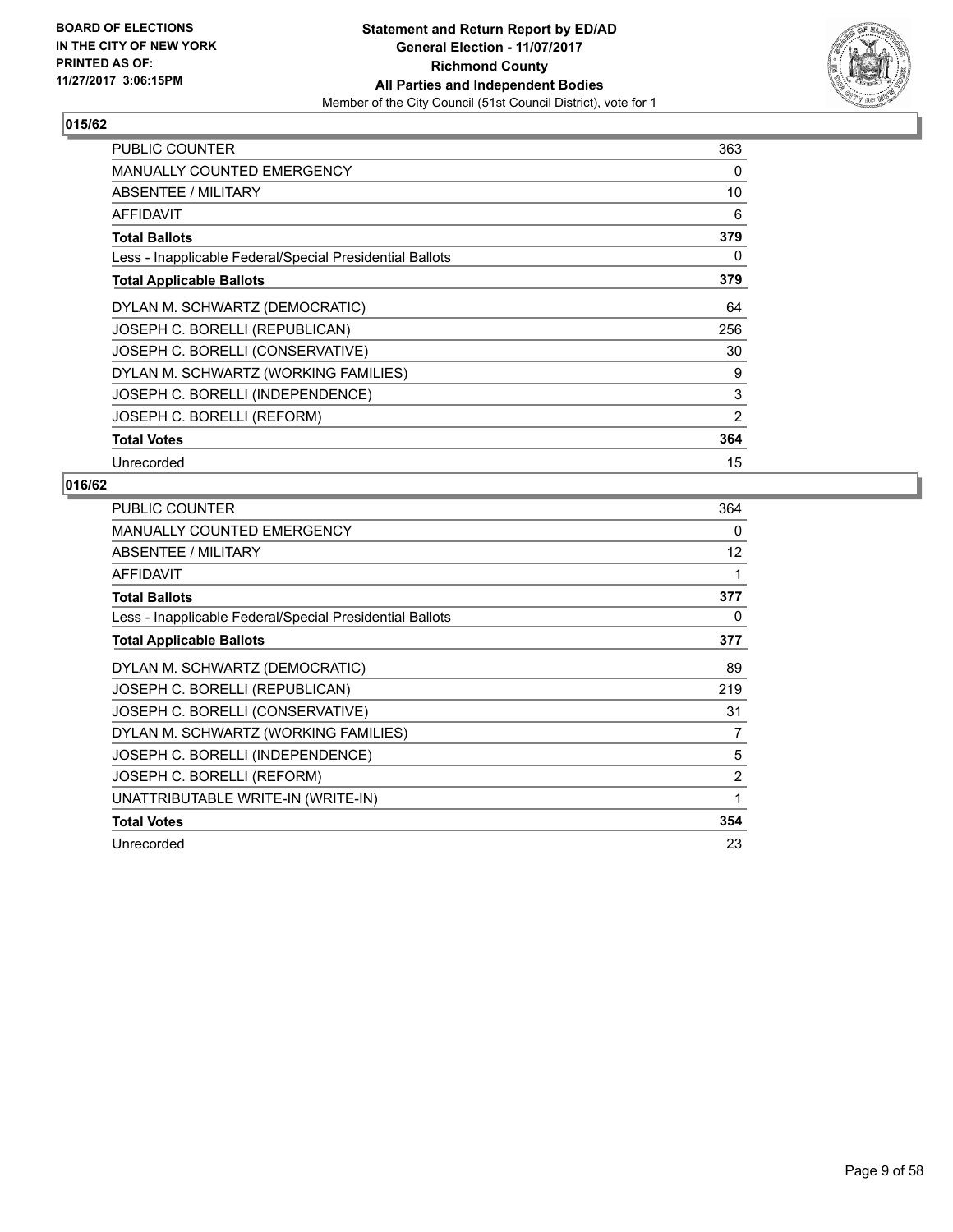

| <b>PUBLIC COUNTER</b>                                    | 277 |
|----------------------------------------------------------|-----|
| <b>MANUALLY COUNTED EMERGENCY</b>                        | 0   |
| ABSENTEE / MILITARY                                      | 7   |
| AFFIDAVIT                                                | 4   |
| <b>Total Ballots</b>                                     | 288 |
| Less - Inapplicable Federal/Special Presidential Ballots | 0   |
| <b>Total Applicable Ballots</b>                          | 288 |
| DYLAN M. SCHWARTZ (DEMOCRATIC)                           | 39  |
| JOSEPH C. BORELLI (REPUBLICAN)                           | 207 |
| JOSEPH C. BORELLI (CONSERVATIVE)                         | 18  |
| DYLAN M. SCHWARTZ (WORKING FAMILIES)                     | 3   |
| JOSEPH C. BORELLI (INDEPENDENCE)                         | 5   |
| JOSEPH C. BORELLI (REFORM)                               | 1   |
| BINOY SHOH (WRITE-IN)                                    | 1   |
| <b>Total Votes</b>                                       | 274 |
| Unrecorded                                               | 14  |

| <b>PUBLIC COUNTER</b>                                    | 272 |
|----------------------------------------------------------|-----|
| <b>MANUALLY COUNTED EMERGENCY</b>                        | 0   |
| <b>ABSENTEE / MILITARY</b>                               | 2   |
| AFFIDAVIT                                                | 2   |
| <b>Total Ballots</b>                                     | 276 |
| Less - Inapplicable Federal/Special Presidential Ballots | 0   |
| <b>Total Applicable Ballots</b>                          | 276 |
| DYLAN M. SCHWARTZ (DEMOCRATIC)                           | 48  |
| JOSEPH C. BORELLI (REPUBLICAN)                           | 193 |
| JOSEPH C. BORELLI (CONSERVATIVE)                         | 19  |
| DYLAN M. SCHWARTZ (WORKING FAMILIES)                     | 4   |
| JOSEPH C. BORELLI (INDEPENDENCE)                         | 3   |
| JOSEPH C. BORELLI (REFORM)                               | 1   |
| <b>Total Votes</b>                                       | 268 |
| Unrecorded                                               | 8   |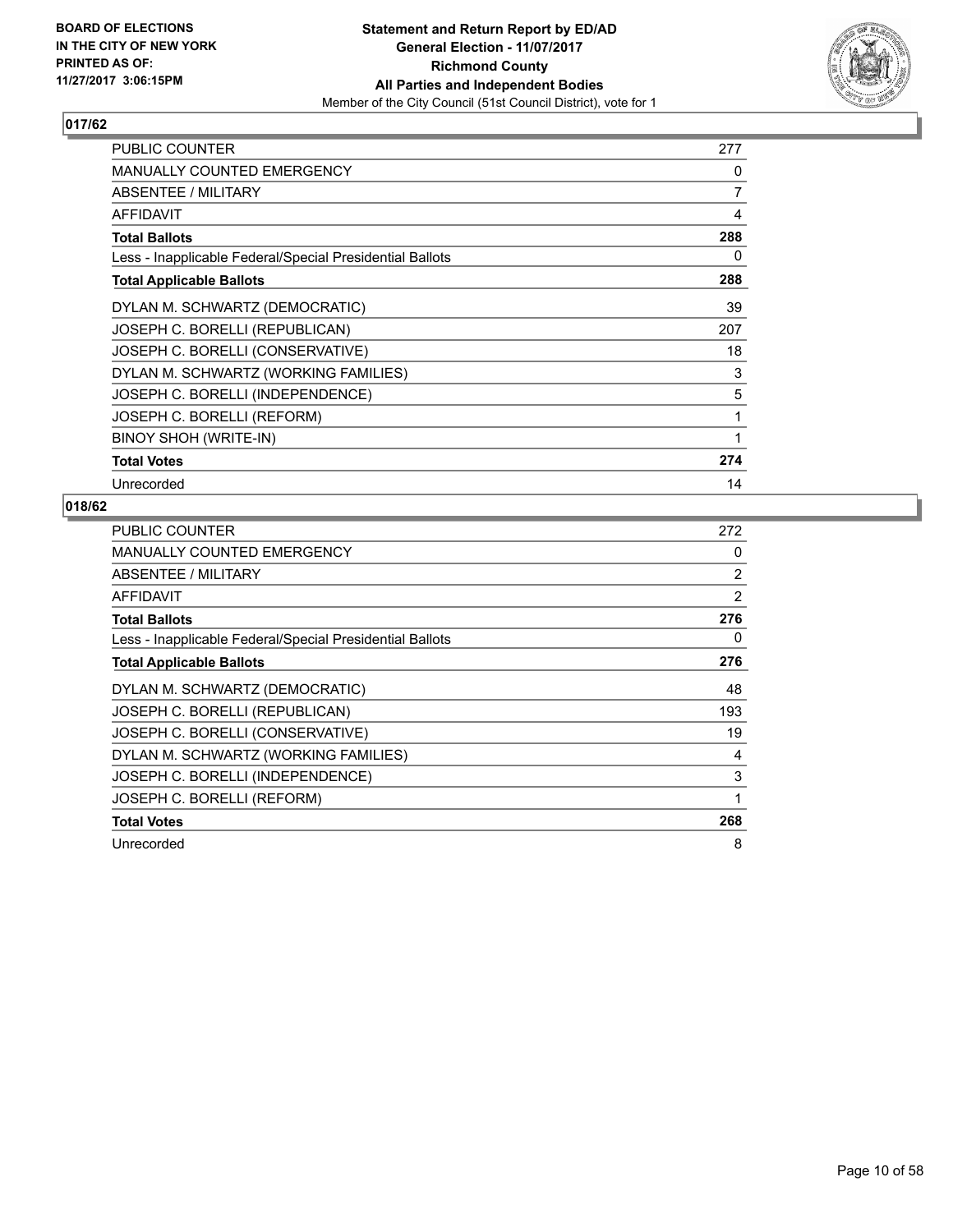

| <b>PUBLIC COUNTER</b>                                    | 300 |
|----------------------------------------------------------|-----|
| <b>MANUALLY COUNTED EMERGENCY</b>                        | 0   |
| ABSENTEE / MILITARY                                      | 8   |
| <b>AFFIDAVIT</b>                                         | 9   |
| <b>Total Ballots</b>                                     | 317 |
| Less - Inapplicable Federal/Special Presidential Ballots | 0   |
| <b>Total Applicable Ballots</b>                          | 317 |
| DYLAN M. SCHWARTZ (DEMOCRATIC)                           | 46  |
| JOSEPH C. BORELLI (REPUBLICAN)                           | 210 |
| JOSEPH C. BORELLI (CONSERVATIVE)                         | 32  |
| DYLAN M. SCHWARTZ (WORKING FAMILIES)                     | 6   |
| JOSEPH C. BORELLI (INDEPENDENCE)                         | 8   |
| JOSEPH C. BORELLI (REFORM)                               | 3   |
| <b>Total Votes</b>                                       | 305 |
| Unrecorded                                               | 12  |

| <b>PUBLIC COUNTER</b>                                    | 378 |
|----------------------------------------------------------|-----|
| <b>MANUALLY COUNTED EMERGENCY</b>                        | 0   |
| ABSENTEE / MILITARY                                      | 18  |
| <b>AFFIDAVIT</b>                                         | 2   |
| <b>Total Ballots</b>                                     | 398 |
| Less - Inapplicable Federal/Special Presidential Ballots | 0   |
| <b>Total Applicable Ballots</b>                          | 398 |
| DYLAN M. SCHWARTZ (DEMOCRATIC)                           | 44  |
| JOSEPH C. BORELLI (REPUBLICAN)                           | 295 |
| JOSEPH C. BORELLI (CONSERVATIVE)                         | 43  |
| DYLAN M. SCHWARTZ (WORKING FAMILIES)                     | 4   |
| JOSEPH C. BORELLI (INDEPENDENCE)                         | 1   |
| JOSEPH C. BORELLI (REFORM)                               | 1   |
| <b>Total Votes</b>                                       | 388 |
| Unrecorded                                               | 10  |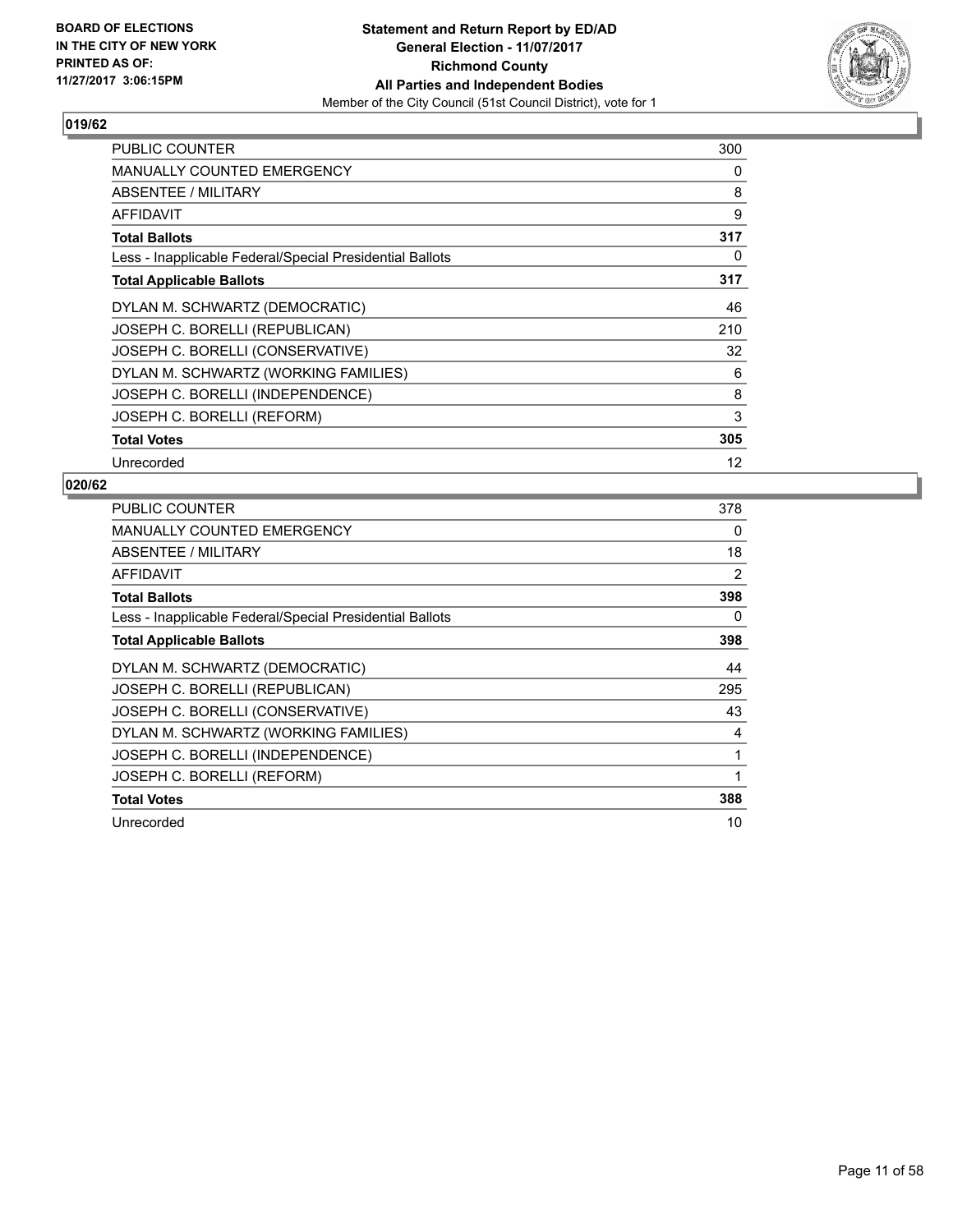

| <b>PUBLIC COUNTER</b>                                    | 392 |
|----------------------------------------------------------|-----|
| <b>MANUALLY COUNTED EMERGENCY</b>                        | 0   |
| ABSENTEE / MILITARY                                      | 17  |
| <b>AFFIDAVIT</b>                                         | 7   |
| <b>Total Ballots</b>                                     | 416 |
| Less - Inapplicable Federal/Special Presidential Ballots | 0   |
| <b>Total Applicable Ballots</b>                          | 416 |
| DYLAN M. SCHWARTZ (DEMOCRATIC)                           | 46  |
| JOSEPH C. BORELLI (REPUBLICAN)                           | 283 |
| JOSEPH C. BORELLI (CONSERVATIVE)                         | 62  |
| DYLAN M. SCHWARTZ (WORKING FAMILIES)                     | 4   |
| JOSEPH C. BORELLI (INDEPENDENCE)                         | 4   |
| JOSEPH C. BORELLI (REFORM)                               | 5   |
| CLIFFORD HAGEN (WRITE-IN)                                | 1   |
| PHILIP LIA (WRITE-IN)                                    | 1   |
| <b>Total Votes</b>                                       | 406 |
| Unrecorded                                               | 10  |

| <b>PUBLIC COUNTER</b>                                    | 396      |
|----------------------------------------------------------|----------|
| <b>MANUALLY COUNTED EMERGENCY</b>                        | 0        |
| ABSENTEE / MILITARY                                      | 17       |
| AFFIDAVIT                                                | 2        |
| <b>Total Ballots</b>                                     | 415      |
| Less - Inapplicable Federal/Special Presidential Ballots | 0        |
| <b>Total Applicable Ballots</b>                          | 415      |
| DYLAN M. SCHWARTZ (DEMOCRATIC)                           | 58       |
| JOSEPH C. BORELLI (REPUBLICAN)                           | 293      |
| JOSEPH C. BORELLI (CONSERVATIVE)                         | 37       |
| DYLAN M. SCHWARTZ (WORKING FAMILIES)                     | 6        |
| JOSEPH C. BORELLI (INDEPENDENCE)                         | 4        |
| JOSEPH C. BORELLI (REFORM)                               | $\Omega$ |
| <b>Total Votes</b>                                       | 398      |
| Unrecorded                                               | 17       |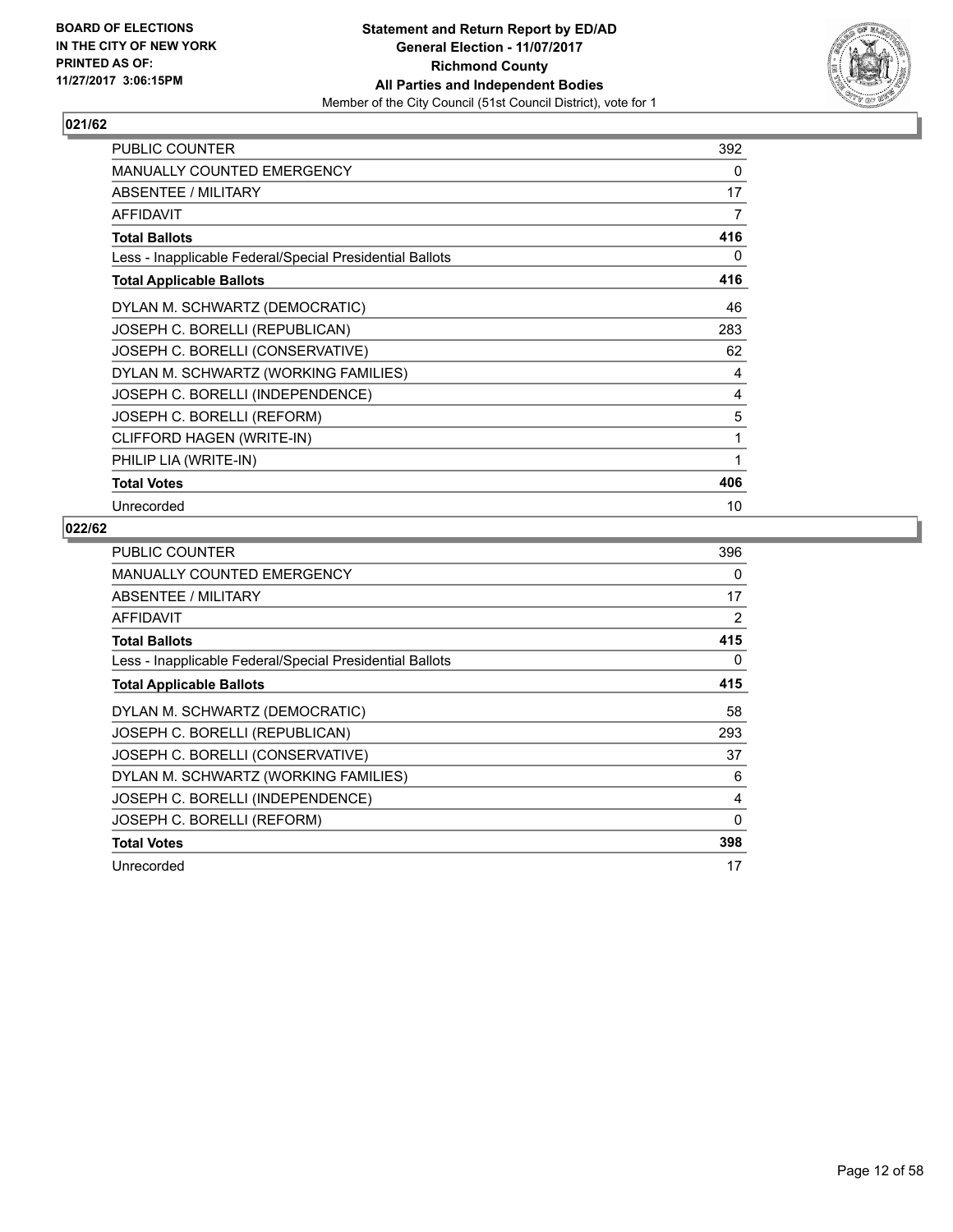

| <b>PUBLIC COUNTER</b>                                    | 336 |
|----------------------------------------------------------|-----|
| <b>MANUALLY COUNTED EMERGENCY</b>                        | 0   |
| ABSENTEE / MILITARY                                      | 6   |
| AFFIDAVIT                                                | 2   |
| <b>Total Ballots</b>                                     | 344 |
| Less - Inapplicable Federal/Special Presidential Ballots | 0   |
| <b>Total Applicable Ballots</b>                          | 344 |
| DYLAN M. SCHWARTZ (DEMOCRATIC)                           | 52  |
| JOSEPH C. BORELLI (REPUBLICAN)                           | 241 |
| JOSEPH C. BORELLI (CONSERVATIVE)                         | 31  |
| DYLAN M. SCHWARTZ (WORKING FAMILIES)                     | 7   |
| JOSEPH C. BORELLI (INDEPENDENCE)                         | 2   |
| JOSEPH C. BORELLI (REFORM)                               | 0   |
| PAUL SPINOSA (WRITE-IN)                                  | 1   |
| <b>Total Votes</b>                                       | 334 |
| Unrecorded                                               | 10  |

| <b>PUBLIC COUNTER</b>                                    | 263 |
|----------------------------------------------------------|-----|
| MANUALLY COUNTED EMERGENCY                               | 0   |
| ABSENTEE / MILITARY                                      | 21  |
| AFFIDAVIT                                                | 5   |
| <b>Total Ballots</b>                                     | 289 |
| Less - Inapplicable Federal/Special Presidential Ballots | 0   |
| <b>Total Applicable Ballots</b>                          | 289 |
| DYLAN M. SCHWARTZ (DEMOCRATIC)                           | 62  |
| JOSEPH C. BORELLI (REPUBLICAN)                           | 184 |
| JOSEPH C. BORELLI (CONSERVATIVE)                         | 18  |
| DYLAN M. SCHWARTZ (WORKING FAMILIES)                     | 5   |
| JOSEPH C. BORELLI (INDEPENDENCE)                         | 4   |
| JOSEPH C. BORELLI (REFORM)                               | 1   |
| UNATTRIBUTABLE WRITE-IN (WRITE-IN)                       | 1   |
| <b>Total Votes</b>                                       | 275 |
| Unrecorded                                               | 14  |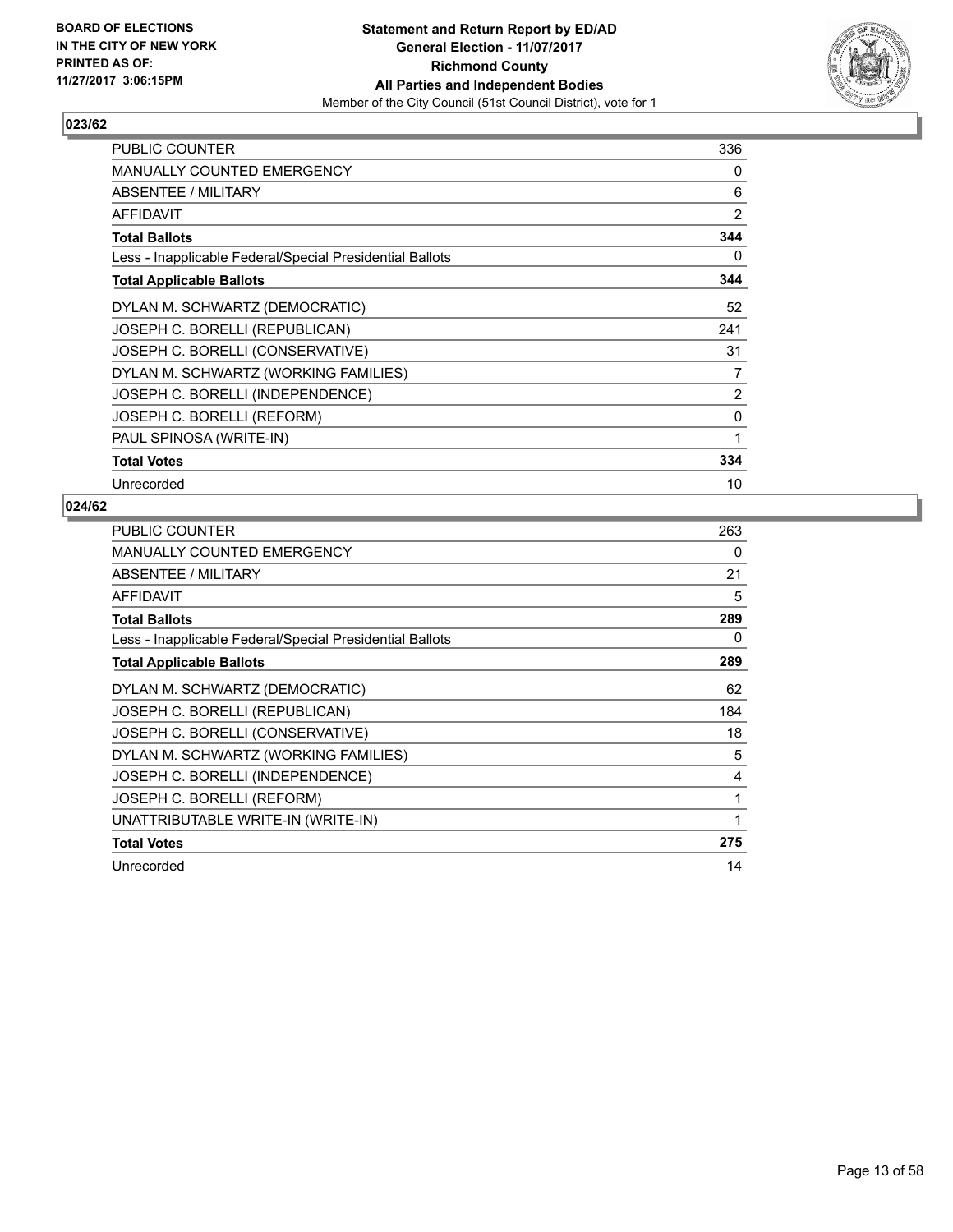

| <b>PUBLIC COUNTER</b>                                    | 329 |
|----------------------------------------------------------|-----|
| <b>MANUALLY COUNTED EMERGENCY</b>                        | 0   |
| ABSENTEE / MILITARY                                      | 13  |
| AFFIDAVIT                                                | 0   |
| <b>Total Ballots</b>                                     | 342 |
| Less - Inapplicable Federal/Special Presidential Ballots | 0   |
| <b>Total Applicable Ballots</b>                          | 342 |
| DYLAN M. SCHWARTZ (DEMOCRATIC)                           | 36  |
| JOSEPH C. BORELLI (REPUBLICAN)                           | 238 |
| JOSEPH C. BORELLI (CONSERVATIVE)                         | 49  |
| DYLAN M. SCHWARTZ (WORKING FAMILIES)                     | 0   |
| JOSEPH C. BORELLI (INDEPENDENCE)                         | 6   |
| JOSEPH C. BORELLI (REFORM)                               | 1   |
| <b>Total Votes</b>                                       | 330 |
| Unrecorded                                               | 12  |

| PUBLIC COUNTER                                           | 359 |
|----------------------------------------------------------|-----|
| <b>MANUALLY COUNTED EMERGENCY</b>                        | 0   |
| ABSENTEE / MILITARY                                      | 13  |
| <b>AFFIDAVIT</b>                                         | 4   |
| <b>Total Ballots</b>                                     | 376 |
| Less - Inapplicable Federal/Special Presidential Ballots | 0   |
| <b>Total Applicable Ballots</b>                          | 376 |
| DYLAN M. SCHWARTZ (DEMOCRATIC)                           | 116 |
| JOSEPH C. BORELLI (REPUBLICAN)                           | 179 |
| JOSEPH C. BORELLI (CONSERVATIVE)                         | 43  |
| DYLAN M. SCHWARTZ (WORKING FAMILIES)                     | 13  |
| JOSEPH C. BORELLI (INDEPENDENCE)                         | 6   |
| JOSEPH C. BORELLI (REFORM)                               | 0   |
| STEVEN MATTEO (WRITE-IN)                                 | 1   |
| UNATTRIBUTABLE WRITE-IN (WRITE-IN)                       | 1   |
| <b>Total Votes</b>                                       | 359 |
| Unrecorded                                               | 17  |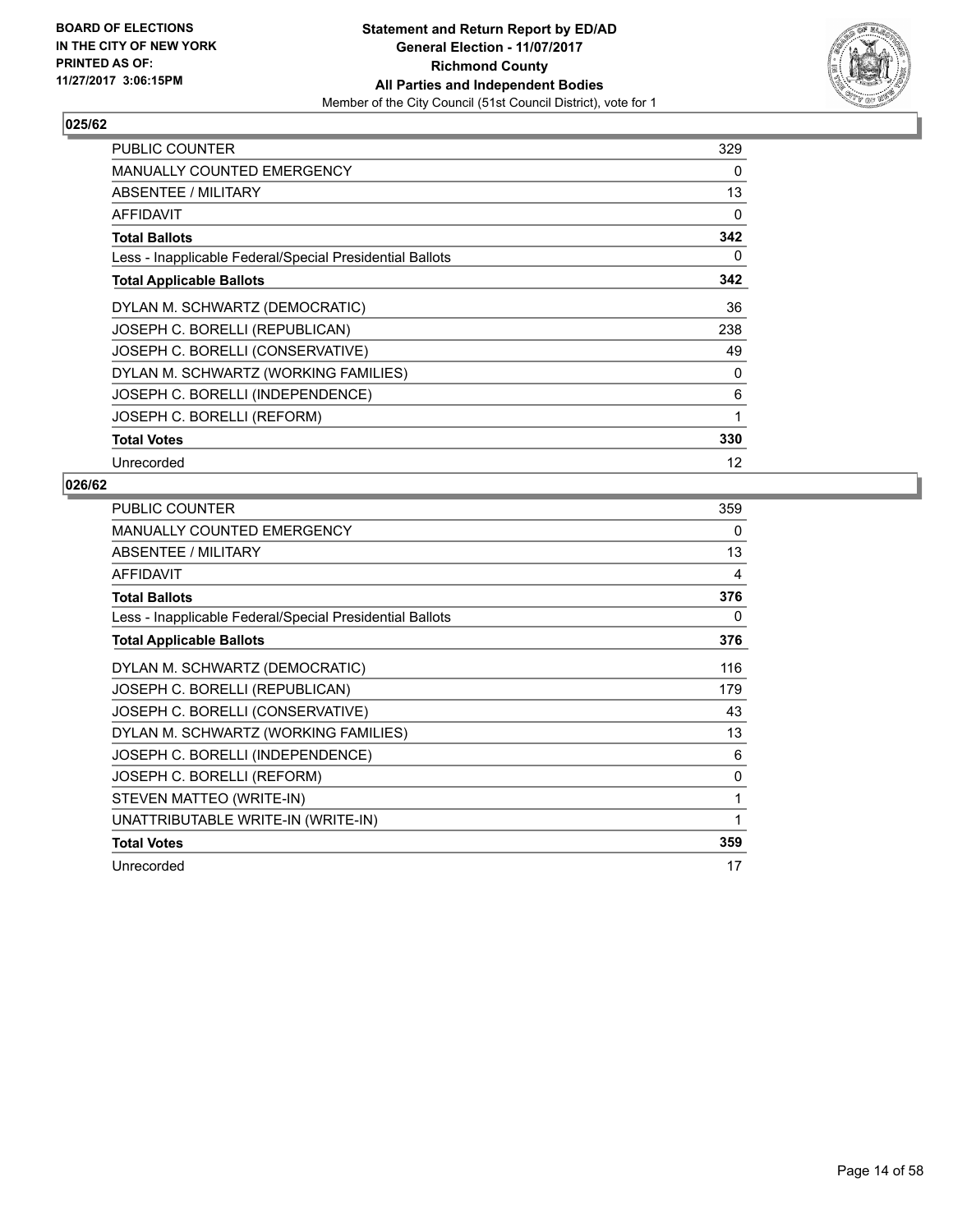

| <b>PUBLIC COUNTER</b>                                    | 424 |
|----------------------------------------------------------|-----|
| <b>MANUALLY COUNTED EMERGENCY</b>                        | 0   |
| ABSENTEE / MILITARY                                      | 9   |
| AFFIDAVIT                                                | 6   |
| <b>Total Ballots</b>                                     | 439 |
| Less - Inapplicable Federal/Special Presidential Ballots | 0   |
| <b>Total Applicable Ballots</b>                          | 439 |
| DYLAN M. SCHWARTZ (DEMOCRATIC)                           | 51  |
| JOSEPH C. BORELLI (REPUBLICAN)                           | 328 |
| JOSEPH C. BORELLI (CONSERVATIVE)                         | 36  |
| DYLAN M. SCHWARTZ (WORKING FAMILIES)                     | 6   |
| JOSEPH C. BORELLI (INDEPENDENCE)                         | 3   |
| JOSEPH C. BORELLI (REFORM)                               | 1   |
| <b>Total Votes</b>                                       | 425 |
| Unrecorded                                               | 14  |

| <b>PUBLIC COUNTER</b>                                    | 364 |
|----------------------------------------------------------|-----|
| MANUALLY COUNTED EMERGENCY                               | 0   |
| <b>ABSENTEE / MILITARY</b>                               | 1   |
| AFFIDAVIT                                                | 4   |
| <b>Total Ballots</b>                                     | 369 |
| Less - Inapplicable Federal/Special Presidential Ballots | 0   |
| <b>Total Applicable Ballots</b>                          | 369 |
| DYLAN M. SCHWARTZ (DEMOCRATIC)                           | 55  |
| JOSEPH C. BORELLI (REPUBLICAN)                           | 266 |
| JOSEPH C. BORELLI (CONSERVATIVE)                         | 31  |
| DYLAN M. SCHWARTZ (WORKING FAMILIES)                     | 0   |
| JOSEPH C. BORELLI (INDEPENDENCE)                         | 4   |
| JOSEPH C. BORELLI (REFORM)                               | 1   |
| <b>Total Votes</b>                                       | 357 |
| Unrecorded                                               | 12  |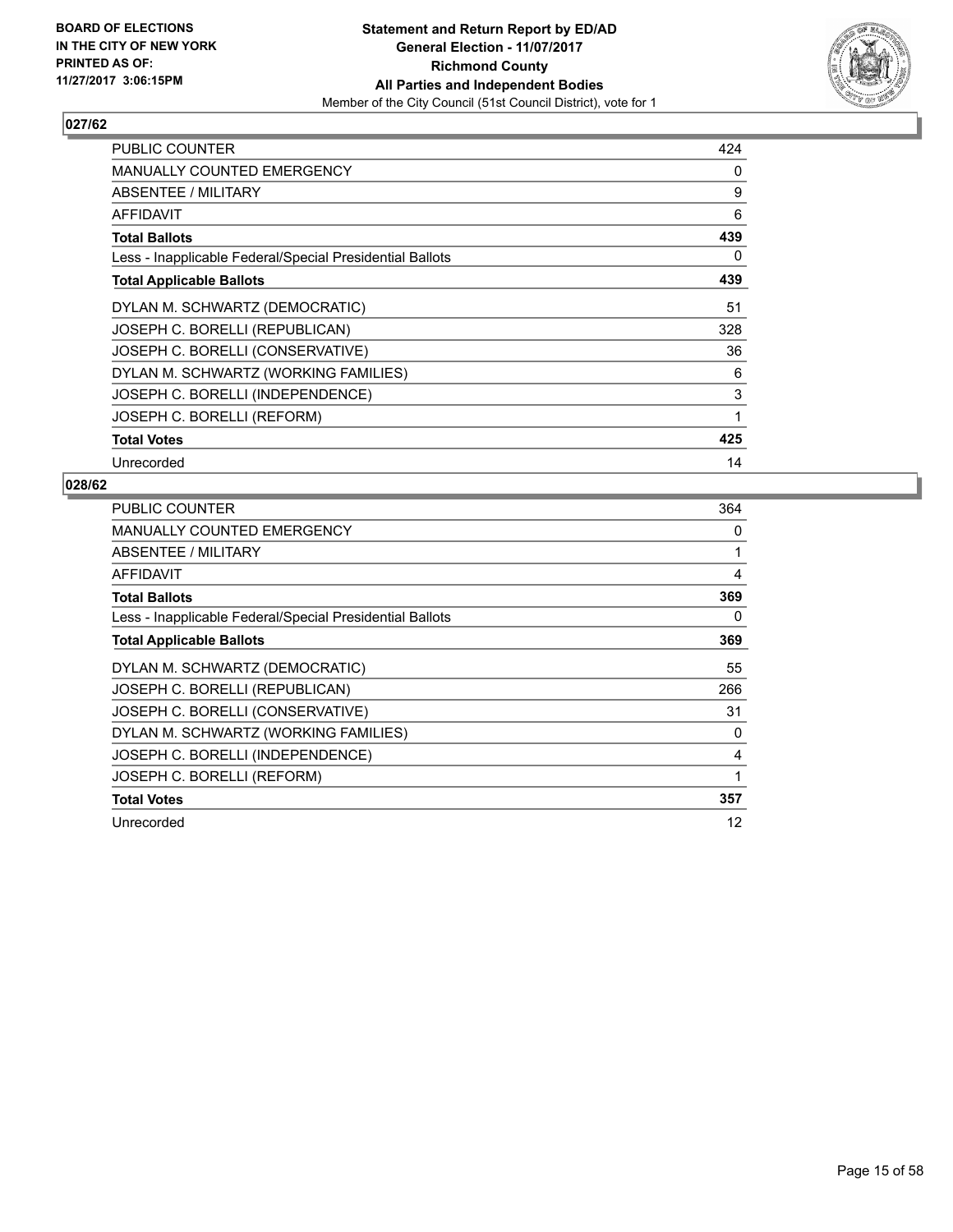

| PUBLIC COUNTER                                           | 264               |
|----------------------------------------------------------|-------------------|
| <b>MANUALLY COUNTED EMERGENCY</b>                        | 0                 |
| ABSENTEE / MILITARY                                      | $12 \overline{ }$ |
| AFFIDAVIT                                                | 0                 |
| <b>Total Ballots</b>                                     | 276               |
| Less - Inapplicable Federal/Special Presidential Ballots | 0                 |
| <b>Total Applicable Ballots</b>                          | 276               |
| DYLAN M. SCHWARTZ (DEMOCRATIC)                           | 39                |
| JOSEPH C. BORELLI (REPUBLICAN)                           | 184               |
| JOSEPH C. BORELLI (CONSERVATIVE)                         | 29                |
| DYLAN M. SCHWARTZ (WORKING FAMILIES)                     | 6                 |
| JOSEPH C. BORELLI (INDEPENDENCE)                         | $\overline{7}$    |
| JOSEPH C. BORELLI (REFORM)                               | 0                 |
| CLIFFORD HAGEN (WRITE-IN)                                | 1                 |
| <b>Total Votes</b>                                       | 266               |
| Unrecorded                                               | 10                |

| <b>PUBLIC COUNTER</b>                                    | 331            |
|----------------------------------------------------------|----------------|
| <b>MANUALLY COUNTED EMERGENCY</b>                        | $\Omega$       |
| ABSENTEE / MILITARY                                      | 4              |
| <b>AFFIDAVIT</b>                                         | 3              |
| <b>Total Ballots</b>                                     | 338            |
| Less - Inapplicable Federal/Special Presidential Ballots | 0              |
| <b>Total Applicable Ballots</b>                          | 338            |
| DYLAN M. SCHWARTZ (DEMOCRATIC)                           | 41             |
| JOSEPH C. BORELLI (REPUBLICAN)                           | 237            |
| JOSEPH C. BORELLI (CONSERVATIVE)                         | 33             |
| DYLAN M. SCHWARTZ (WORKING FAMILIES)                     | 2              |
| JOSEPH C. BORELLI (INDEPENDENCE)                         | $\overline{7}$ |
| JOSEPH C. BORELLI (REFORM)                               | 1              |
| ARMAND CRISPINO (WRITE-IN)                               | $\overline{2}$ |
| JANINE MATERNA (WRITE-IN)                                | 3              |
| <b>Total Votes</b>                                       | 326            |
| Unrecorded                                               | 12             |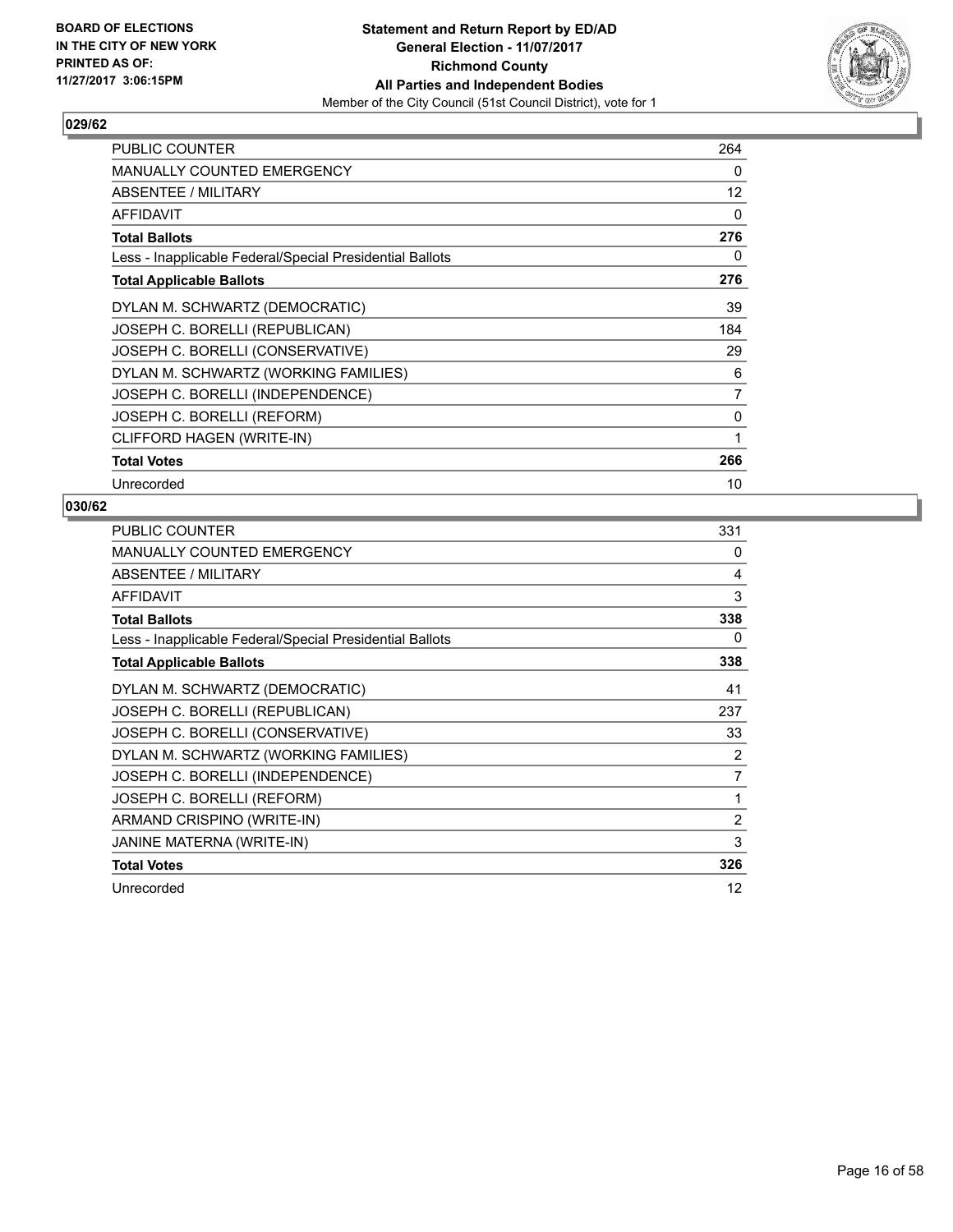

| <b>PUBLIC COUNTER</b>                                    | 372 |
|----------------------------------------------------------|-----|
| <b>MANUALLY COUNTED EMERGENCY</b>                        | 0   |
| ABSENTEE / MILITARY                                      | 20  |
| <b>AFFIDAVIT</b>                                         | 5   |
| <b>Total Ballots</b>                                     | 397 |
| Less - Inapplicable Federal/Special Presidential Ballots | 0   |
| <b>Total Applicable Ballots</b>                          | 397 |
| DYLAN M. SCHWARTZ (DEMOCRATIC)                           | 57  |
| JOSEPH C. BORELLI (REPUBLICAN)                           | 268 |
| JOSEPH C. BORELLI (CONSERVATIVE)                         | 44  |
| DYLAN M. SCHWARTZ (WORKING FAMILIES)                     | 4   |
| JOSEPH C. BORELLI (INDEPENDENCE)                         | 6   |
| JOSEPH C. BORELLI (REFORM)                               | 1   |
| CHARLENE WAGNER (WRITE-IN)                               | 1   |
| <b>Total Votes</b>                                       | 381 |
| Unrecorded                                               | 16  |

| PUBLIC COUNTER                                           | 344 |
|----------------------------------------------------------|-----|
| <b>MANUALLY COUNTED EMERGENCY</b>                        | 0   |
| ABSENTEE / MILITARY                                      | 21  |
| AFFIDAVIT                                                | 5   |
| <b>Total Ballots</b>                                     | 370 |
| Less - Inapplicable Federal/Special Presidential Ballots | 0   |
| <b>Total Applicable Ballots</b>                          | 370 |
| DYLAN M. SCHWARTZ (DEMOCRATIC)                           | 39  |
| JOSEPH C. BORELLI (REPUBLICAN)                           | 264 |
| JOSEPH C. BORELLI (CONSERVATIVE)                         | 39  |
| DYLAN M. SCHWARTZ (WORKING FAMILIES)                     | 6   |
| JOSEPH C. BORELLI (INDEPENDENCE)                         | 5   |
| JOSEPH C. BORELLI (REFORM)                               | 1   |
| <b>Total Votes</b>                                       | 354 |
| Unrecorded                                               | 16  |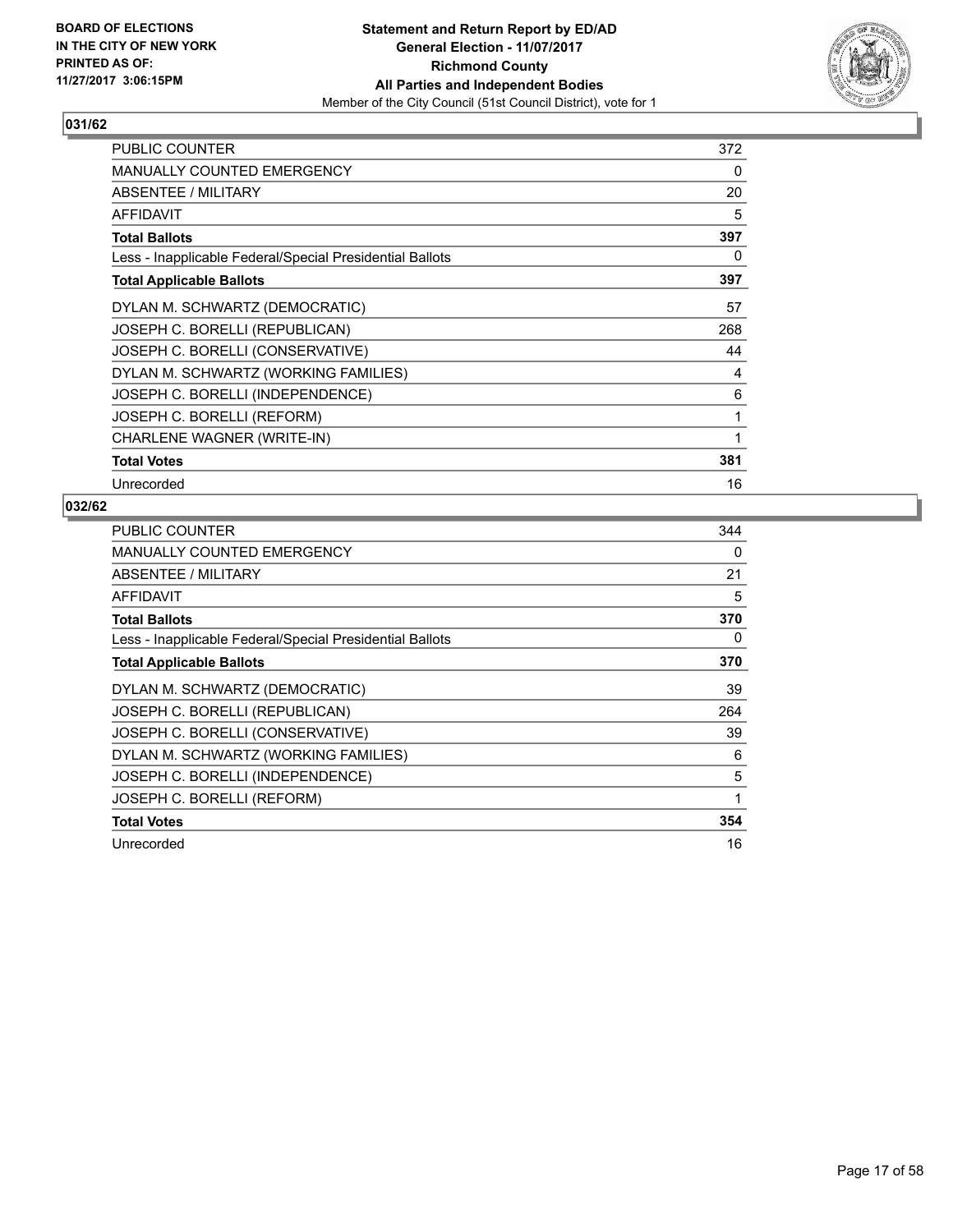

| <b>PUBLIC COUNTER</b>                                    | 364            |
|----------------------------------------------------------|----------------|
| <b>MANUALLY COUNTED EMERGENCY</b>                        | 0              |
| ABSENTEE / MILITARY                                      | 5              |
| AFFIDAVIT                                                | 3              |
| <b>Total Ballots</b>                                     | 372            |
| Less - Inapplicable Federal/Special Presidential Ballots | 0              |
| <b>Total Applicable Ballots</b>                          | 372            |
| DYLAN M. SCHWARTZ (DEMOCRATIC)                           | 50             |
| JOSEPH C. BORELLI (REPUBLICAN)                           | 262            |
| JOSEPH C. BORELLI (CONSERVATIVE)                         | 32             |
| DYLAN M. SCHWARTZ (WORKING FAMILIES)                     | 3              |
| JOSEPH C. BORELLI (INDEPENDENCE)                         | 4              |
| JOSEPH C. BORELLI (REFORM)                               | 2              |
| DEE VANDENBURG (WRITE-IN)                                | $\overline{2}$ |
| <b>Total Votes</b>                                       | 355            |
| Unrecorded                                               | 17             |

| PUBLIC COUNTER                                           | 389 |
|----------------------------------------------------------|-----|
| <b>MANUALLY COUNTED EMERGENCY</b>                        | 0   |
| ABSENTEE / MILITARY                                      | 13  |
| AFFIDAVIT                                                | 5   |
| <b>Total Ballots</b>                                     | 407 |
| Less - Inapplicable Federal/Special Presidential Ballots | 0   |
| <b>Total Applicable Ballots</b>                          | 407 |
| DYLAN M. SCHWARTZ (DEMOCRATIC)                           | 56  |
| JOSEPH C. BORELLI (REPUBLICAN)                           | 285 |
| JOSEPH C. BORELLI (CONSERVATIVE)                         | 40  |
| DYLAN M. SCHWARTZ (WORKING FAMILIES)                     | 6   |
| JOSEPH C. BORELLI (INDEPENDENCE)                         | 4   |
| JOSEPH C. BORELLI (REFORM)                               | 1   |
| <b>Total Votes</b>                                       | 392 |
| Unrecorded                                               | 15  |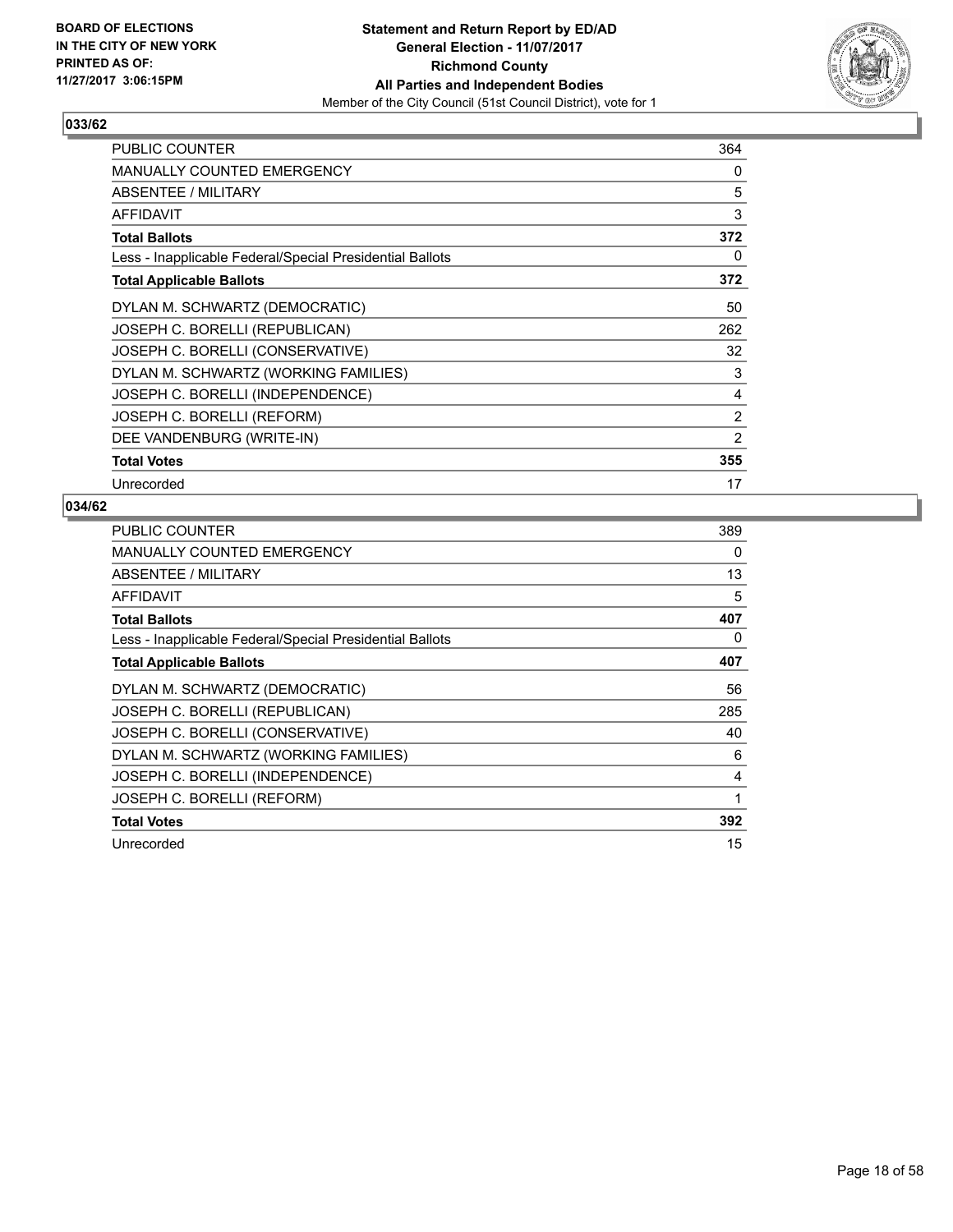

| <b>PUBLIC COUNTER</b>                                    | 345 |
|----------------------------------------------------------|-----|
| <b>MANUALLY COUNTED EMERGENCY</b>                        | 0   |
| ABSENTEE / MILITARY                                      | 3   |
| AFFIDAVIT                                                | 0   |
| <b>Total Ballots</b>                                     | 348 |
| Less - Inapplicable Federal/Special Presidential Ballots | 0   |
| <b>Total Applicable Ballots</b>                          | 348 |
| DYLAN M. SCHWARTZ (DEMOCRATIC)                           | 42  |
| JOSEPH C. BORELLI (REPUBLICAN)                           | 259 |
| JOSEPH C. BORELLI (CONSERVATIVE)                         | 32  |
| DYLAN M. SCHWARTZ (WORKING FAMILIES)                     | 5   |
| JOSEPH C. BORELLI (INDEPENDENCE)                         | 5   |
| JOSEPH C. BORELLI (REFORM)                               | 2   |
| <b>Total Votes</b>                                       | 345 |
| Unrecorded                                               | 3   |

| <b>PUBLIC COUNTER</b>                                    | 321 |
|----------------------------------------------------------|-----|
| MANUALLY COUNTED EMERGENCY                               | 0   |
| <b>ABSENTEE / MILITARY</b>                               | 8   |
| AFFIDAVIT                                                | 2   |
| <b>Total Ballots</b>                                     | 331 |
| Less - Inapplicable Federal/Special Presidential Ballots | 0   |
| <b>Total Applicable Ballots</b>                          | 331 |
| DYLAN M. SCHWARTZ (DEMOCRATIC)                           | 70  |
| JOSEPH C. BORELLI (REPUBLICAN)                           | 211 |
| JOSEPH C. BORELLI (CONSERVATIVE)                         | 29  |
| DYLAN M. SCHWARTZ (WORKING FAMILIES)                     | 3   |
| JOSEPH C. BORELLI (INDEPENDENCE)                         | 4   |
| JOSEPH C. BORELLI (REFORM)                               | 2   |
| <b>Total Votes</b>                                       | 319 |
| Unrecorded                                               | 12  |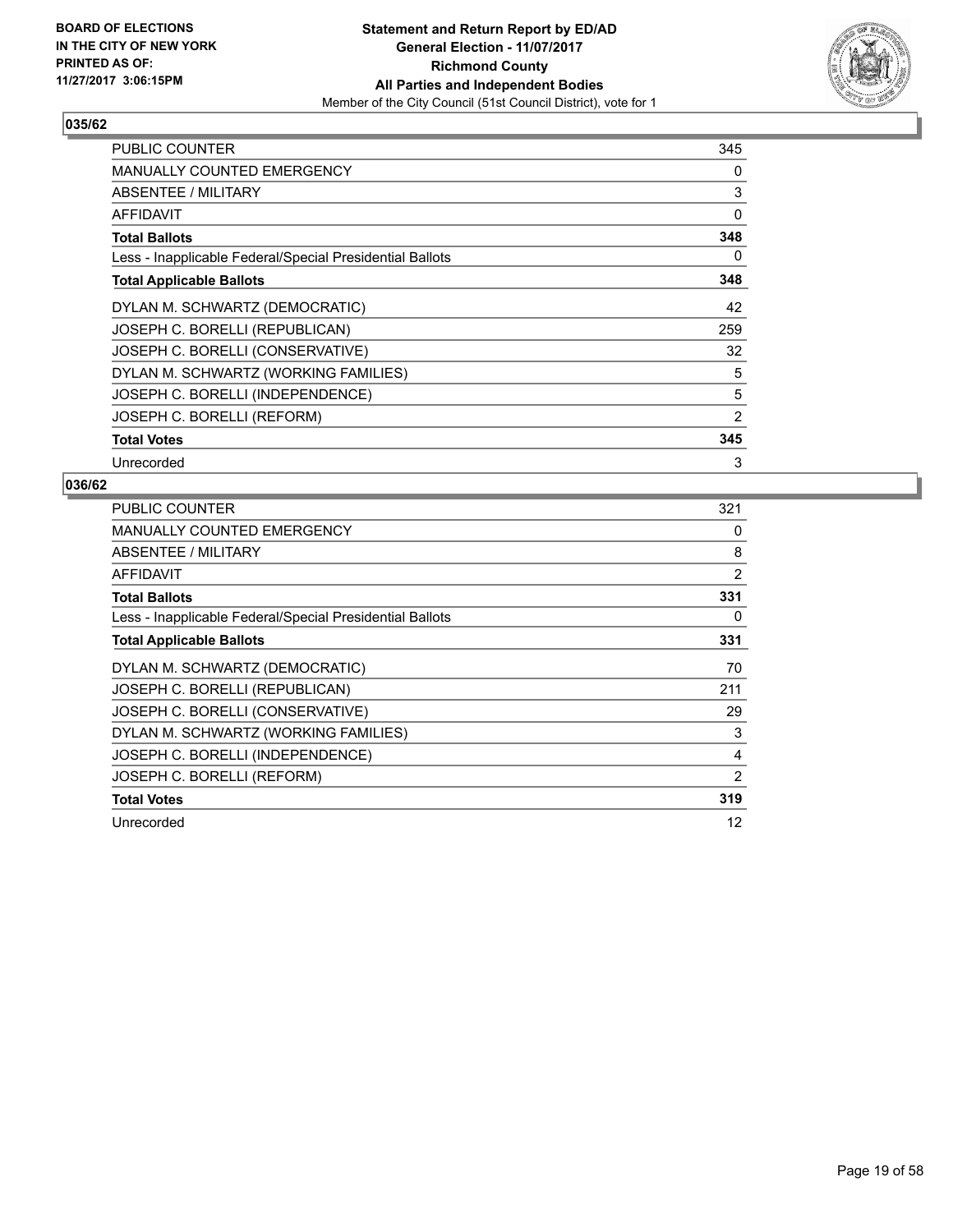

| PUBLIC COUNTER                                           | 421 |
|----------------------------------------------------------|-----|
| <b>MANUALLY COUNTED EMERGENCY</b>                        | 0   |
| ABSENTEE / MILITARY                                      | 11  |
| AFFIDAVIT                                                | 2   |
| <b>Total Ballots</b>                                     | 434 |
| Less - Inapplicable Federal/Special Presidential Ballots | 0   |
| <b>Total Applicable Ballots</b>                          | 434 |
| DYLAN M. SCHWARTZ (DEMOCRATIC)                           | 65  |
| JOSEPH C. BORELLI (REPUBLICAN)                           | 292 |
| JOSEPH C. BORELLI (CONSERVATIVE)                         | 51  |
| DYLAN M. SCHWARTZ (WORKING FAMILIES)                     | 5   |
| JOSEPH C. BORELLI (INDEPENDENCE)                         | 4   |
| JOSEPH C. BORELLI (REFORM)                               | 1   |
| <b>Total Votes</b>                                       | 418 |
| Unrecorded                                               | 16  |

| PUBLIC COUNTER                                           | 440            |
|----------------------------------------------------------|----------------|
| <b>MANUALLY COUNTED EMERGENCY</b>                        | 0              |
| ABSENTEE / MILITARY                                      | 18             |
| <b>AFFIDAVIT</b>                                         | 5              |
| <b>Total Ballots</b>                                     | 463            |
| Less - Inapplicable Federal/Special Presidential Ballots | 0              |
| <b>Total Applicable Ballots</b>                          | 463            |
| DYLAN M. SCHWARTZ (DEMOCRATIC)                           | 75             |
| JOSEPH C. BORELLI (REPUBLICAN)                           | 304            |
| JOSEPH C. BORELLI (CONSERVATIVE)                         | 45             |
| DYLAN M. SCHWARTZ (WORKING FAMILIES)                     | 11             |
| JOSEPH C. BORELLI (INDEPENDENCE)                         | 5              |
| JOSEPH C. BORELLI (REFORM)                               | $\overline{2}$ |
| EDWARD L. LEAVY, JR. (WRITE-IN)                          | $\overline{2}$ |
| JOHN KESANS (WRITE-IN)                                   | 1              |
| <b>Total Votes</b>                                       | 445            |
| Unrecorded                                               | 18             |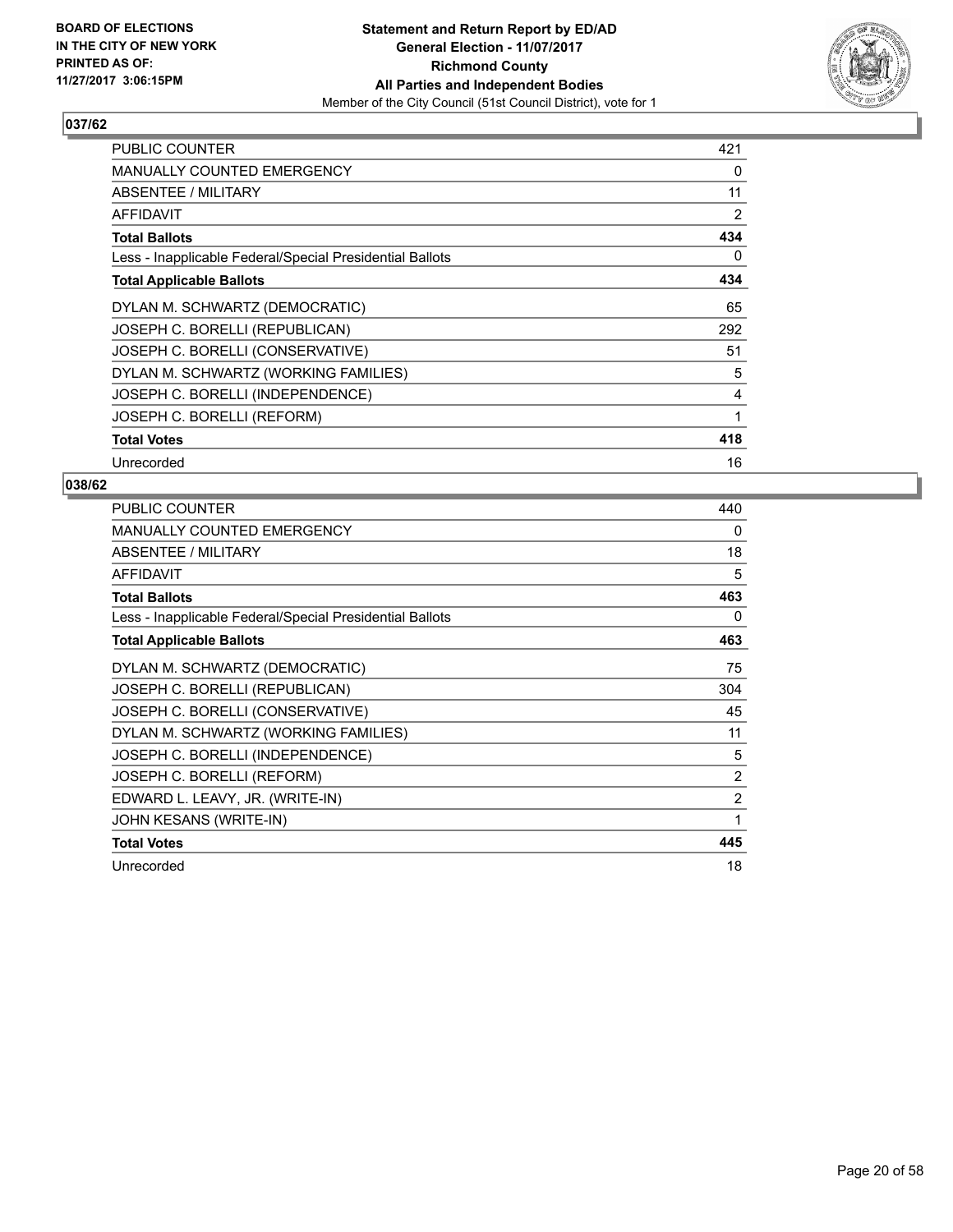

| <b>PUBLIC COUNTER</b>                                    | 455 |
|----------------------------------------------------------|-----|
| <b>MANUALLY COUNTED EMERGENCY</b>                        | 0   |
| <b>ABSENTEE / MILITARY</b>                               | 13  |
| AFFIDAVIT                                                | 5   |
| <b>Total Ballots</b>                                     | 473 |
| Less - Inapplicable Federal/Special Presidential Ballots | 0   |
| <b>Total Applicable Ballots</b>                          | 473 |
| DYLAN M. SCHWARTZ (DEMOCRATIC)                           | 60  |
| JOSEPH C. BORELLI (REPUBLICAN)                           | 320 |
| JOSEPH C. BORELLI (CONSERVATIVE)                         | 64  |
| DYLAN M. SCHWARTZ (WORKING FAMILIES)                     | 2   |
| JOSEPH C. BORELLI (INDEPENDENCE)                         | 5   |
| JOSEPH C. BORELLI (REFORM)                               | 6   |
| <b>Total Votes</b>                                       | 457 |
| Unrecorded                                               | 16  |

| <b>PUBLIC COUNTER</b>                                    | 403            |
|----------------------------------------------------------|----------------|
| <b>MANUALLY COUNTED EMERGENCY</b>                        | 0              |
| ABSENTEE / MILITARY                                      | 16             |
| AFFIDAVIT                                                | 7              |
| <b>Total Ballots</b>                                     | 426            |
| Less - Inapplicable Federal/Special Presidential Ballots | 0              |
| <b>Total Applicable Ballots</b>                          | 426            |
| DYLAN M. SCHWARTZ (DEMOCRATIC)                           | 60             |
| JOSEPH C. BORELLI (REPUBLICAN)                           | 296            |
| JOSEPH C. BORELLI (CONSERVATIVE)                         | 42             |
| DYLAN M. SCHWARTZ (WORKING FAMILIES)                     | 6              |
| JOSEPH C. BORELLI (INDEPENDENCE)                         | $\overline{2}$ |
| JOSEPH C. BORELLI (REFORM)                               | 2              |
| <b>Total Votes</b>                                       | 408            |
| Unrecorded                                               | 18             |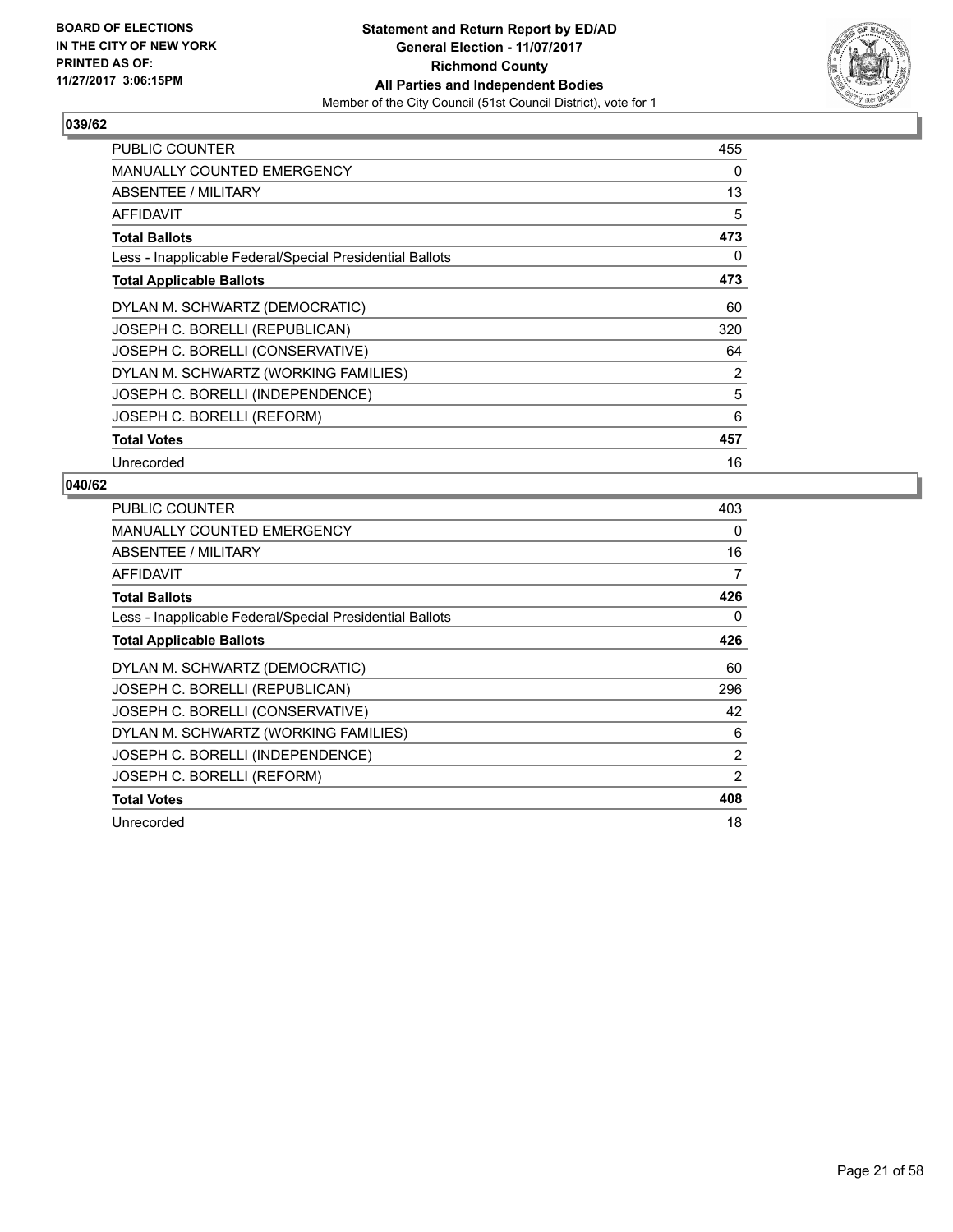

| <b>PUBLIC COUNTER</b>                                    | 363 |
|----------------------------------------------------------|-----|
| MANUALLY COUNTED EMERGENCY                               | 0   |
| <b>ABSENTEE / MILITARY</b>                               | 25  |
| <b>AFFIDAVIT</b>                                         | 1   |
| <b>Total Ballots</b>                                     | 389 |
| Less - Inapplicable Federal/Special Presidential Ballots | 0   |
| <b>Total Applicable Ballots</b>                          | 389 |
| DYLAN M. SCHWARTZ (DEMOCRATIC)                           | 67  |
| JOSEPH C. BORELLI (REPUBLICAN)                           | 263 |
| JOSEPH C. BORELLI (CONSERVATIVE)                         | 32  |
| DYLAN M. SCHWARTZ (WORKING FAMILIES)                     | 3   |
| JOSEPH C. BORELLI (INDEPENDENCE)                         | 6   |
| JOSEPH C. BORELLI (REFORM)                               | 1   |
| ALAN CATANEO (WRITE-IN)                                  | 2   |
| UNATTRIBUTABLE WRITE-IN (WRITE-IN)                       | 1   |
| <b>Total Votes</b>                                       | 375 |
| Unrecorded                                               | 14  |

| <b>PUBLIC COUNTER</b>                                    | 392 |
|----------------------------------------------------------|-----|
| <b>MANUALLY COUNTED EMERGENCY</b>                        | 0   |
| ABSENTEE / MILITARY                                      | 12  |
| <b>AFFIDAVIT</b>                                         | 2   |
| <b>Total Ballots</b>                                     | 406 |
| Less - Inapplicable Federal/Special Presidential Ballots | 0   |
| <b>Total Applicable Ballots</b>                          | 406 |
| DYLAN M. SCHWARTZ (DEMOCRATIC)                           | 77  |
| JOSEPH C. BORELLI (REPUBLICAN)                           | 251 |
| JOSEPH C. BORELLI (CONSERVATIVE)                         | 47  |
| DYLAN M. SCHWARTZ (WORKING FAMILIES)                     | 7   |
| JOSEPH C. BORELLI (INDEPENDENCE)                         | 7   |
| JOSEPH C. BORELLI (REFORM)                               | 3   |
| UNATTRIBUTABLE WRITE-IN (WRITE-IN)                       | 1   |
| <b>Total Votes</b>                                       | 393 |
| Unrecorded                                               | 13  |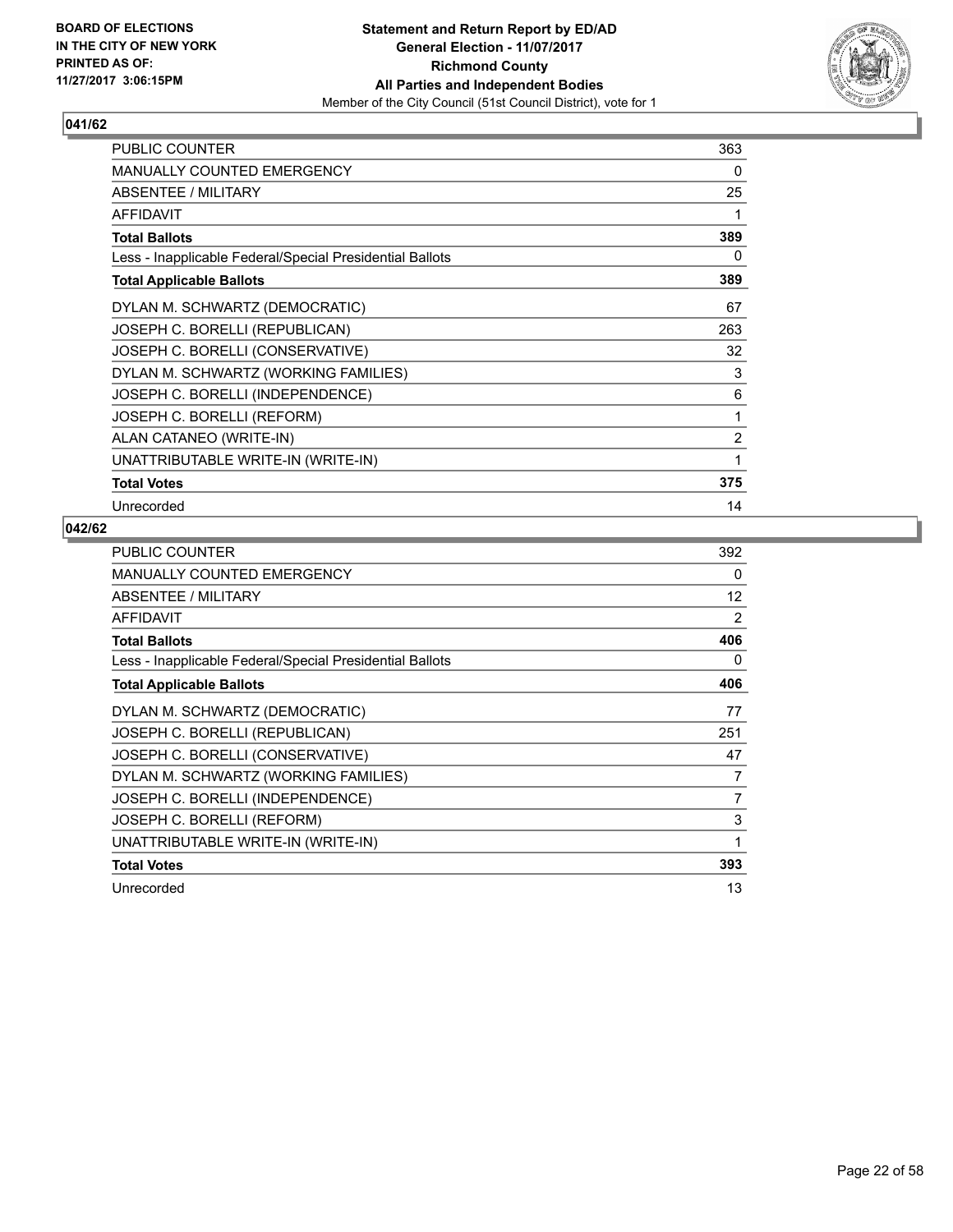

| PUBLIC COUNTER                                           | 387 |
|----------------------------------------------------------|-----|
| <b>MANUALLY COUNTED EMERGENCY</b>                        | 0   |
| ABSENTEE / MILITARY                                      | 11  |
| <b>AFFIDAVIT</b>                                         | 3   |
| <b>Total Ballots</b>                                     | 401 |
| Less - Inapplicable Federal/Special Presidential Ballots | 0   |
| <b>Total Applicable Ballots</b>                          | 401 |
| DYLAN M. SCHWARTZ (DEMOCRATIC)                           | 62  |
| JOSEPH C. BORELLI (REPUBLICAN)                           | 275 |
| JOSEPH C. BORELLI (CONSERVATIVE)                         | 34  |
| DYLAN M. SCHWARTZ (WORKING FAMILIES)                     | 5   |
| JOSEPH C. BORELLI (INDEPENDENCE)                         | 11  |
| JOSEPH C. BORELLI (REFORM)                               | 1   |
| INDRIT DIMMAKU (WRITE-IN)                                | 1   |
| VINCENT DEFONTE (WRITE-IN)                               | 1   |
| <b>Total Votes</b>                                       | 390 |
| Unrecorded                                               | 11  |

| <b>PUBLIC COUNTER</b>                                    | 370 |
|----------------------------------------------------------|-----|
| <b>MANUALLY COUNTED EMERGENCY</b>                        | 0   |
| ABSENTEE / MILITARY                                      | 11  |
| AFFIDAVIT                                                | 8   |
| <b>Total Ballots</b>                                     | 389 |
| Less - Inapplicable Federal/Special Presidential Ballots | 0   |
| <b>Total Applicable Ballots</b>                          | 389 |
| DYLAN M. SCHWARTZ (DEMOCRATIC)                           | 64  |
| JOSEPH C. BORELLI (REPUBLICAN)                           | 246 |
| JOSEPH C. BORELLI (CONSERVATIVE)                         | 53  |
| DYLAN M. SCHWARTZ (WORKING FAMILIES)                     | 5   |
| JOSEPH C. BORELLI (INDEPENDENCE)                         | 5   |
| JOSEPH C. BORELLI (REFORM)                               | 1   |
| <b>Total Votes</b>                                       | 374 |
| Unrecorded                                               | 15  |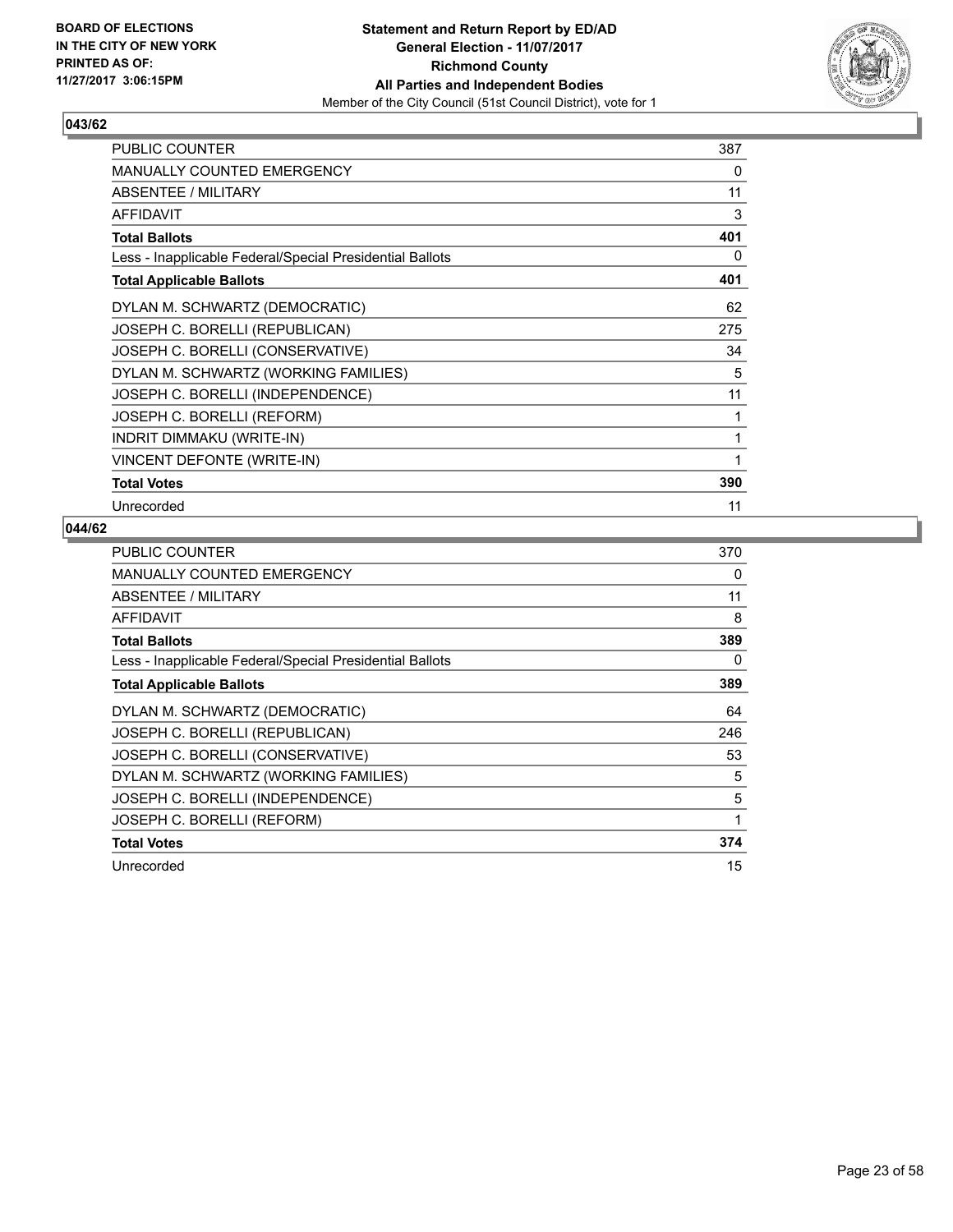

| <b>PUBLIC COUNTER</b>                                    | 341 |
|----------------------------------------------------------|-----|
| MANUALLY COUNTED EMERGENCY                               | 0   |
| ABSENTEE / MILITARY                                      | 10  |
| <b>AFFIDAVIT</b>                                         | 3   |
| <b>Total Ballots</b>                                     | 354 |
| Less - Inapplicable Federal/Special Presidential Ballots | 0   |
| <b>Total Applicable Ballots</b>                          | 354 |
| DYLAN M. SCHWARTZ (DEMOCRATIC)                           | 48  |
| JOSEPH C. BORELLI (REPUBLICAN)                           | 254 |
| JOSEPH C. BORELLI (CONSERVATIVE)                         | 25  |
| DYLAN M. SCHWARTZ (WORKING FAMILIES)                     | 2   |
| JOSEPH C. BORELLI (INDEPENDENCE)                         | 4   |
| JOSEPH C. BORELLI (REFORM)                               | 0   |
| UNATTRIBUTABLE WRITE-IN (WRITE-IN)                       | 1   |
| ZACHARY GLUSS (WRITE-IN)                                 | 1   |
| <b>Total Votes</b>                                       | 335 |
| Unrecorded                                               | 19  |

| <b>PUBLIC COUNTER</b>                                    | 469 |
|----------------------------------------------------------|-----|
| <b>MANUALLY COUNTED EMERGENCY</b>                        | 0   |
| ABSENTEE / MILITARY                                      | 8   |
| AFFIDAVIT                                                | 6   |
| <b>Total Ballots</b>                                     | 483 |
| Less - Inapplicable Federal/Special Presidential Ballots | 0   |
| <b>Total Applicable Ballots</b>                          | 483 |
| DYLAN M. SCHWARTZ (DEMOCRATIC)                           | 87  |
| JOSEPH C. BORELLI (REPUBLICAN)                           | 326 |
| JOSEPH C. BORELLI (CONSERVATIVE)                         | 38  |
| DYLAN M. SCHWARTZ (WORKING FAMILIES)                     | 7   |
| JOSEPH C. BORELLI (INDEPENDENCE)                         | 2   |
| JOSEPH C. BORELLI (REFORM)                               | 3   |
| UNATTRIBUTABLE WRITE-IN (WRITE-IN)                       | 1   |
| <b>Total Votes</b>                                       | 464 |
| Unrecorded                                               | 19  |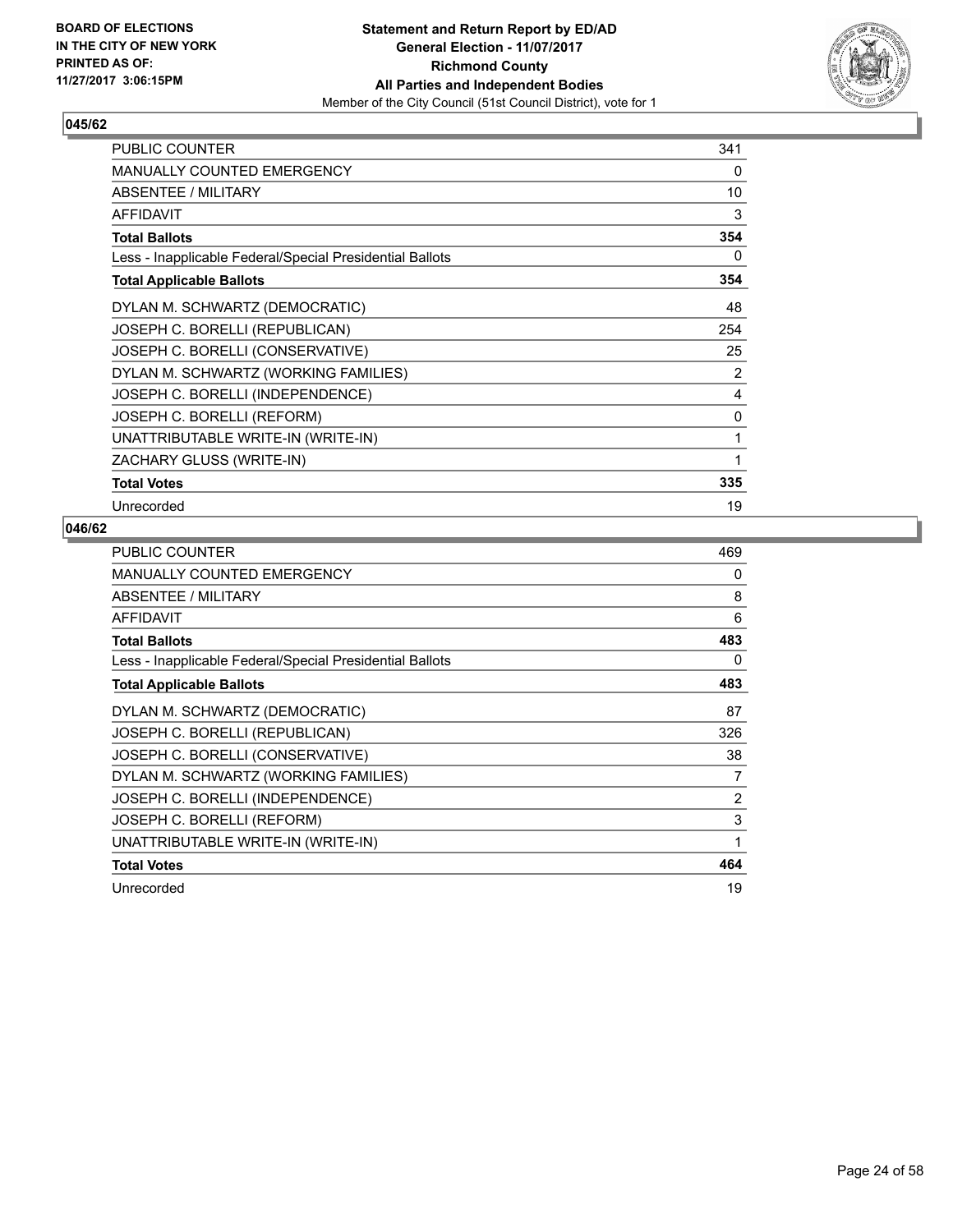

| PUBLIC COUNTER                                           | 400 |
|----------------------------------------------------------|-----|
| <b>MANUALLY COUNTED EMERGENCY</b>                        | 0   |
| ABSENTEE / MILITARY                                      | 13  |
| <b>AFFIDAVIT</b>                                         | 7   |
| <b>Total Ballots</b>                                     | 420 |
| Less - Inapplicable Federal/Special Presidential Ballots | 0   |
| <b>Total Applicable Ballots</b>                          | 420 |
| DYLAN M. SCHWARTZ (DEMOCRATIC)                           | 61  |
| JOSEPH C. BORELLI (REPUBLICAN)                           | 290 |
| JOSEPH C. BORELLI (CONSERVATIVE)                         | 43  |
| DYLAN M. SCHWARTZ (WORKING FAMILIES)                     | 9   |
| JOSEPH C. BORELLI (INDEPENDENCE)                         | 2   |
| JOSEPH C. BORELLI (REFORM)                               | 1   |
| ROBERT SOUTER (WRITE-IN)                                 | 1   |
| <b>Total Votes</b>                                       | 407 |
| Unrecorded                                               | 13  |

| <b>PUBLIC COUNTER</b>                                    | 331 |
|----------------------------------------------------------|-----|
| MANUALLY COUNTED EMERGENCY                               | 0   |
| ABSENTEE / MILITARY                                      | 6   |
| <b>AFFIDAVIT</b>                                         | 2   |
| <b>Total Ballots</b>                                     | 339 |
| Less - Inapplicable Federal/Special Presidential Ballots | 0   |
| <b>Total Applicable Ballots</b>                          | 339 |
| DYLAN M. SCHWARTZ (DEMOCRATIC)                           | 52  |
| JOSEPH C. BORELLI (REPUBLICAN)                           | 223 |
| JOSEPH C. BORELLI (CONSERVATIVE)                         | 35  |
| DYLAN M. SCHWARTZ (WORKING FAMILIES)                     | 5   |
| JOSEPH C. BORELLI (INDEPENDENCE)                         | 4   |
| JOSEPH C. BORELLI (REFORM)                               | 0   |
| <b>Total Votes</b>                                       | 319 |
| Unrecorded                                               | 20  |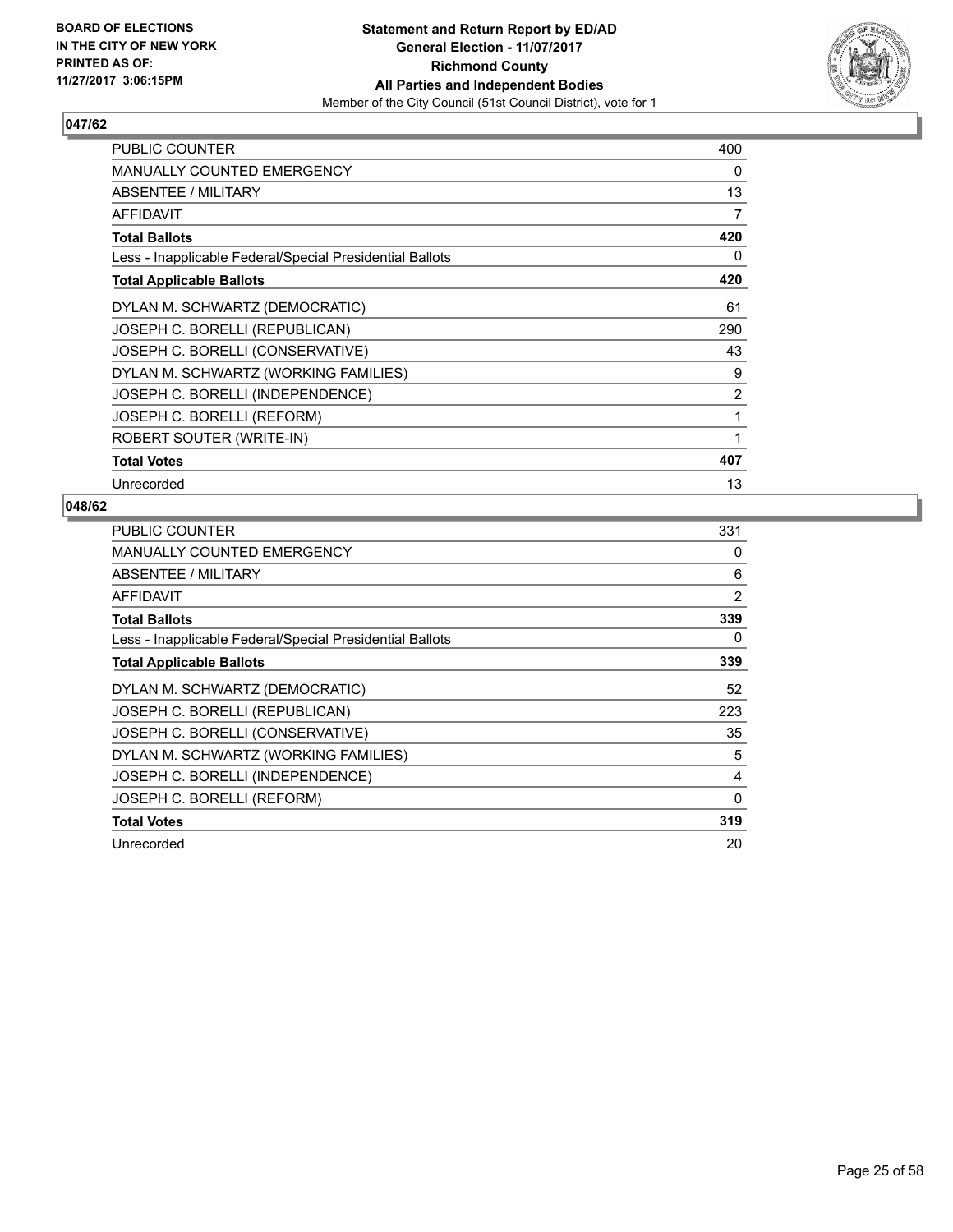

| <b>PUBLIC COUNTER</b>                                    | 422 |
|----------------------------------------------------------|-----|
| <b>MANUALLY COUNTED EMERGENCY</b>                        | 0   |
| <b>ABSENTEE / MILITARY</b>                               | 15  |
| AFFIDAVIT                                                | 5   |
| <b>Total Ballots</b>                                     | 442 |
| Less - Inapplicable Federal/Special Presidential Ballots | 0   |
| <b>Total Applicable Ballots</b>                          | 442 |
| DYLAN M. SCHWARTZ (DEMOCRATIC)                           | 108 |
| JOSEPH C. BORELLI (REPUBLICAN)                           | 270 |
| JOSEPH C. BORELLI (CONSERVATIVE)                         | 43  |
| DYLAN M. SCHWARTZ (WORKING FAMILIES)                     | 5   |
| JOSEPH C. BORELLI (INDEPENDENCE)                         | 1   |
| JOSEPH C. BORELLI (REFORM)                               | 3   |
| <b>Total Votes</b>                                       | 430 |
| Unrecorded                                               | 12  |

| PUBLIC COUNTER                                           | 443 |
|----------------------------------------------------------|-----|
| <b>MANUALLY COUNTED EMERGENCY</b>                        | 0   |
| ABSENTEE / MILITARY                                      | 16  |
| AFFIDAVIT                                                | 0   |
| <b>Total Ballots</b>                                     | 459 |
| Less - Inapplicable Federal/Special Presidential Ballots | 0   |
| <b>Total Applicable Ballots</b>                          | 459 |
| DYLAN M. SCHWARTZ (DEMOCRATIC)                           | 60  |
| JOSEPH C. BORELLI (REPUBLICAN)                           | 320 |
| JOSEPH C. BORELLI (CONSERVATIVE)                         | 44  |
| DYLAN M. SCHWARTZ (WORKING FAMILIES)                     | 8   |
| JOSEPH C. BORELLI (INDEPENDENCE)                         | 5   |
| JOSEPH C. BORELLI (REFORM)                               | 4   |
| MICHAEL J. PENROSE (WRITE-IN)                            | 1   |
| <b>Total Votes</b>                                       | 442 |
| Unrecorded                                               | 17  |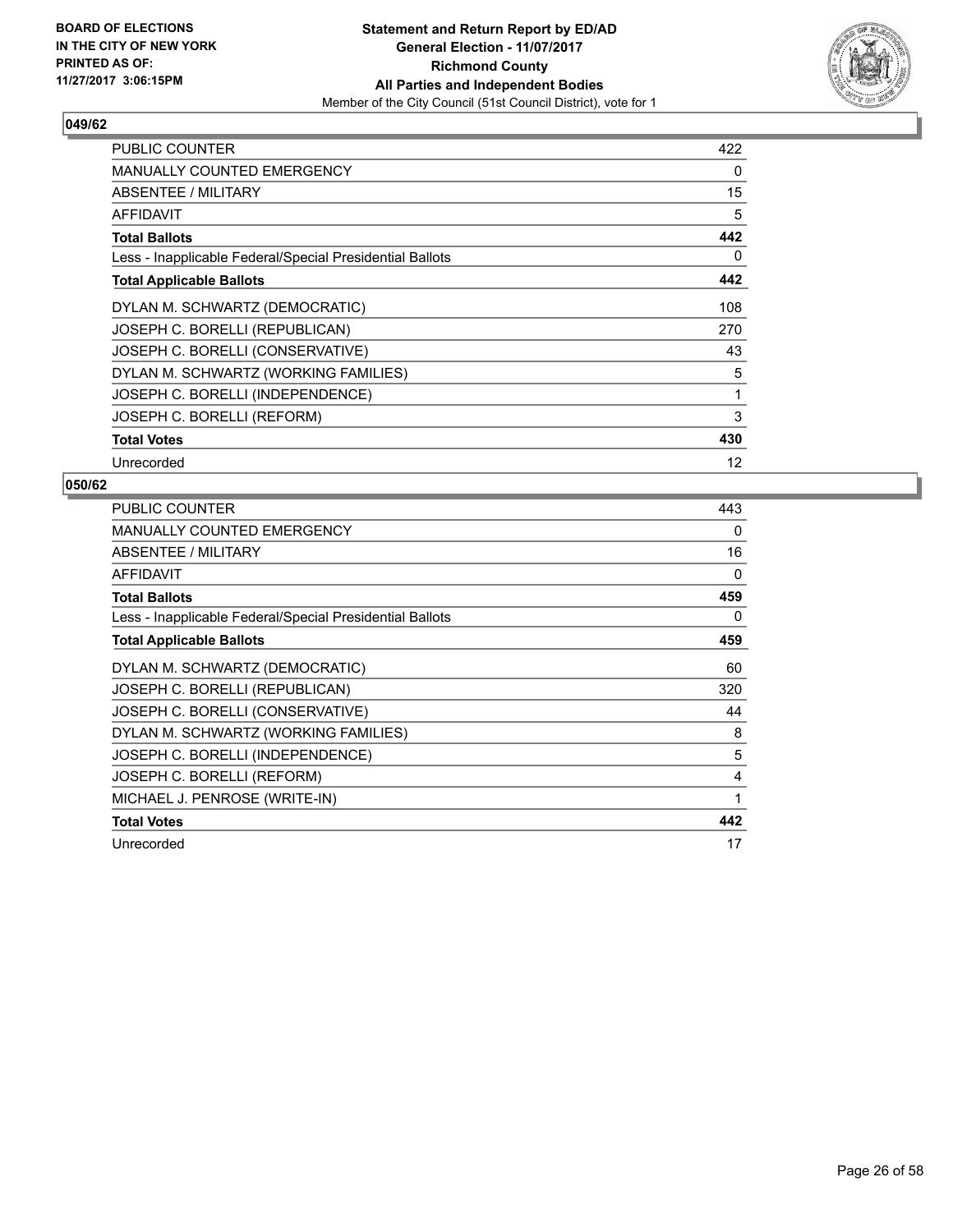

| <b>PUBLIC COUNTER</b>                                    | 386 |
|----------------------------------------------------------|-----|
| <b>MANUALLY COUNTED EMERGENCY</b>                        | 0   |
| ABSENTEE / MILITARY                                      | 14  |
| AFFIDAVIT                                                | 2   |
| <b>Total Ballots</b>                                     | 402 |
| Less - Inapplicable Federal/Special Presidential Ballots | 0   |
| <b>Total Applicable Ballots</b>                          | 402 |
| DYLAN M. SCHWARTZ (DEMOCRATIC)                           | 90  |
| JOSEPH C. BORELLI (REPUBLICAN)                           | 249 |
| JOSEPH C. BORELLI (CONSERVATIVE)                         | 33  |
| DYLAN M. SCHWARTZ (WORKING FAMILIES)                     | 5   |
| JOSEPH C. BORELLI (INDEPENDENCE)                         | 8   |
| JOSEPH C. BORELLI (REFORM)                               | 1   |
| <b>Total Votes</b>                                       | 386 |
| Unrecorded                                               | 16  |

| PUBLIC COUNTER                                           | 451 |
|----------------------------------------------------------|-----|
| <b>MANUALLY COUNTED EMERGENCY</b>                        | 0   |
| ABSENTEE / MILITARY                                      | 10  |
| <b>AFFIDAVIT</b>                                         | 3   |
| <b>Total Ballots</b>                                     | 464 |
| Less - Inapplicable Federal/Special Presidential Ballots | 0   |
| <b>Total Applicable Ballots</b>                          | 464 |
| DYLAN M. SCHWARTZ (DEMOCRATIC)                           | 74  |
| JOSEPH C. BORELLI (REPUBLICAN)                           | 305 |
| JOSEPH C. BORELLI (CONSERVATIVE)                         | 49  |
| DYLAN M. SCHWARTZ (WORKING FAMILIES)                     | 9   |
| JOSEPH C. BORELLI (INDEPENDENCE)                         | 6   |
| JOSEPH C. BORELLI (REFORM)                               | 1   |
| JANINE MATERNA (WRITE-IN)                                | 2   |
| <b>JOSEPH MIONE (WRITE-IN)</b>                           | 1   |
| <b>Total Votes</b>                                       | 447 |
| Unrecorded                                               | 17  |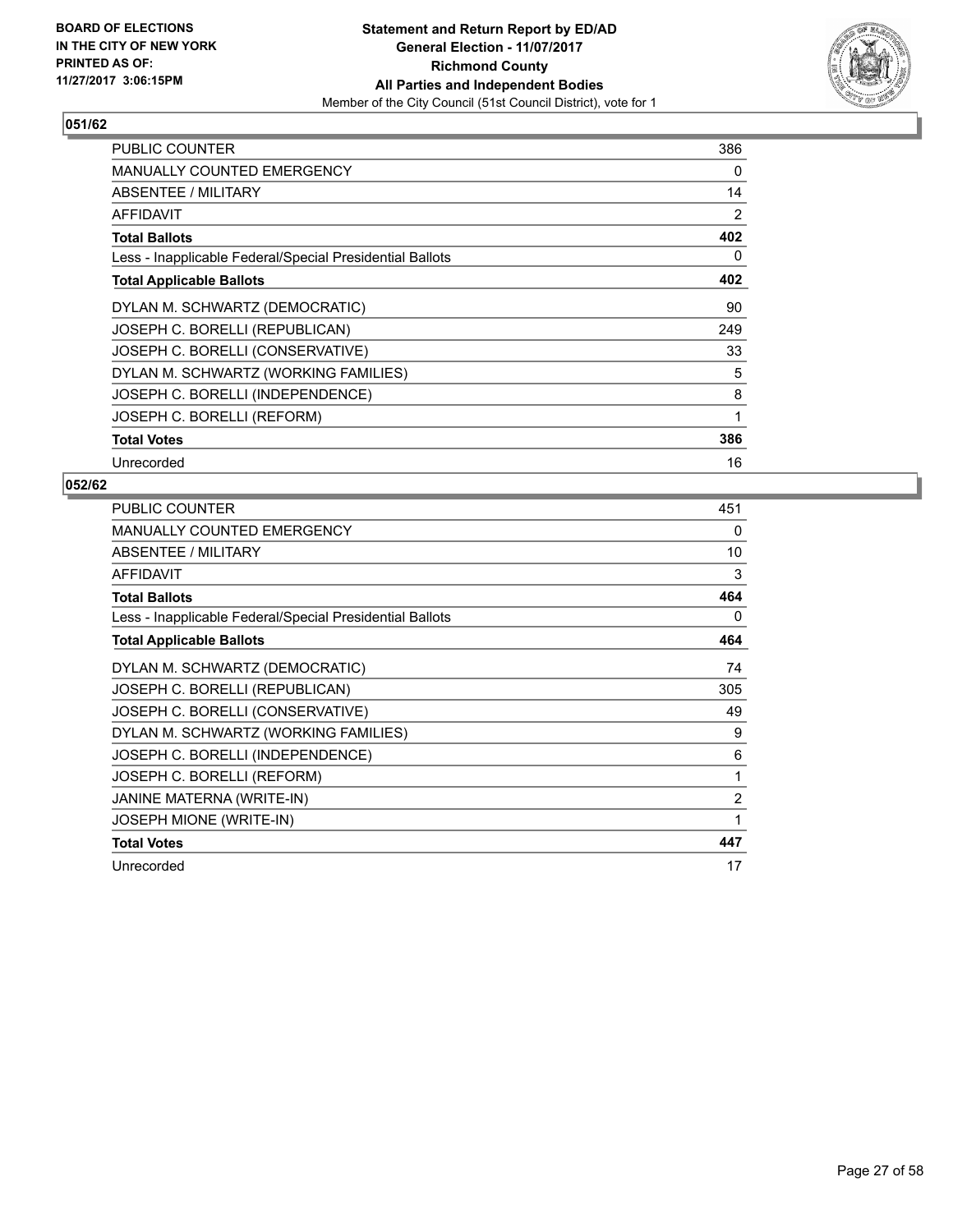

| PUBLIC COUNTER                                           | 452          |
|----------------------------------------------------------|--------------|
| <b>MANUALLY COUNTED EMERGENCY</b>                        | 0            |
| ABSENTEE / MILITARY                                      | 9            |
| AFFIDAVIT                                                | 4            |
| <b>Total Ballots</b>                                     | 465          |
| Less - Inapplicable Federal/Special Presidential Ballots | 0            |
| <b>Total Applicable Ballots</b>                          | 465          |
| DYLAN M. SCHWARTZ (DEMOCRATIC)                           | 77           |
| JOSEPH C. BORELLI (REPUBLICAN)                           | 332          |
| JOSEPH C. BORELLI (CONSERVATIVE)                         | 29           |
| DYLAN M. SCHWARTZ (WORKING FAMILIES)                     | 6            |
| JOSEPH C. BORELLI (INDEPENDENCE)                         | 8            |
| JOSEPH C. BORELLI (REFORM)                               | 2            |
| CARL LARSON (WRITE-IN)                                   | $\mathbf{1}$ |
| <b>Total Votes</b>                                       | 455          |
| Unrecorded                                               | 10           |

| <b>PUBLIC COUNTER</b>                                    | 352 |
|----------------------------------------------------------|-----|
| <b>MANUALLY COUNTED EMERGENCY</b>                        | 0   |
| ABSENTEE / MILITARY                                      | 10  |
| <b>AFFIDAVIT</b>                                         | 1   |
| <b>Total Ballots</b>                                     | 363 |
| Less - Inapplicable Federal/Special Presidential Ballots | 0   |
| <b>Total Applicable Ballots</b>                          | 363 |
| DYLAN M. SCHWARTZ (DEMOCRATIC)                           | 70  |
| JOSEPH C. BORELLI (REPUBLICAN)                           | 240 |
| JOSEPH C. BORELLI (CONSERVATIVE)                         | 31  |
| DYLAN M. SCHWARTZ (WORKING FAMILIES)                     | 3   |
| JOSEPH C. BORELLI (INDEPENDENCE)                         | 5   |
| JOSEPH C. BORELLI (REFORM)                               | 1   |
| DONALD J. TRUMP, JR. (WRITE-IN)                          | 1   |
| JAMES MOLINARO (WRITE-IN)                                | 1   |
| <b>Total Votes</b>                                       | 352 |
| Unrecorded                                               | 11  |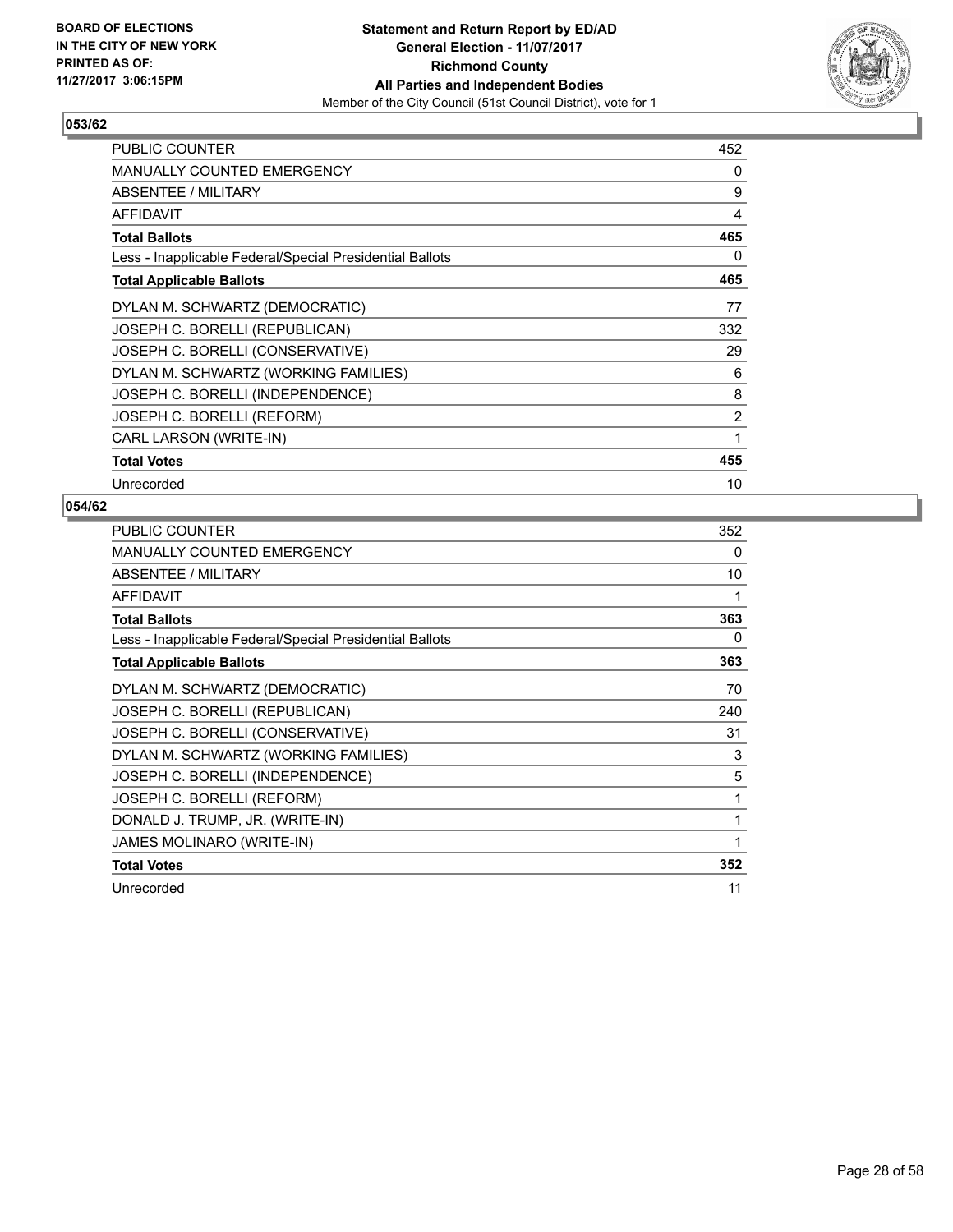

| PUBLIC COUNTER                                           | 444 |
|----------------------------------------------------------|-----|
| <b>MANUALLY COUNTED EMERGENCY</b>                        | 0   |
| <b>ABSENTEE / MILITARY</b>                               | 17  |
| AFFIDAVIT                                                | 4   |
| <b>Total Ballots</b>                                     | 465 |
| Less - Inapplicable Federal/Special Presidential Ballots | 0   |
| <b>Total Applicable Ballots</b>                          | 465 |
| DYLAN M. SCHWARTZ (DEMOCRATIC)                           | 66  |
| JOSEPH C. BORELLI (REPUBLICAN)                           | 320 |
| JOSEPH C. BORELLI (CONSERVATIVE)                         | 50  |
| DYLAN M. SCHWARTZ (WORKING FAMILIES)                     | 2   |
| JOSEPH C. BORELLI (INDEPENDENCE)                         | 4   |
| JOSEPH C. BORELLI (REFORM)                               | 2   |
| <b>Total Votes</b>                                       | 444 |
| Unrecorded                                               | 21  |

| <b>PUBLIC COUNTER</b>                                    | 352 |
|----------------------------------------------------------|-----|
| MANUALLY COUNTED EMERGENCY                               | 0   |
| ABSENTEE / MILITARY                                      | 4   |
| <b>AFFIDAVIT</b>                                         | 2   |
| <b>Total Ballots</b>                                     | 358 |
| Less - Inapplicable Federal/Special Presidential Ballots | 0   |
| <b>Total Applicable Ballots</b>                          | 358 |
| DYLAN M. SCHWARTZ (DEMOCRATIC)                           | 89  |
| JOSEPH C. BORELLI (REPUBLICAN)                           | 201 |
| JOSEPH C. BORELLI (CONSERVATIVE)                         | 36  |
| DYLAN M. SCHWARTZ (WORKING FAMILIES)                     | 9   |
| JOSEPH C. BORELLI (INDEPENDENCE)                         | 5   |
| JOSEPH C. BORELLI (REFORM)                               | 0   |
| BRYAN J. ELLICOTT (WRITE-IN)                             | 1   |
| <b>Total Votes</b>                                       | 341 |
| Unrecorded                                               | 17  |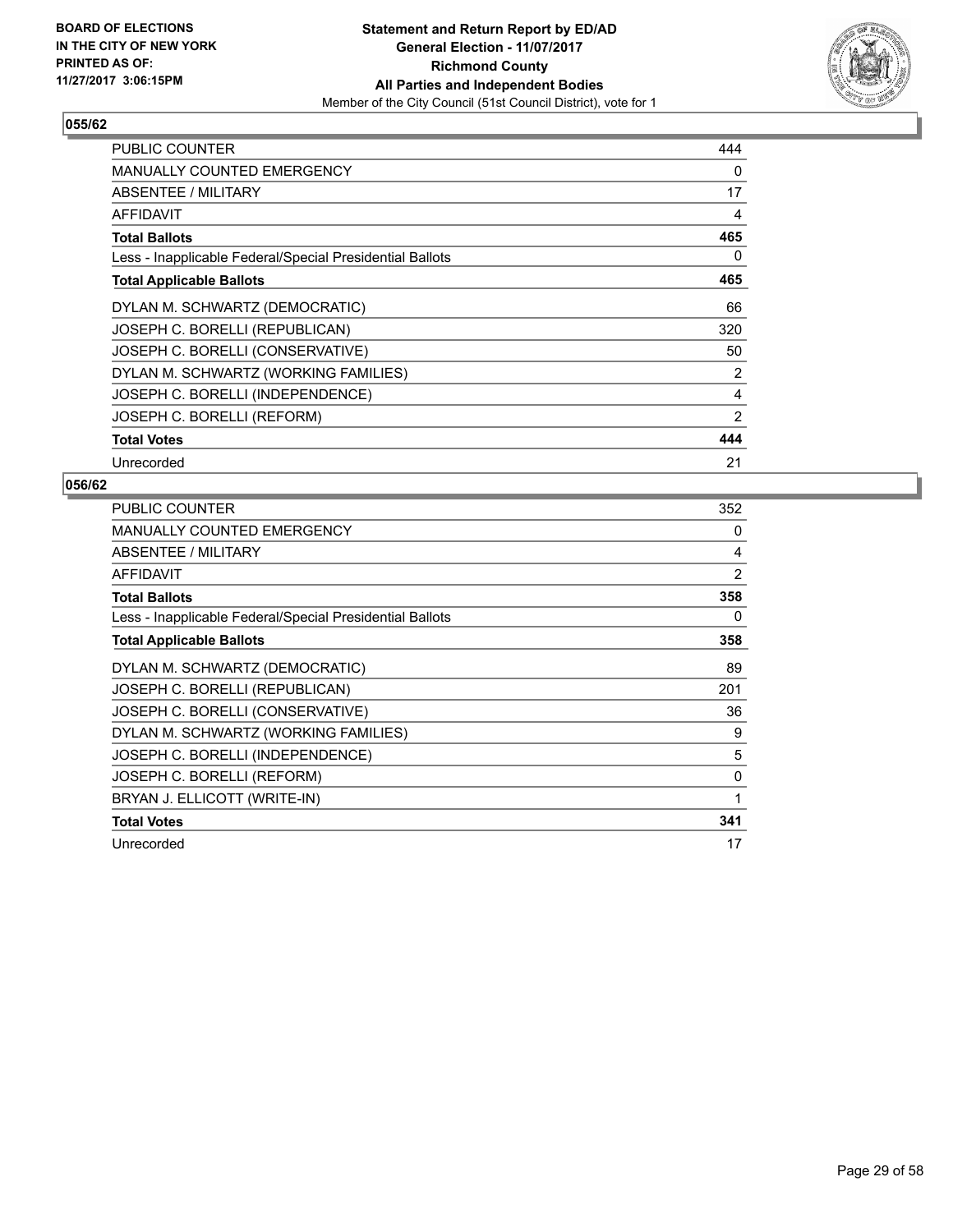

| PUBLIC COUNTER                                           | 417            |
|----------------------------------------------------------|----------------|
| <b>MANUALLY COUNTED EMERGENCY</b>                        | 0              |
| <b>ABSENTEE / MILITARY</b>                               | 13             |
| <b>AFFIDAVIT</b>                                         | 1              |
| <b>Total Ballots</b>                                     | 431            |
| Less - Inapplicable Federal/Special Presidential Ballots | 0              |
| <b>Total Applicable Ballots</b>                          | 431            |
| DYLAN M. SCHWARTZ (DEMOCRATIC)                           | 70             |
| JOSEPH C. BORELLI (REPUBLICAN)                           | 293            |
| JOSEPH C. BORELLI (CONSERVATIVE)                         | 45             |
| DYLAN M. SCHWARTZ (WORKING FAMILIES)                     | 6              |
| JOSEPH C. BORELLI (INDEPENDENCE)                         | $\overline{7}$ |
| JOSEPH C. BORELLI (REFORM)                               | 2              |
| DEAN AMBROSE (WRITE-IN)                                  | 1              |
| UNATTRIBUTABLE WRITE-IN (WRITE-IN)                       | 1              |
| <b>Total Votes</b>                                       | 425            |
| Unrecorded                                               | 6              |

| <b>PUBLIC COUNTER</b>                                    | 402 |
|----------------------------------------------------------|-----|
| <b>MANUALLY COUNTED EMERGENCY</b>                        | 0   |
| ABSENTEE / MILITARY                                      | 14  |
| AFFIDAVIT                                                | 2   |
| <b>Total Ballots</b>                                     | 418 |
| Less - Inapplicable Federal/Special Presidential Ballots | 0   |
| <b>Total Applicable Ballots</b>                          | 418 |
| DYLAN M. SCHWARTZ (DEMOCRATIC)                           | 65  |
| JOSEPH C. BORELLI (REPUBLICAN)                           | 276 |
| JOSEPH C. BORELLI (CONSERVATIVE)                         | 42  |
| DYLAN M. SCHWARTZ (WORKING FAMILIES)                     | 3   |
| JOSEPH C. BORELLI (INDEPENDENCE)                         | 8   |
| JOSEPH C. BORELLI (REFORM)                               | 1   |
| MARKO GOONAJ (WRITE-IN)                                  | 1   |
| <b>Total Votes</b>                                       | 396 |
| Unrecorded                                               | 22  |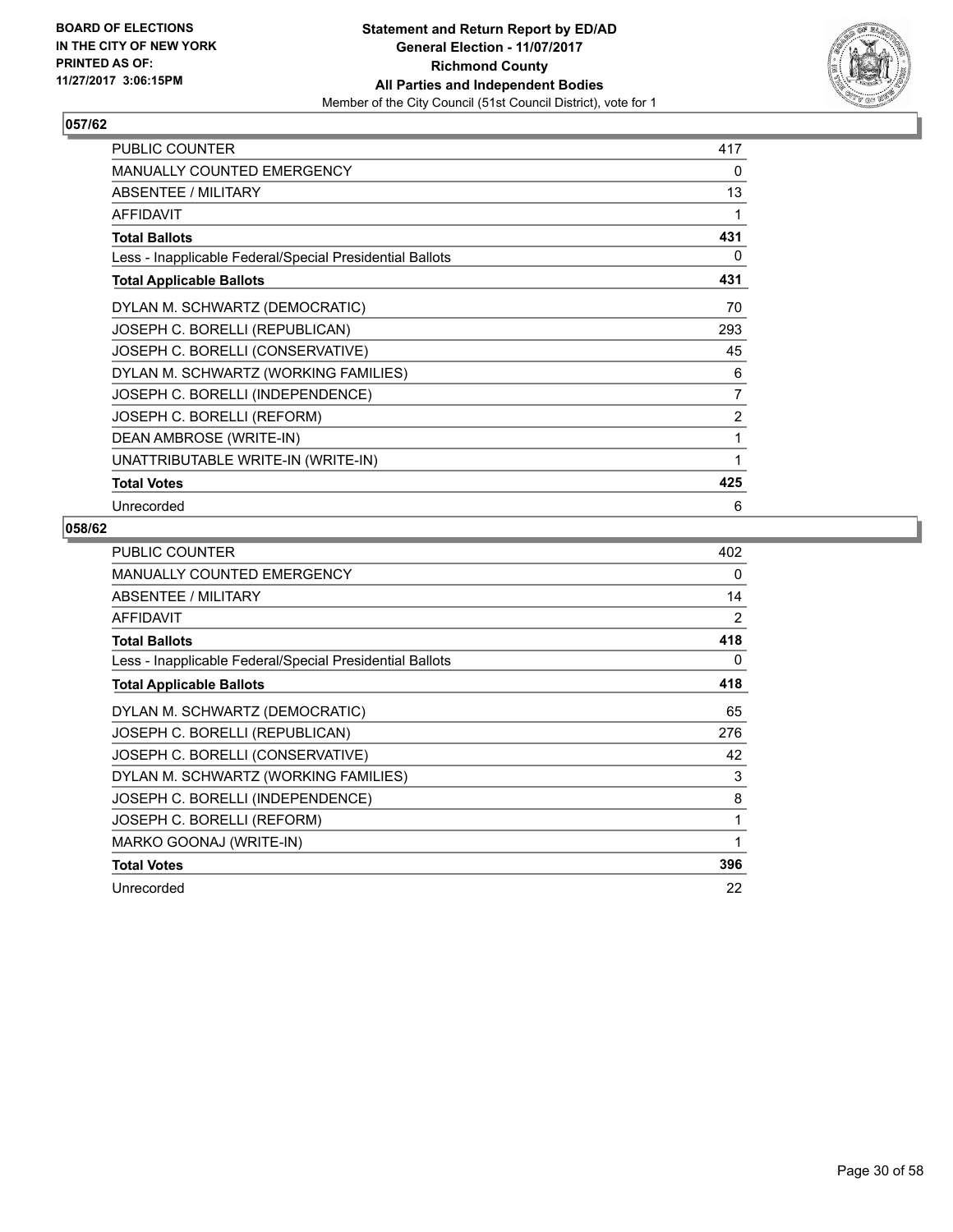

| <b>PUBLIC COUNTER</b>                                    | 333 |
|----------------------------------------------------------|-----|
| MANUALLY COUNTED EMERGENCY                               | 0   |
| ABSENTEE / MILITARY                                      | 21  |
| AFFIDAVIT                                                | 4   |
| <b>Total Ballots</b>                                     | 358 |
| Less - Inapplicable Federal/Special Presidential Ballots | 0   |
| <b>Total Applicable Ballots</b>                          | 358 |
| DYLAN M. SCHWARTZ (DEMOCRATIC)                           | 67  |
| JOSEPH C. BORELLI (REPUBLICAN)                           | 232 |
| JOSEPH C. BORELLI (CONSERVATIVE)                         | 40  |
| DYLAN M. SCHWARTZ (WORKING FAMILIES)                     | 4   |
| JOSEPH C. BORELLI (INDEPENDENCE)                         | 6   |
| JOSEPH C. BORELLI (REFORM)                               | 1   |
| <b>Total Votes</b>                                       | 350 |
| Unrecorded                                               | 8   |

| <b>PUBLIC COUNTER</b>                                    | 424 |
|----------------------------------------------------------|-----|
| <b>MANUALLY COUNTED EMERGENCY</b>                        | 0   |
| ABSENTEE / MILITARY                                      | 10  |
| <b>AFFIDAVIT</b>                                         | 7   |
| <b>Total Ballots</b>                                     | 441 |
| Less - Inapplicable Federal/Special Presidential Ballots | 0   |
| <b>Total Applicable Ballots</b>                          | 441 |
| DYLAN M. SCHWARTZ (DEMOCRATIC)                           | 96  |
| JOSEPH C. BORELLI (REPUBLICAN)                           | 269 |
| JOSEPH C. BORELLI (CONSERVATIVE)                         | 31  |
| DYLAN M. SCHWARTZ (WORKING FAMILIES)                     | 6   |
| JOSEPH C. BORELLI (INDEPENDENCE)                         | 7   |
| JOSEPH C. BORELLI (REFORM)                               | 4   |
| <b>Total Votes</b>                                       | 413 |
| Unrecorded                                               | 28  |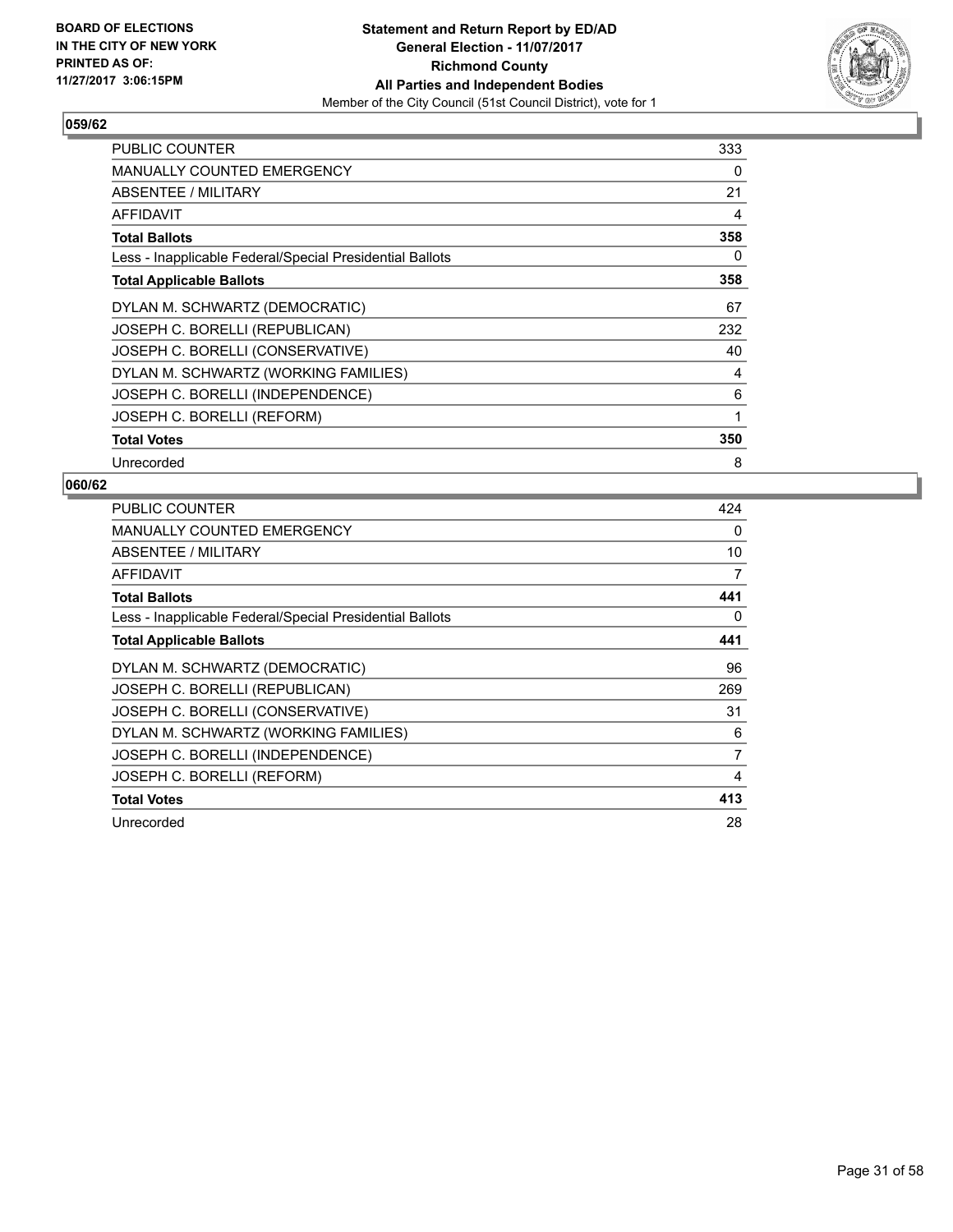

| PUBLIC COUNTER                                           | 465            |
|----------------------------------------------------------|----------------|
| MANUALLY COUNTED EMERGENCY                               | 0              |
| ABSENTEE / MILITARY                                      | 9              |
| <b>AFFIDAVIT</b>                                         | 5              |
| <b>Total Ballots</b>                                     | 479            |
| Less - Inapplicable Federal/Special Presidential Ballots | 0              |
| <b>Total Applicable Ballots</b>                          | 479            |
| DYLAN M. SCHWARTZ (DEMOCRATIC)                           | 76             |
| JOSEPH C. BORELLI (REPUBLICAN)                           | 320            |
| JOSEPH C. BORELLI (CONSERVATIVE)                         | 42             |
| DYLAN M. SCHWARTZ (WORKING FAMILIES)                     | 3              |
| JOSEPH C. BORELLI (INDEPENDENCE)                         | 8              |
| JOSEPH C. BORELLI (REFORM)                               | $\overline{2}$ |
| CLIFFORD HAGEN (WRITE-IN)                                | 1              |
| JOSE RAMIREZ GARAFOLO (WRITE-IN)                         | 1              |
| <b>JULIENNE VERDI (WRITE-IN)</b>                         | 1              |
| <b>Total Votes</b>                                       | 454            |
| Unrecorded                                               | 25             |

| <b>PUBLIC COUNTER</b>                                    | 418 |
|----------------------------------------------------------|-----|
| <b>MANUALLY COUNTED EMERGENCY</b>                        | 0   |
| ABSENTEE / MILITARY                                      | 14  |
| <b>AFFIDAVIT</b>                                         | 1   |
| <b>Total Ballots</b>                                     | 433 |
| Less - Inapplicable Federal/Special Presidential Ballots | 0   |
| <b>Total Applicable Ballots</b>                          | 433 |
| DYLAN M. SCHWARTZ (DEMOCRATIC)                           | 60  |
| JOSEPH C. BORELLI (REPUBLICAN)                           | 303 |
| JOSEPH C. BORELLI (CONSERVATIVE)                         | 41  |
| DYLAN M. SCHWARTZ (WORKING FAMILIES)                     | 5   |
| JOSEPH C. BORELLI (INDEPENDENCE)                         | 6   |
| JOSEPH C. BORELLI (REFORM)                               | 0   |
| <b>Total Votes</b>                                       | 415 |
| Unrecorded                                               | 18  |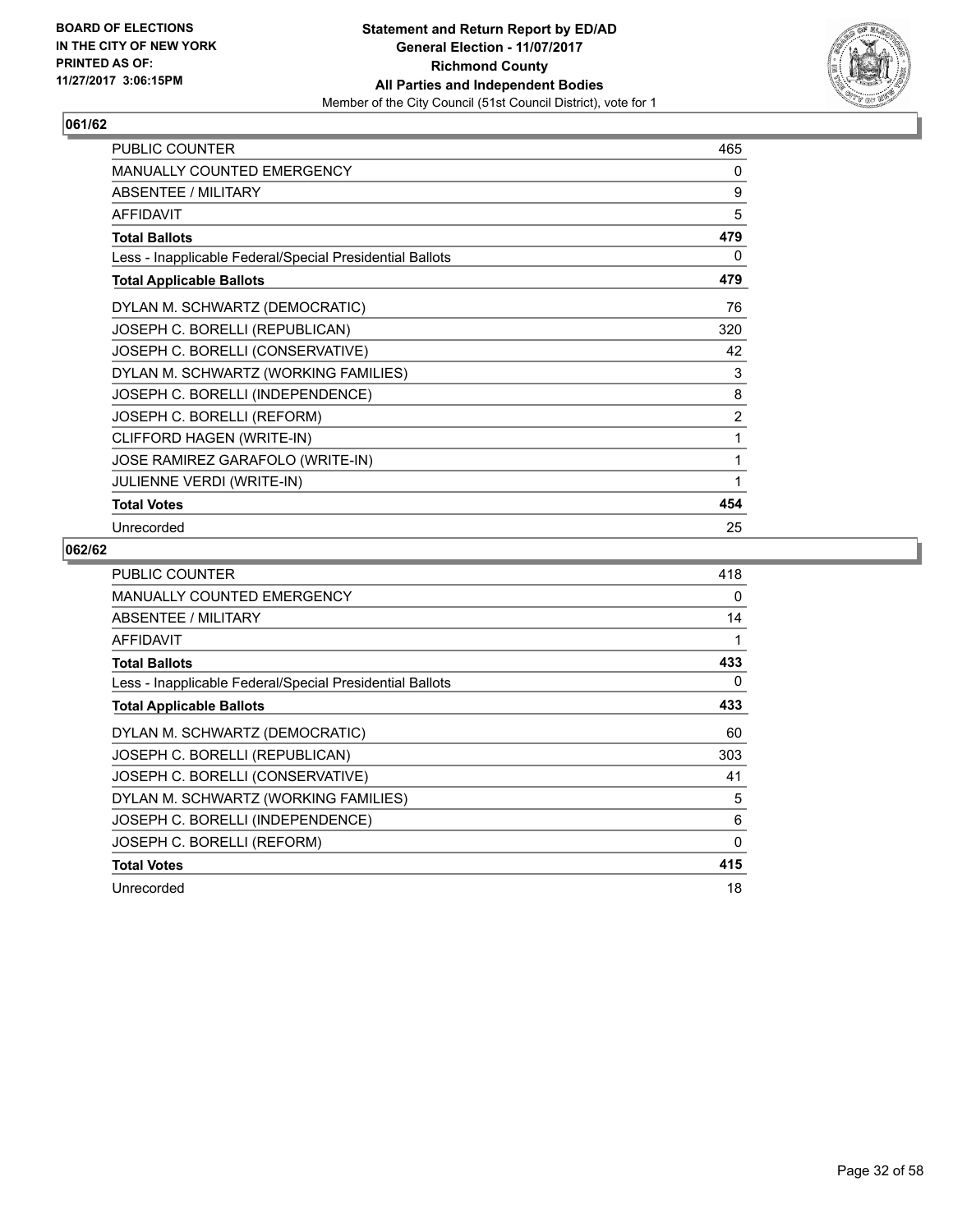

| <b>PUBLIC COUNTER</b>                                    | 457 |
|----------------------------------------------------------|-----|
| <b>MANUALLY COUNTED EMERGENCY</b>                        | 0   |
| ABSENTEE / MILITARY                                      | 16  |
| <b>AFFIDAVIT</b>                                         | 5   |
| <b>Total Ballots</b>                                     | 478 |
| Less - Inapplicable Federal/Special Presidential Ballots | 0   |
| <b>Total Applicable Ballots</b>                          | 478 |
| DYLAN M. SCHWARTZ (DEMOCRATIC)                           | 53  |
| JOSEPH C. BORELLI (REPUBLICAN)                           | 355 |
| JOSEPH C. BORELLI (CONSERVATIVE)                         | 45  |
| DYLAN M. SCHWARTZ (WORKING FAMILIES)                     | 4   |
| JOSEPH C. BORELLI (INDEPENDENCE)                         | 6   |
| JOSEPH C. BORELLI (REFORM)                               | 0   |
| UNATTRIBUTABLE WRITE-IN (WRITE-IN)                       | 1   |
| <b>Total Votes</b>                                       | 464 |
| Unrecorded                                               | 14  |

| <b>PUBLIC COUNTER</b>                                    | 346 |
|----------------------------------------------------------|-----|
| <b>MANUALLY COUNTED EMERGENCY</b>                        | 0   |
| <b>ABSENTEE / MILITARY</b>                               | 7   |
| AFFIDAVIT                                                | 2   |
| <b>Total Ballots</b>                                     | 355 |
| Less - Inapplicable Federal/Special Presidential Ballots | 0   |
| <b>Total Applicable Ballots</b>                          | 355 |
| DYLAN M. SCHWARTZ (DEMOCRATIC)                           | 49  |
| JOSEPH C. BORELLI (REPUBLICAN)                           | 245 |
| JOSEPH C. BORELLI (CONSERVATIVE)                         | 42  |
| DYLAN M. SCHWARTZ (WORKING FAMILIES)                     | 4   |
| JOSEPH C. BORELLI (INDEPENDENCE)                         | 4   |
| JOSEPH C. BORELLI (REFORM)                               | 1   |
| <b>Total Votes</b>                                       | 345 |
| Unrecorded                                               | 10  |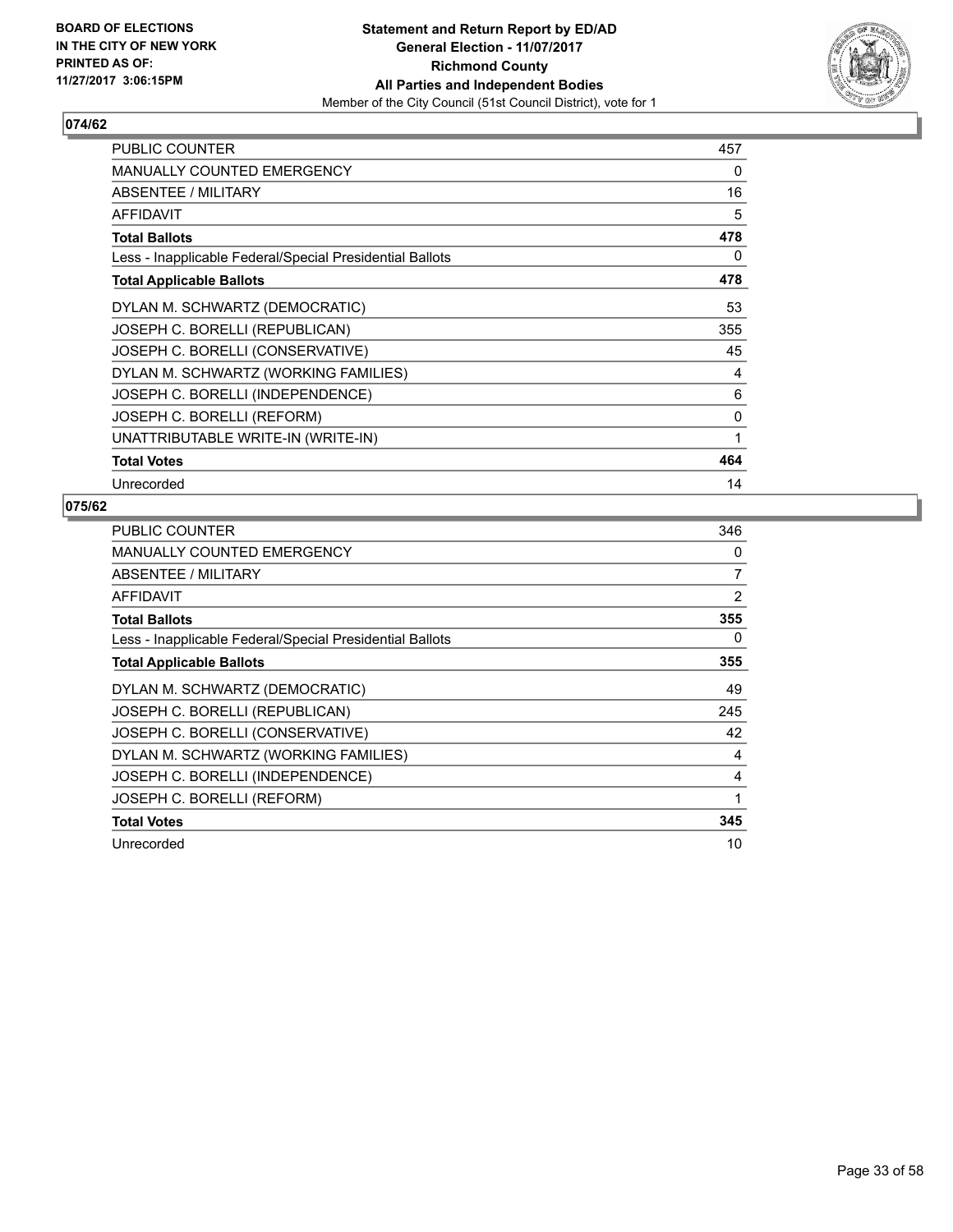

| <b>PUBLIC COUNTER</b>                                    | 365 |
|----------------------------------------------------------|-----|
| <b>MANUALLY COUNTED EMERGENCY</b>                        | 0   |
| ABSENTEE / MILITARY                                      | 4   |
| <b>AFFIDAVIT</b>                                         | 4   |
| <b>Total Ballots</b>                                     | 373 |
| Less - Inapplicable Federal/Special Presidential Ballots | 0   |
| <b>Total Applicable Ballots</b>                          | 373 |
| DYLAN M. SCHWARTZ (DEMOCRATIC)                           | 37  |
| JOSEPH C. BORELLI (REPUBLICAN)                           | 259 |
| JOSEPH C. BORELLI (CONSERVATIVE)                         | 46  |
| DYLAN M. SCHWARTZ (WORKING FAMILIES)                     | 9   |
| JOSEPH C. BORELLI (INDEPENDENCE)                         | 8   |
| JOSEPH C. BORELLI (REFORM)                               | 1   |
| DEBORAH L. ROSE (WRITE-IN)                               | 1   |
| <b>Total Votes</b>                                       | 361 |
| Unrecorded                                               | 12  |

| <b>PUBLIC COUNTER</b>                                    | 409 |
|----------------------------------------------------------|-----|
| <b>MANUALLY COUNTED EMERGENCY</b>                        | 0   |
| ABSENTEE / MILITARY                                      | 15  |
| <b>AFFIDAVIT</b>                                         |     |
| <b>Total Ballots</b>                                     | 425 |
| Less - Inapplicable Federal/Special Presidential Ballots | 0   |
| <b>Total Applicable Ballots</b>                          | 425 |
| DYLAN M. SCHWARTZ (DEMOCRATIC)                           | 44  |
| JOSEPH C. BORELLI (REPUBLICAN)                           | 306 |
| JOSEPH C. BORELLI (CONSERVATIVE)                         | 51  |
| DYLAN M. SCHWARTZ (WORKING FAMILIES)                     | 4   |
| JOSEPH C. BORELLI (INDEPENDENCE)                         | 5   |
| JOSEPH C. BORELLI (REFORM)                               | 1   |
| THOMAS FRAHER (WRITE-IN)                                 | 1   |
| <b>Total Votes</b>                                       | 412 |
| Unrecorded                                               | 13  |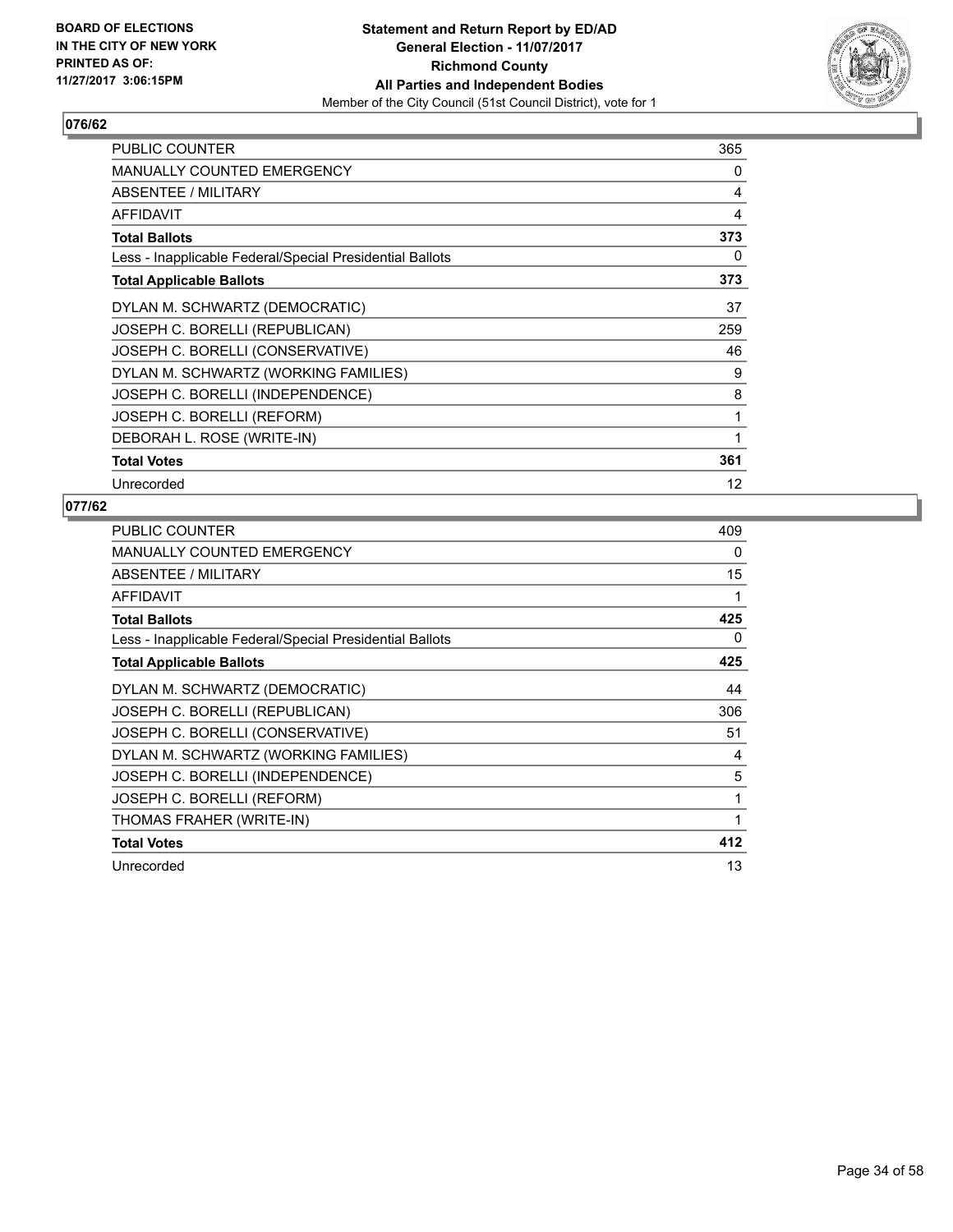

| PUBLIC COUNTER                                           | 389 |
|----------------------------------------------------------|-----|
| <b>MANUALLY COUNTED EMERGENCY</b>                        | 0   |
| <b>ABSENTEE / MILITARY</b>                               | 10  |
| <b>AFFIDAVIT</b>                                         | 2   |
| <b>Total Ballots</b>                                     | 401 |
| Less - Inapplicable Federal/Special Presidential Ballots | 0   |
| <b>Total Applicable Ballots</b>                          | 401 |
| DYLAN M. SCHWARTZ (DEMOCRATIC)                           | 42  |
| JOSEPH C. BORELLI (REPUBLICAN)                           | 283 |
| JOSEPH C. BORELLI (CONSERVATIVE)                         | 39  |
| DYLAN M. SCHWARTZ (WORKING FAMILIES)                     | 7   |
| JOSEPH C. BORELLI (INDEPENDENCE)                         | 3   |
| JOSEPH C. BORELLI (REFORM)                               | 3   |
| CLIFFORD HAGEN (WRITE-IN)                                | 1   |
| UNATTRIBUTABLE WRITE-IN (WRITE-IN)                       | 3   |
| <b>Total Votes</b>                                       | 381 |
| Unrecorded                                               | 20  |

| PUBLIC COUNTER                                           | 210 |
|----------------------------------------------------------|-----|
| <b>MANUALLY COUNTED EMERGENCY</b>                        | 0   |
| ABSENTEE / MILITARY                                      | 4   |
| AFFIDAVIT                                                | 3   |
| <b>Total Ballots</b>                                     | 217 |
| Less - Inapplicable Federal/Special Presidential Ballots | 0   |
| <b>Total Applicable Ballots</b>                          | 217 |
| DYLAN M. SCHWARTZ (DEMOCRATIC)                           | 36  |
| JOSEPH C. BORELLI (REPUBLICAN)                           | 151 |
| JOSEPH C. BORELLI (CONSERVATIVE)                         | 15  |
| DYLAN M. SCHWARTZ (WORKING FAMILIES)                     | 2   |
| JOSEPH C. BORELLI (INDEPENDENCE)                         | 2   |
| JOSEPH C. BORELLI (REFORM)                               | 2   |
| <b>Total Votes</b>                                       | 208 |
| Unrecorded                                               | 9   |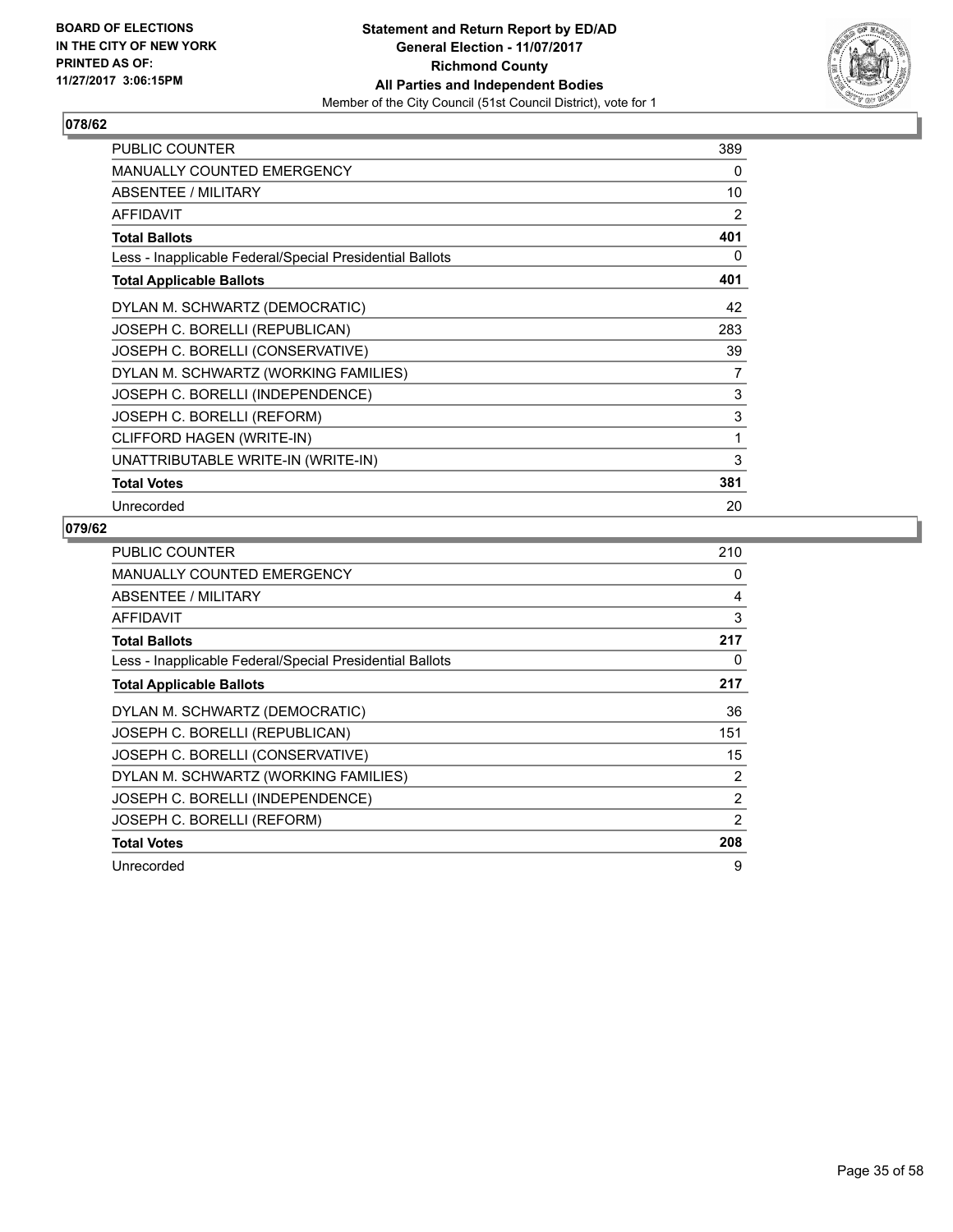

| <b>PUBLIC COUNTER</b>                                    | 340 |
|----------------------------------------------------------|-----|
| <b>MANUALLY COUNTED EMERGENCY</b>                        | 0   |
| ABSENTEE / MILITARY                                      | 4   |
| <b>AFFIDAVIT</b>                                         | 5   |
| <b>Total Ballots</b>                                     | 349 |
| Less - Inapplicable Federal/Special Presidential Ballots | 0   |
| <b>Total Applicable Ballots</b>                          | 349 |
| DYLAN M. SCHWARTZ (DEMOCRATIC)                           | 55  |
| JOSEPH C. BORELLI (REPUBLICAN)                           | 245 |
| JOSEPH C. BORELLI (CONSERVATIVE)                         | 18  |
| DYLAN M. SCHWARTZ (WORKING FAMILIES)                     | 8   |
| JOSEPH C. BORELLI (INDEPENDENCE)                         | 7   |
| JOSEPH C. BORELLI (REFORM)                               | 2   |
| UNATTRIBUTABLE WRITE-IN (WRITE-IN)                       | 1   |
| <b>Total Votes</b>                                       | 336 |
| Unrecorded                                               | 13  |

| <b>PUBLIC COUNTER</b>                                    | 336               |
|----------------------------------------------------------|-------------------|
| <b>MANUALLY COUNTED EMERGENCY</b>                        | 0                 |
| ABSENTEE / MILITARY                                      | $12 \overline{ }$ |
| AFFIDAVIT                                                | 4                 |
| <b>Total Ballots</b>                                     | 352               |
| Less - Inapplicable Federal/Special Presidential Ballots | 0                 |
| <b>Total Applicable Ballots</b>                          | 352               |
| DYLAN M. SCHWARTZ (DEMOCRATIC)                           | 46                |
| JOSEPH C. BORELLI (REPUBLICAN)                           | 247               |
| JOSEPH C. BORELLI (CONSERVATIVE)                         | 24                |
| DYLAN M. SCHWARTZ (WORKING FAMILIES)                     |                   |
| JOSEPH C. BORELLI (INDEPENDENCE)                         | 7                 |
| JOSEPH C. BORELLI (REFORM)                               | 1                 |
| <b>Total Votes</b>                                       | 326               |
| Unrecorded                                               | 26                |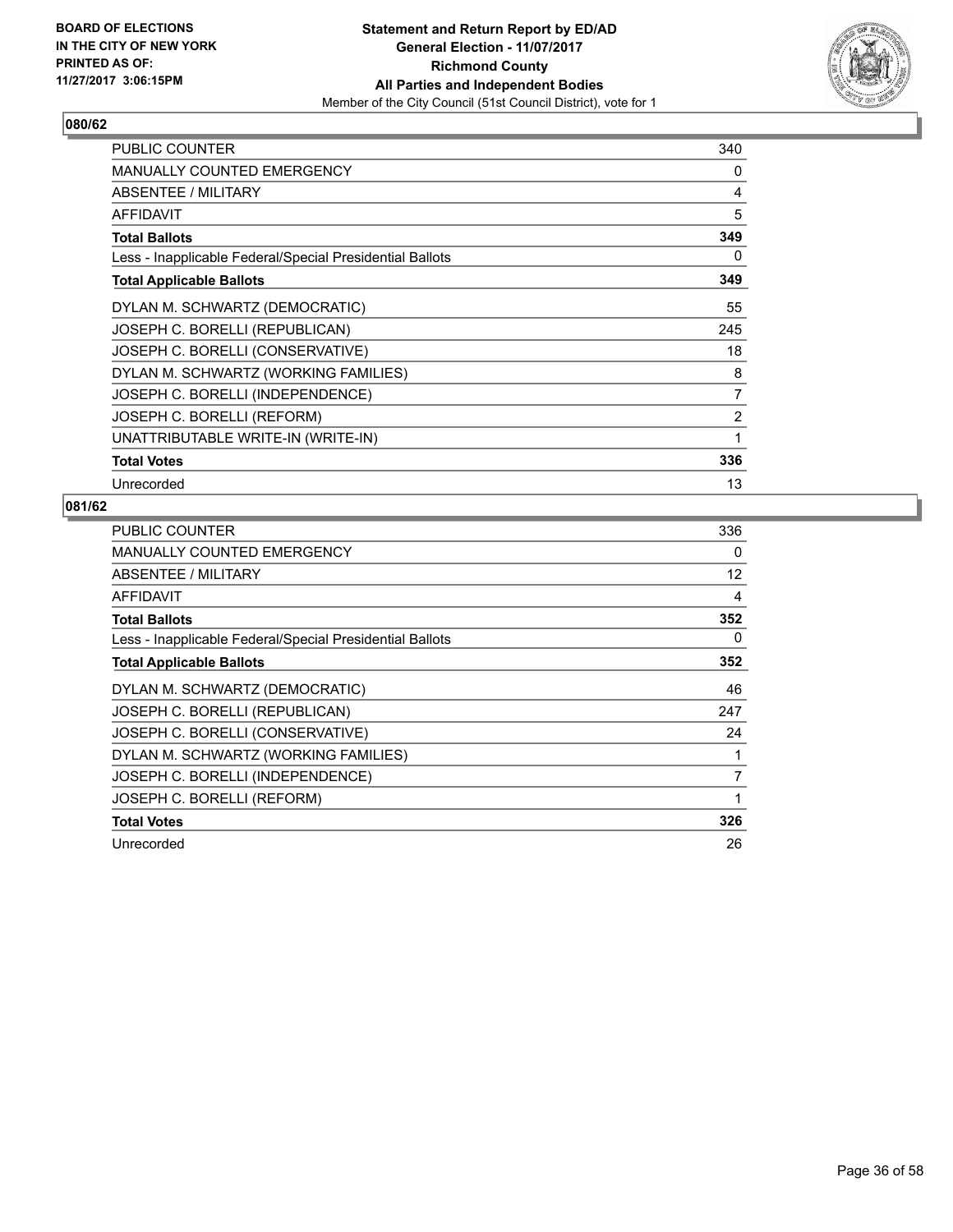

| <b>PUBLIC COUNTER</b>                                    | 374 |
|----------------------------------------------------------|-----|
| <b>MANUALLY COUNTED EMERGENCY</b>                        | 0   |
| <b>ABSENTEE / MILITARY</b>                               | 9   |
| AFFIDAVIT                                                | 5   |
| <b>Total Ballots</b>                                     | 388 |
| Less - Inapplicable Federal/Special Presidential Ballots | 0   |
| <b>Total Applicable Ballots</b>                          | 388 |
| DYLAN M. SCHWARTZ (DEMOCRATIC)                           | 44  |
| JOSEPH C. BORELLI (REPUBLICAN)                           | 271 |
| JOSEPH C. BORELLI (CONSERVATIVE)                         | 48  |
| DYLAN M. SCHWARTZ (WORKING FAMILIES)                     | 3   |
| JOSEPH C. BORELLI (INDEPENDENCE)                         | 6   |
| JOSEPH C. BORELLI (REFORM)                               | 2   |
| <b>Total Votes</b>                                       | 374 |
| Unrecorded                                               | 14  |

| <b>PUBLIC COUNTER</b>                                    | 349 |
|----------------------------------------------------------|-----|
| MANUALLY COUNTED EMERGENCY                               | 0   |
| ABSENTEE / MILITARY                                      | 3   |
| AFFIDAVIT                                                | 7   |
| <b>Total Ballots</b>                                     | 359 |
| Less - Inapplicable Federal/Special Presidential Ballots | 0   |
| <b>Total Applicable Ballots</b>                          | 359 |
| DYLAN M. SCHWARTZ (DEMOCRATIC)                           | 50  |
| JOSEPH C. BORELLI (REPUBLICAN)                           | 255 |
| JOSEPH C. BORELLI (CONSERVATIVE)                         | 35  |
| DYLAN M. SCHWARTZ (WORKING FAMILIES)                     | 4   |
| JOSEPH C. BORELLI (INDEPENDENCE)                         | 1   |
| JOSEPH C. BORELLI (REFORM)                               | 1   |
| <b>Total Votes</b>                                       | 346 |
| Unrecorded                                               | 13  |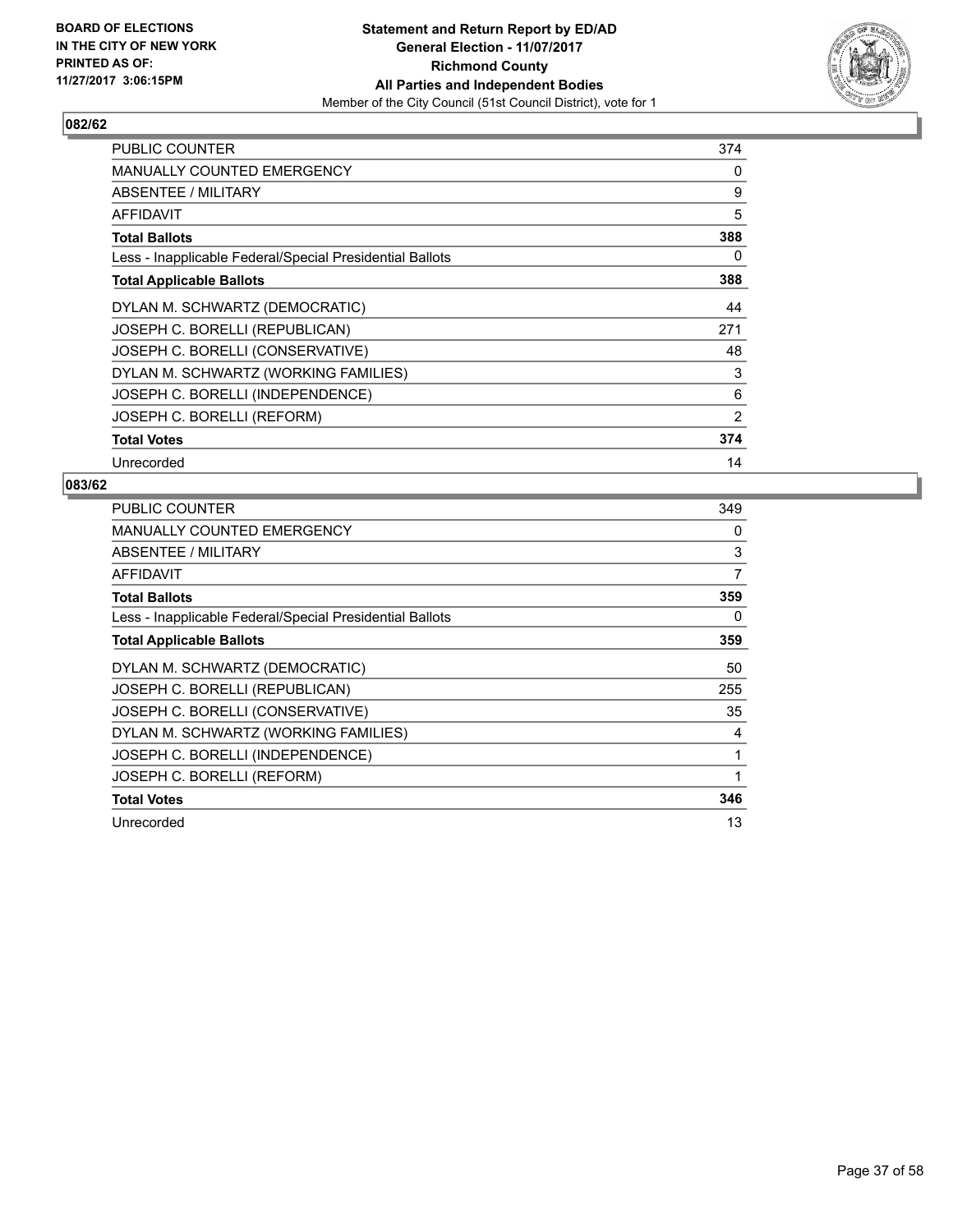

| <b>PUBLIC COUNTER</b>                                    | 395 |
|----------------------------------------------------------|-----|
| <b>MANUALLY COUNTED EMERGENCY</b>                        | 0   |
| ABSENTEE / MILITARY                                      | 9   |
| <b>AFFIDAVIT</b>                                         | 1   |
| <b>Total Ballots</b>                                     | 405 |
| Less - Inapplicable Federal/Special Presidential Ballots | 0   |
| <b>Total Applicable Ballots</b>                          | 405 |
| DYLAN M. SCHWARTZ (DEMOCRATIC)                           | 46  |
| JOSEPH C. BORELLI (REPUBLICAN)                           | 273 |
| JOSEPH C. BORELLI (CONSERVATIVE)                         | 54  |
| DYLAN M. SCHWARTZ (WORKING FAMILIES)                     | 5   |
| JOSEPH C. BORELLI (INDEPENDENCE)                         | 5   |
| JOSEPH C. BORELLI (REFORM)                               | 5   |
| <b>Total Votes</b>                                       | 388 |
| Unrecorded                                               | 17  |

| <b>PUBLIC COUNTER</b>                                    | 332      |
|----------------------------------------------------------|----------|
| <b>MANUALLY COUNTED EMERGENCY</b>                        | 0        |
| ABSENTEE / MILITARY                                      | 19       |
| <b>AFFIDAVIT</b>                                         | 5        |
| <b>Total Ballots</b>                                     | 356      |
| Less - Inapplicable Federal/Special Presidential Ballots | 0        |
| <b>Total Applicable Ballots</b>                          | 356      |
| DYLAN M. SCHWARTZ (DEMOCRATIC)                           | 55       |
| JOSEPH C. BORELLI (REPUBLICAN)                           | 238      |
| JOSEPH C. BORELLI (CONSERVATIVE)                         | 33       |
| DYLAN M. SCHWARTZ (WORKING FAMILIES)                     | 11       |
| JOSEPH C. BORELLI (INDEPENDENCE)                         | 5        |
| JOSEPH C. BORELLI (REFORM)                               | $\Omega$ |
| <b>Total Votes</b>                                       | 342      |
| Unrecorded                                               | 14       |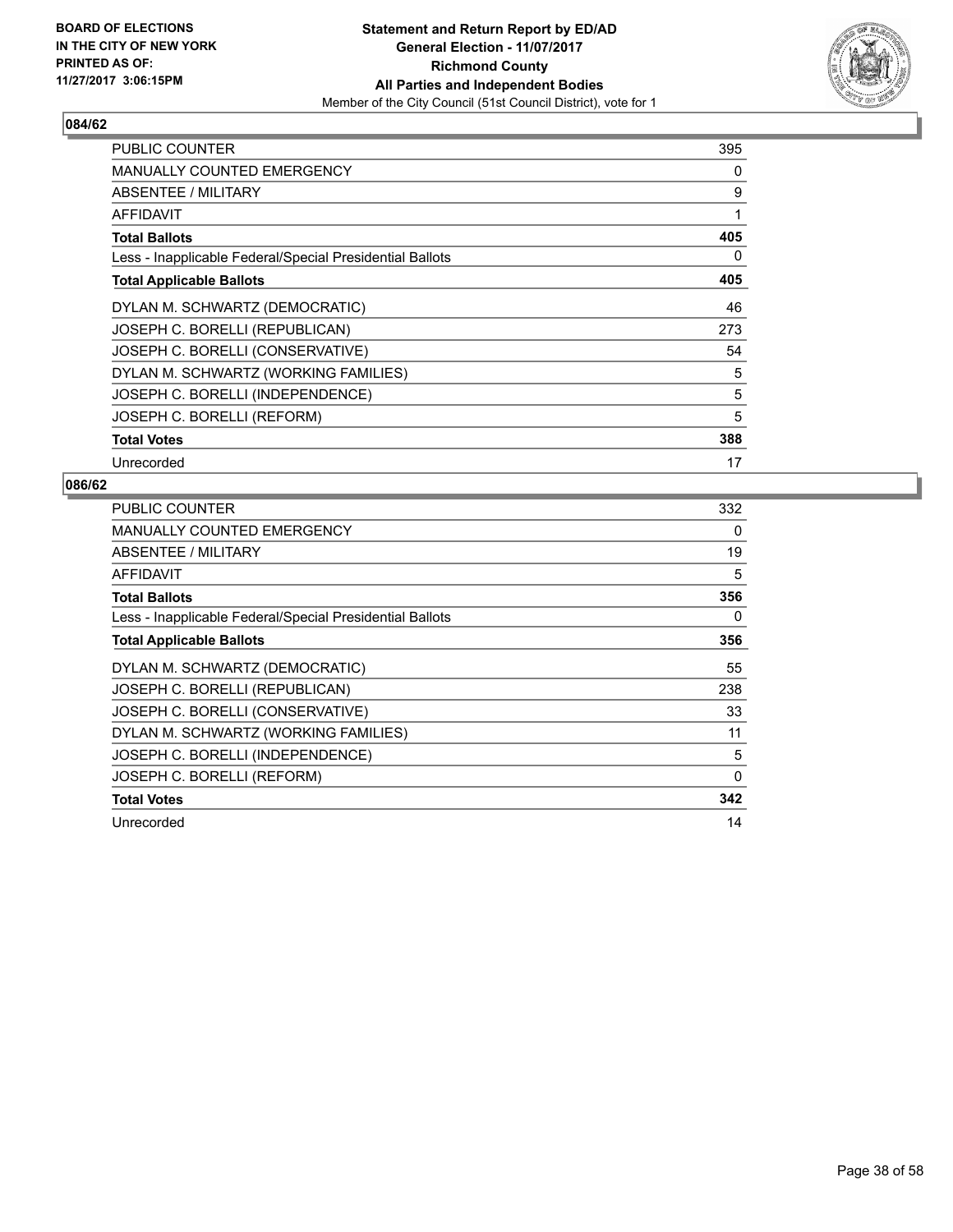

| <b>PUBLIC COUNTER</b>                                    | 0            |
|----------------------------------------------------------|--------------|
| <b>MANUALLY COUNTED EMERGENCY</b>                        | 0            |
| ABSENTEE / MILITARY                                      | 0            |
| <b>AFFIDAVIT</b>                                         | 0            |
| <b>Total Ballots</b>                                     | 0            |
| Less - Inapplicable Federal/Special Presidential Ballots | $\mathbf{0}$ |
| <b>Total Applicable Ballots</b>                          | 0            |
| DYLAN M. SCHWARTZ (DEMOCRATIC)                           | 0            |
| JOSEPH C. BORELLI (REPUBLICAN)                           | $\mathbf{0}$ |
| JOSEPH C. BORELLI (CONSERVATIVE)                         | 0            |
| DYLAN M. SCHWARTZ (WORKING FAMILIES)                     | 0            |
| JOSEPH C. BORELLI (INDEPENDENCE)                         | 0            |
| JOSEPH C. BORELLI (REFORM)                               | $\mathbf{0}$ |
| <b>Total Votes</b>                                       | 0            |
| 088/62 COMBINED into: 009/63                             |              |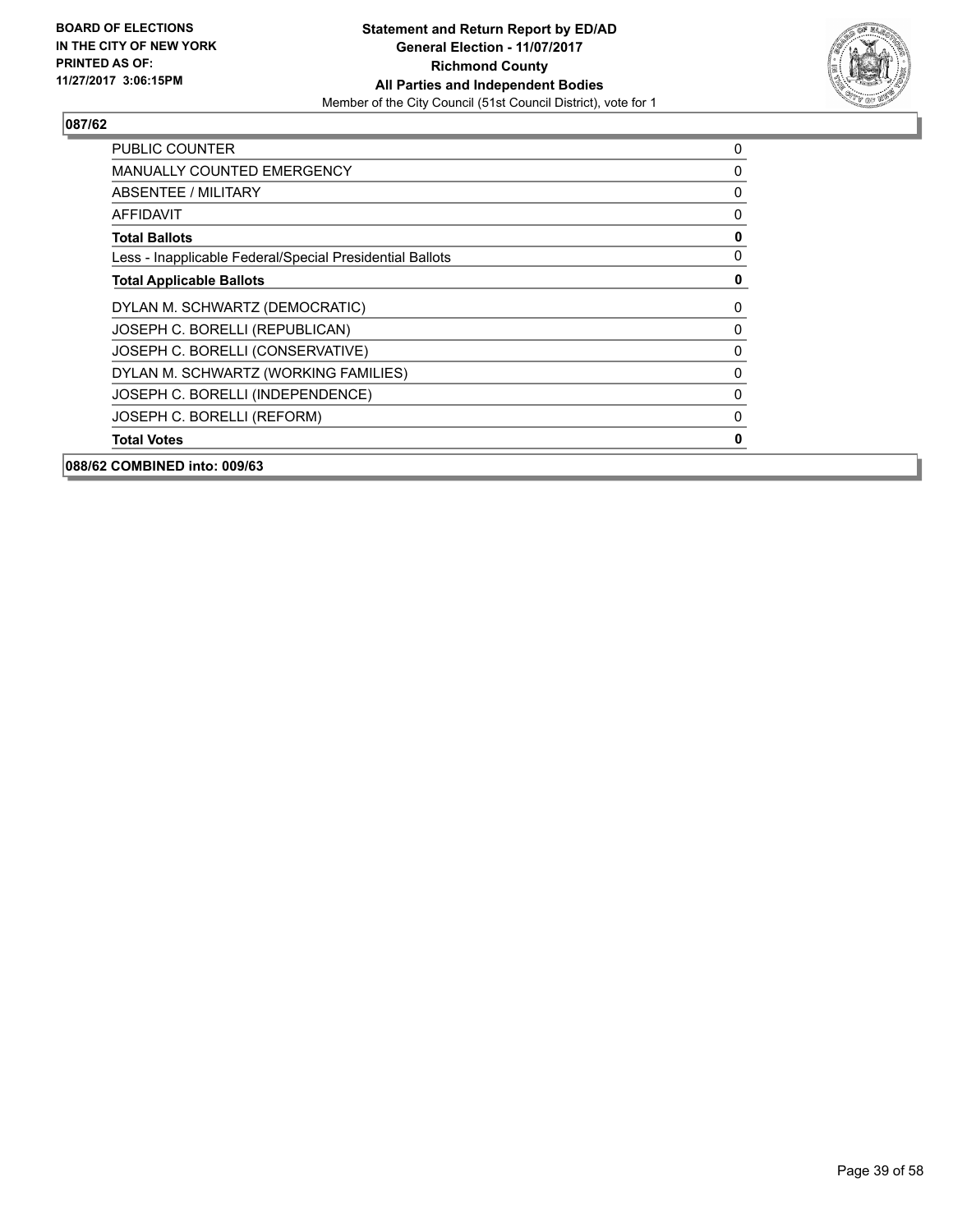

| <b>PUBLIC COUNTER</b>                                    | 405 |
|----------------------------------------------------------|-----|
| MANUALLY COUNTED EMERGENCY                               | 0   |
| ABSENTEE / MILITARY                                      | 9   |
| AFFIDAVIT                                                | 2   |
| <b>Total Ballots</b>                                     | 416 |
| Less - Inapplicable Federal/Special Presidential Ballots | 0   |
| <b>Total Applicable Ballots</b>                          | 416 |
| DYLAN M. SCHWARTZ (DEMOCRATIC)                           | 92  |
| JOSEPH C. BORELLI (REPUBLICAN)                           | 264 |
| JOSEPH C. BORELLI (CONSERVATIVE)                         | 34  |
| DYLAN M. SCHWARTZ (WORKING FAMILIES)                     | 5   |
| JOSEPH C. BORELLI (INDEPENDENCE)                         | 5   |
| JOSEPH C. BORELLI (REFORM)                               | 0   |
| <b>Total Votes</b>                                       | 400 |
| Unrecorded                                               | 16  |

| PUBLIC COUNTER                                           | 353 |
|----------------------------------------------------------|-----|
| <b>MANUALLY COUNTED EMERGENCY</b>                        | 0   |
| ABSENTEE / MILITARY                                      | 10  |
| AFFIDAVIT                                                | 2   |
| <b>Total Ballots</b>                                     | 365 |
| Less - Inapplicable Federal/Special Presidential Ballots | 0   |
| <b>Total Applicable Ballots</b>                          | 365 |
| DYLAN M. SCHWARTZ (DEMOCRATIC)                           | 146 |
| JOSEPH C. BORELLI (REPUBLICAN)                           | 164 |
| JOSEPH C. BORELLI (CONSERVATIVE)                         | 18  |
| DYLAN M. SCHWARTZ (WORKING FAMILIES)                     | 16  |
| JOSEPH C. BORELLI (INDEPENDENCE)                         | 4   |
| JOSEPH C. BORELLI (REFORM)                               | 0   |
| <b>Total Votes</b>                                       | 348 |
| Unrecorded                                               | 17  |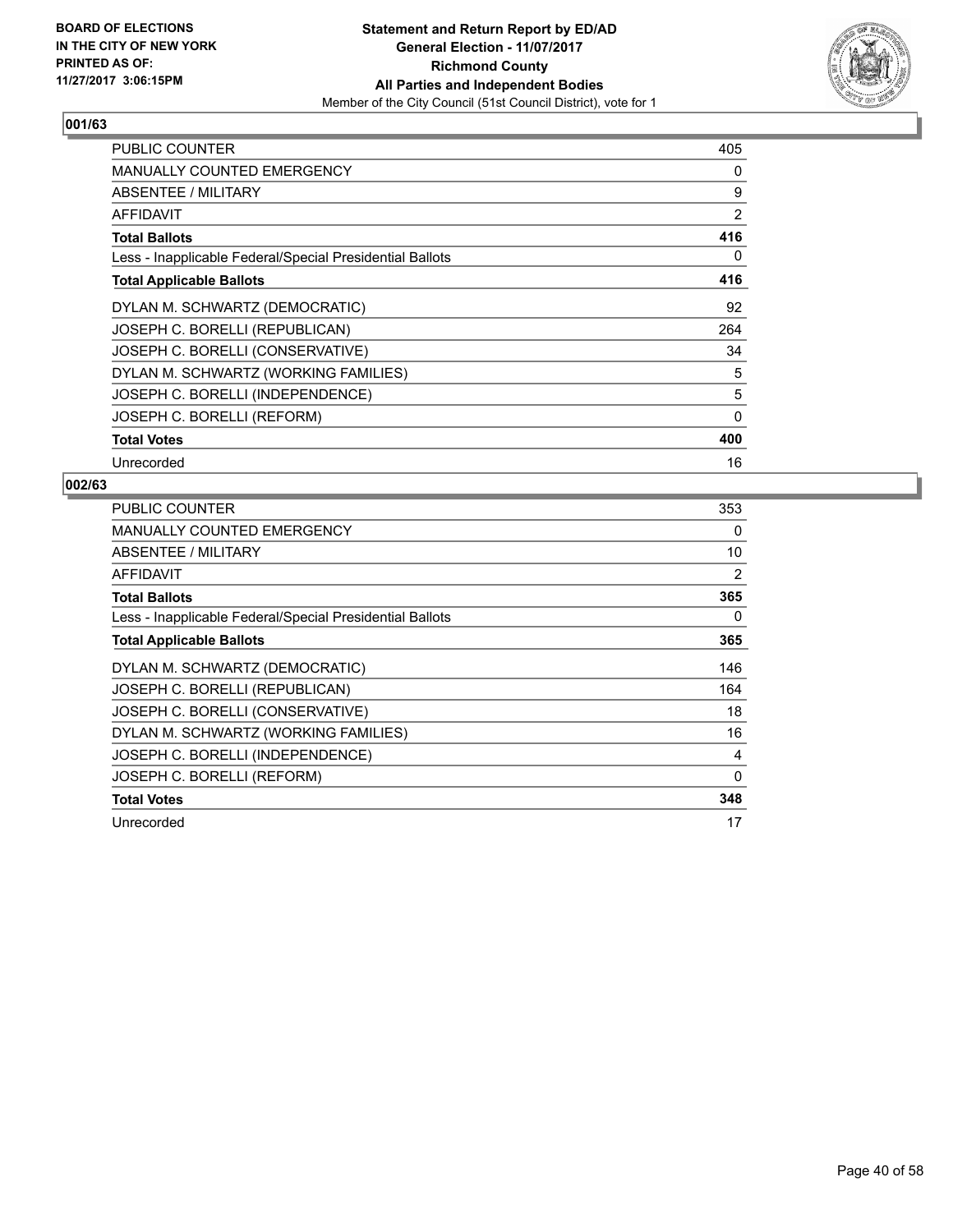

| <b>PUBLIC COUNTER</b>                                    | 263 |
|----------------------------------------------------------|-----|
| <b>MANUALLY COUNTED EMERGENCY</b>                        | 0   |
| ABSENTEE / MILITARY                                      | 10  |
| AFFIDAVIT                                                | 1   |
| <b>Total Ballots</b>                                     | 274 |
| Less - Inapplicable Federal/Special Presidential Ballots | 0   |
| <b>Total Applicable Ballots</b>                          | 274 |
| DYLAN M. SCHWARTZ (DEMOCRATIC)                           | 109 |
| JOSEPH C. BORELLI (REPUBLICAN)                           | 126 |
| JOSEPH C. BORELLI (CONSERVATIVE)                         | 11  |
| DYLAN M. SCHWARTZ (WORKING FAMILIES)                     | 4   |
| JOSEPH C. BORELLI (INDEPENDENCE)                         | 5   |
| JOSEPH C. BORELLI (REFORM)                               | 1   |
| <b>Total Votes</b>                                       | 256 |
| Unrecorded                                               | 18  |

| PUBLIC COUNTER                                           | 369 |
|----------------------------------------------------------|-----|
| <b>MANUALLY COUNTED EMERGENCY</b>                        | 0   |
| <b>ABSENTEE / MILITARY</b>                               | 19  |
| AFFIDAVIT                                                | 3   |
| <b>Total Ballots</b>                                     | 391 |
| Less - Inapplicable Federal/Special Presidential Ballots | 0   |
| <b>Total Applicable Ballots</b>                          | 391 |
| DYLAN M. SCHWARTZ (DEMOCRATIC)                           | 74  |
| JOSEPH C. BORELLI (REPUBLICAN)                           | 263 |
| JOSEPH C. BORELLI (CONSERVATIVE)                         | 30  |
| DYLAN M. SCHWARTZ (WORKING FAMILIES)                     | 5   |
| JOSEPH C. BORELLI (INDEPENDENCE)                         | 4   |
| JOSEPH C. BORELLI (REFORM)                               | 1   |
| <b>Total Votes</b>                                       | 377 |
| Unrecorded                                               | 14  |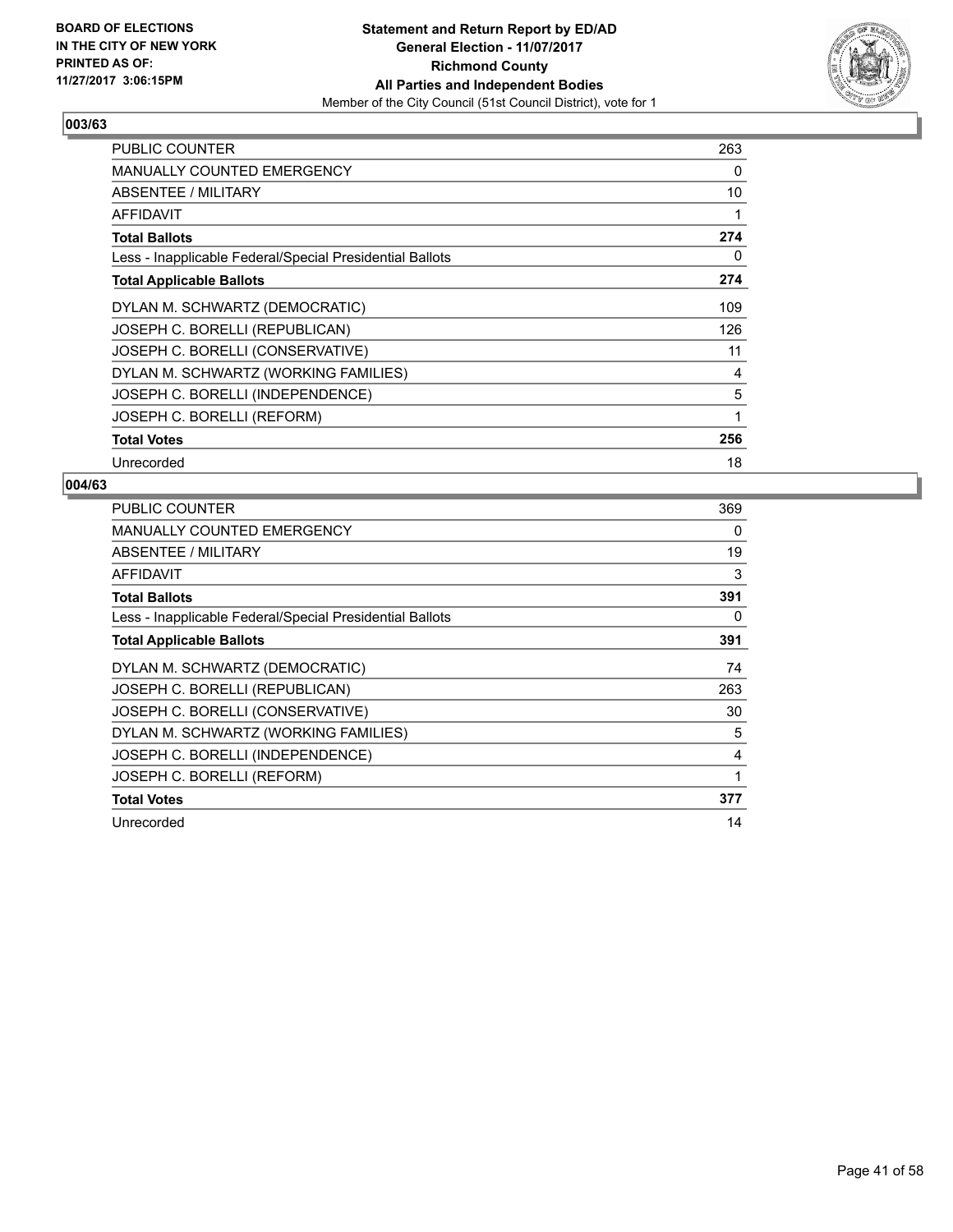

| <b>PUBLIC COUNTER</b>                                    | 336 |
|----------------------------------------------------------|-----|
| <b>MANUALLY COUNTED EMERGENCY</b>                        | 0   |
| ABSENTEE / MILITARY                                      | 9   |
| <b>AFFIDAVIT</b>                                         | 2   |
| <b>Total Ballots</b>                                     | 347 |
| Less - Inapplicable Federal/Special Presidential Ballots | 0   |
| <b>Total Applicable Ballots</b>                          | 347 |
| DYLAN M. SCHWARTZ (DEMOCRATIC)                           | 70  |
| JOSEPH C. BORELLI (REPUBLICAN)                           | 236 |
| JOSEPH C. BORELLI (CONSERVATIVE)                         | 20  |
| DYLAN M. SCHWARTZ (WORKING FAMILIES)                     | 3   |
| JOSEPH C. BORELLI (INDEPENDENCE)                         | 4   |
| JOSEPH C. BORELLI (REFORM)                               | 0   |
| PHILIP LIA (WRITE-IN)                                    | 1   |
| <b>Total Votes</b>                                       | 334 |
| Unrecorded                                               | 13  |

| PUBLIC COUNTER                                           | 349            |
|----------------------------------------------------------|----------------|
| <b>MANUALLY COUNTED EMERGENCY</b>                        | 0              |
| ABSENTEE / MILITARY                                      | 16             |
| AFFIDAVIT                                                | 0              |
| <b>Total Ballots</b>                                     | 365            |
| Less - Inapplicable Federal/Special Presidential Ballots | 0              |
| <b>Total Applicable Ballots</b>                          | 365            |
| DYLAN M. SCHWARTZ (DEMOCRATIC)                           | 87             |
| JOSEPH C. BORELLI (REPUBLICAN)                           | 214            |
| JOSEPH C. BORELLI (CONSERVATIVE)                         | 39             |
| DYLAN M. SCHWARTZ (WORKING FAMILIES)                     | 7              |
| JOSEPH C. BORELLI (INDEPENDENCE)                         | $\overline{2}$ |
| JOSEPH C. BORELLI (REFORM)                               | 3              |
| <b>Total Votes</b>                                       | 352            |
| Unrecorded                                               | 13             |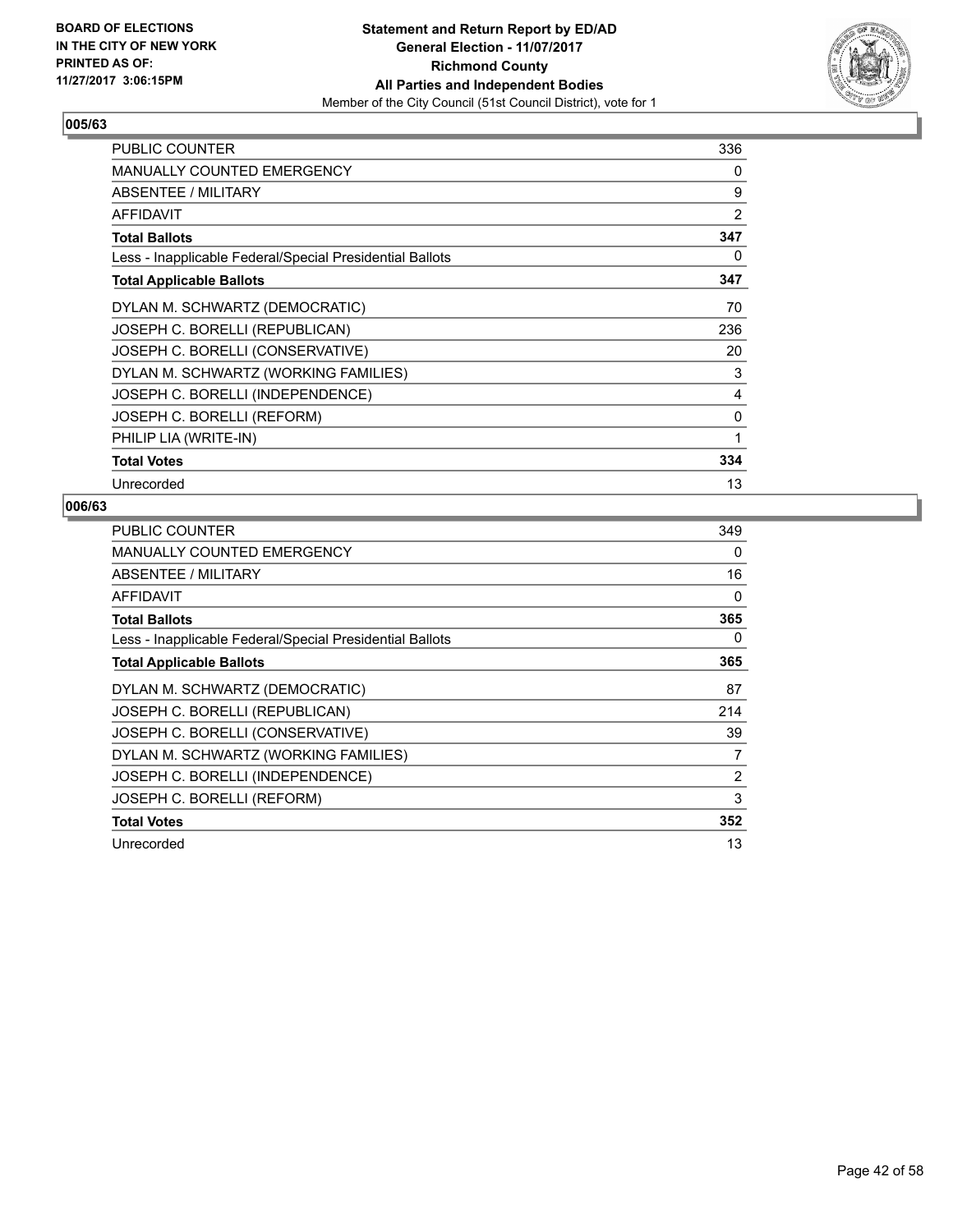

| <b>PUBLIC COUNTER</b>                                    | 226 |
|----------------------------------------------------------|-----|
| MANUALLY COUNTED EMERGENCY                               | 0   |
| ABSENTEE / MILITARY                                      | 7   |
| <b>AFFIDAVIT</b>                                         | 1   |
| <b>Total Ballots</b>                                     | 234 |
| Less - Inapplicable Federal/Special Presidential Ballots | 0   |
| <b>Total Applicable Ballots</b>                          | 234 |
| DYLAN M. SCHWARTZ (DEMOCRATIC)                           | 88  |
| JOSEPH C. BORELLI (REPUBLICAN)                           | 105 |
| JOSEPH C. BORELLI (CONSERVATIVE)                         | 17  |
| DYLAN M. SCHWARTZ (WORKING FAMILIES)                     | 5   |
| JOSEPH C. BORELLI (INDEPENDENCE)                         | 5   |
| JOSEPH C. BORELLI (REFORM)                               | 2   |
| BERTRONIUS NEGRCSWEENS (WRITE-IN)                        | 1   |
| UNATTRIBUTABLE WRITE-IN (WRITE-IN)                       | 1   |
| <b>Total Votes</b>                                       | 224 |
| Unrecorded                                               | 10  |

| PUBLIC COUNTER                                           | 279 |
|----------------------------------------------------------|-----|
| <b>MANUALLY COUNTED EMERGENCY</b>                        | 0   |
| ABSENTEE / MILITARY                                      | 11  |
| AFFIDAVIT                                                | 7   |
| <b>Total Ballots</b>                                     | 297 |
| Less - Inapplicable Federal/Special Presidential Ballots | 0   |
| <b>Total Applicable Ballots</b>                          | 297 |
| DYLAN M. SCHWARTZ (DEMOCRATIC)                           | 66  |
| JOSEPH C. BORELLI (REPUBLICAN)                           | 185 |
| JOSEPH C. BORELLI (CONSERVATIVE)                         | 20  |
| DYLAN M. SCHWARTZ (WORKING FAMILIES)                     | 6   |
| JOSEPH C. BORELLI (INDEPENDENCE)                         | 4   |
| JOSEPH C. BORELLI (REFORM)                               | 3   |
| <b>Total Votes</b>                                       | 284 |
| Unrecorded                                               | 13  |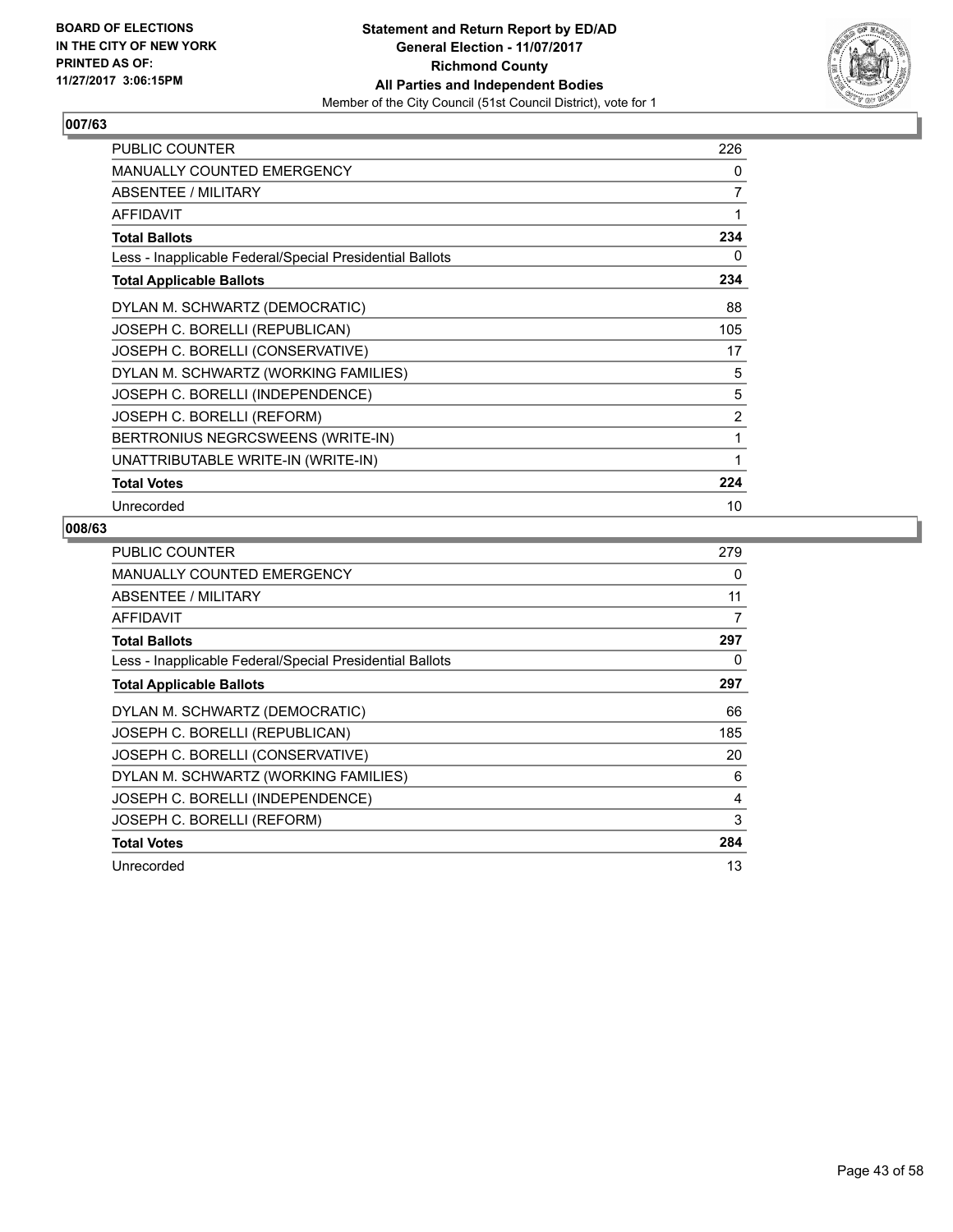

| <b>PUBLIC COUNTER</b>                                    | 25             |
|----------------------------------------------------------|----------------|
| <b>MANUALLY COUNTED EMERGENCY</b>                        | 0              |
| ABSENTEE / MILITARY                                      | 3              |
| AFFIDAVIT                                                | 1              |
| <b>Total Ballots</b>                                     | 29             |
| Less - Inapplicable Federal/Special Presidential Ballots | 0              |
| <b>Total Applicable Ballots</b>                          | 29             |
| DYLAN M. SCHWARTZ (DEMOCRATIC)                           | $\overline{2}$ |
| JOSEPH C. BORELLI (REPUBLICAN)                           | 23             |
| JOSEPH C. BORELLI (CONSERVATIVE)                         | 2              |
| DYLAN M. SCHWARTZ (WORKING FAMILIES)                     | 0              |
| JOSEPH C. BORELLI (INDEPENDENCE)                         | 0              |
| JOSEPH C. BORELLI (REFORM)                               | 0              |
| <b>Total Votes</b>                                       | 27             |
| Unrecorded                                               | 2              |

| <b>PUBLIC COUNTER</b>                                    | 279      |
|----------------------------------------------------------|----------|
| <b>MANUALLY COUNTED EMERGENCY</b>                        | 0        |
| ABSENTEE / MILITARY                                      | 15       |
| <b>AFFIDAVIT</b>                                         | 0        |
| <b>Total Ballots</b>                                     | 294      |
| Less - Inapplicable Federal/Special Presidential Ballots | 0        |
| <b>Total Applicable Ballots</b>                          | 294      |
| DYLAN M. SCHWARTZ (DEMOCRATIC)                           | 101      |
| JOSEPH C. BORELLI (REPUBLICAN)                           | 153      |
| JOSEPH C. BORELLI (CONSERVATIVE)                         | 21       |
| DYLAN M. SCHWARTZ (WORKING FAMILIES)                     | 6        |
| JOSEPH C. BORELLI (INDEPENDENCE)                         | 3        |
| JOSEPH C. BORELLI (REFORM)                               | $\Omega$ |
| <b>Total Votes</b>                                       | 284      |
| Unrecorded                                               | 10       |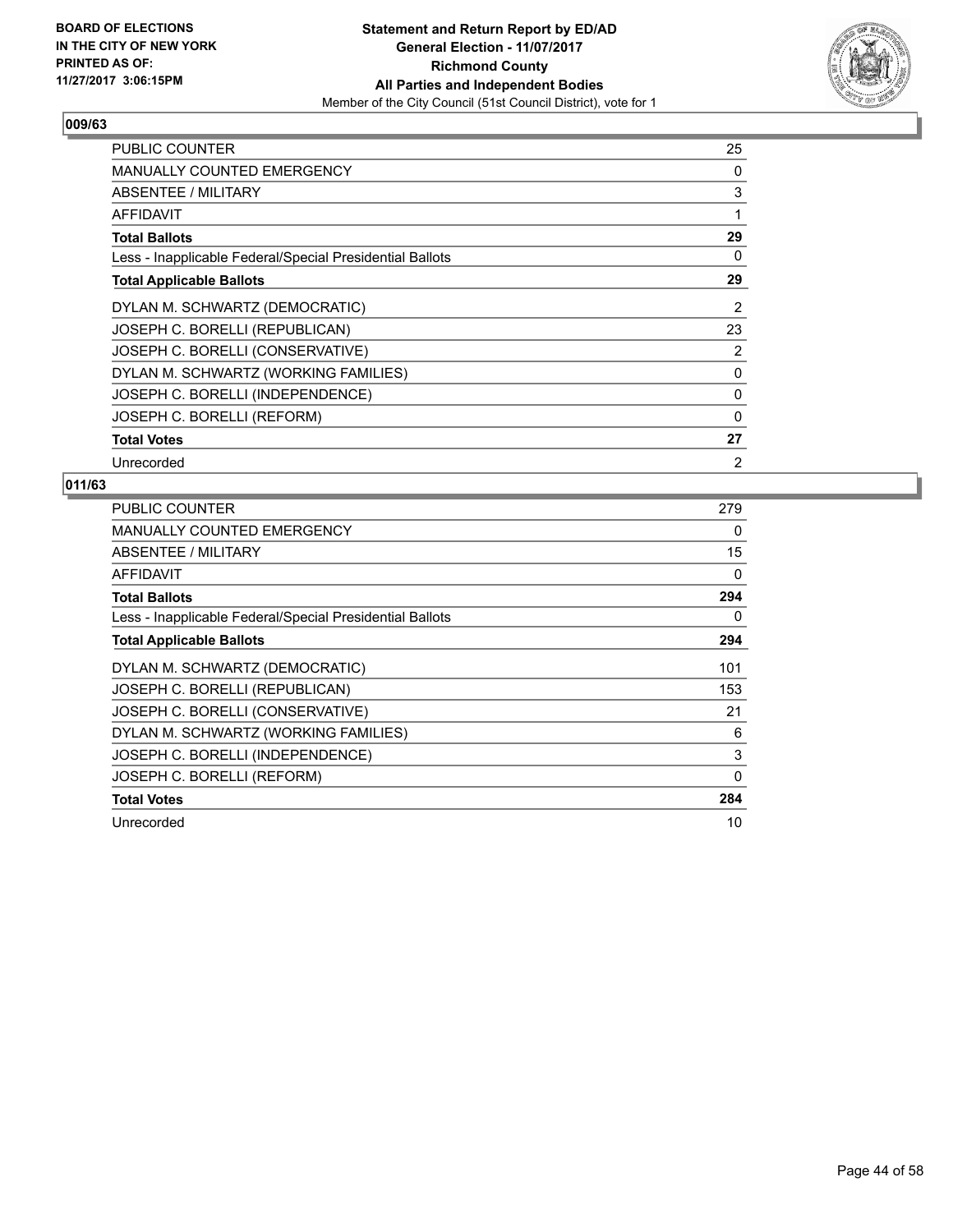

| <b>PUBLIC COUNTER</b>                                    | 200 |
|----------------------------------------------------------|-----|
| MANUALLY COUNTED EMERGENCY                               | 0   |
| ABSENTEE / MILITARY                                      | 15  |
| AFFIDAVIT                                                | 4   |
| <b>Total Ballots</b>                                     | 219 |
| Less - Inapplicable Federal/Special Presidential Ballots | 0   |
| <b>Total Applicable Ballots</b>                          | 219 |
| DYLAN M. SCHWARTZ (DEMOCRATIC)                           | 69  |
| JOSEPH C. BORELLI (REPUBLICAN)                           | 101 |
| JOSEPH C. BORELLI (CONSERVATIVE)                         | 25  |
| DYLAN M. SCHWARTZ (WORKING FAMILIES)                     | 4   |
| JOSEPH C. BORELLI (INDEPENDENCE)                         | 4   |
| JOSEPH C. BORELLI (REFORM)                               | 3   |
| <b>Total Votes</b>                                       | 206 |
| Unrecorded                                               | 13  |

| PUBLIC COUNTER                                           | 279 |
|----------------------------------------------------------|-----|
| <b>MANUALLY COUNTED EMERGENCY</b>                        | 0   |
| ABSENTEE / MILITARY                                      | 8   |
| AFFIDAVIT                                                | 3   |
| <b>Total Ballots</b>                                     | 290 |
| Less - Inapplicable Federal/Special Presidential Ballots | 0   |
| <b>Total Applicable Ballots</b>                          | 290 |
| DYLAN M. SCHWARTZ (DEMOCRATIC)                           | 117 |
| JOSEPH C. BORELLI (REPUBLICAN)                           | 125 |
| JOSEPH C. BORELLI (CONSERVATIVE)                         | 16  |
| DYLAN M. SCHWARTZ (WORKING FAMILIES)                     | 7   |
| JOSEPH C. BORELLI (INDEPENDENCE)                         | 4   |
| JOSEPH C. BORELLI (REFORM)                               | 4   |
| <b>Total Votes</b>                                       | 273 |
| Unrecorded                                               | 17  |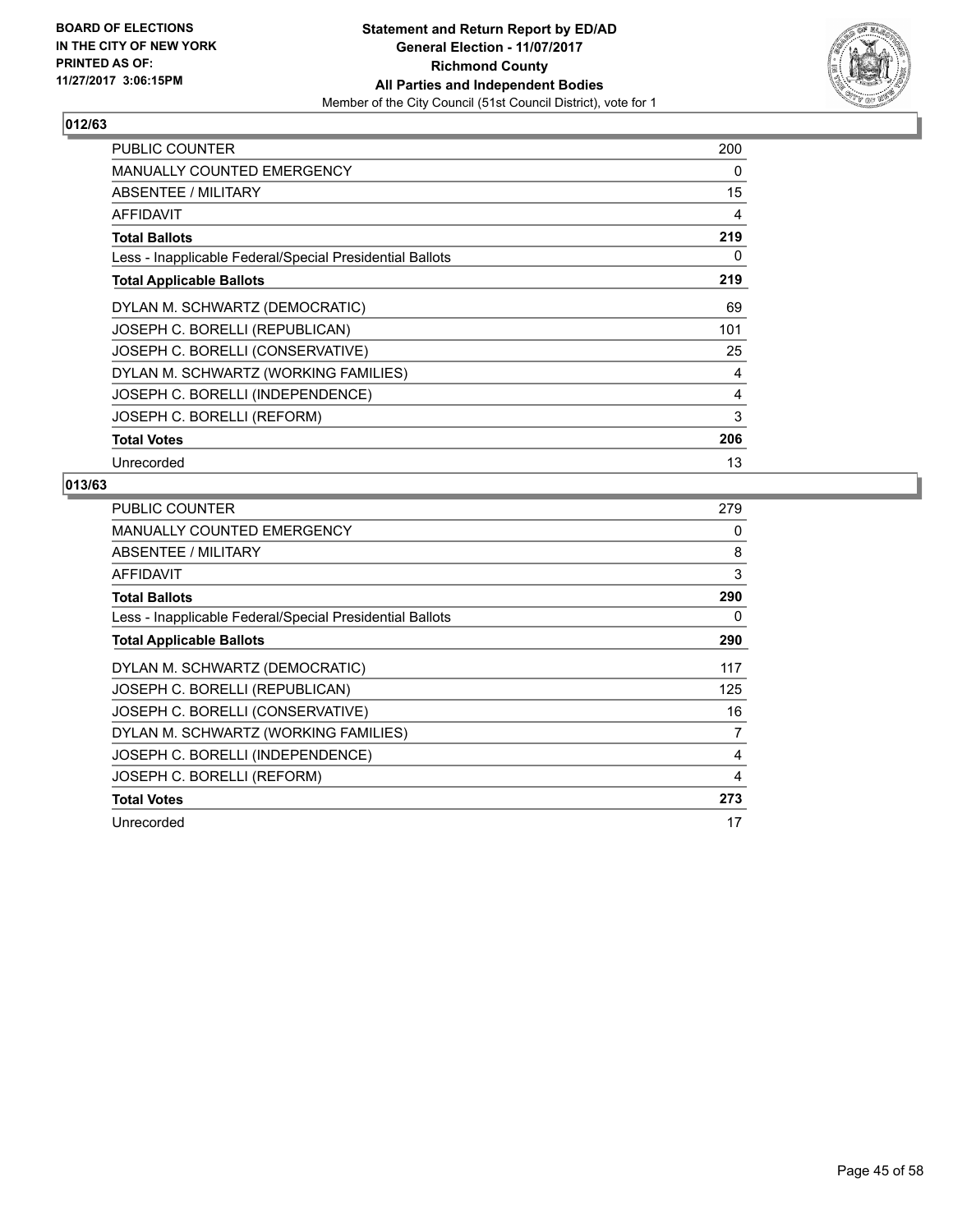

| <b>PUBLIC COUNTER</b>                                    | 240 |
|----------------------------------------------------------|-----|
| <b>MANUALLY COUNTED EMERGENCY</b>                        | 0   |
| ABSENTEE / MILITARY                                      | 13  |
| <b>AFFIDAVIT</b>                                         | 0   |
| <b>Total Ballots</b>                                     | 253 |
| Less - Inapplicable Federal/Special Presidential Ballots | 0   |
| <b>Total Applicable Ballots</b>                          | 253 |
| DYLAN M. SCHWARTZ (DEMOCRATIC)                           | 82  |
| JOSEPH C. BORELLI (REPUBLICAN)                           | 125 |
| JOSEPH C. BORELLI (CONSERVATIVE)                         | 15  |
| DYLAN M. SCHWARTZ (WORKING FAMILIES)                     | 9   |
| JOSEPH C. BORELLI (INDEPENDENCE)                         | 6   |
| JOSEPH C. BORELLI (REFORM)                               | 0   |
| ERIC VITALIANO (WRITE-IN)                                | 1   |
| <b>Total Votes</b>                                       | 238 |
| Unrecorded                                               | 15  |

| <b>PUBLIC COUNTER</b>                                    | 316            |
|----------------------------------------------------------|----------------|
| MANUALLY COUNTED EMERGENCY                               | 0              |
| ABSENTEE / MILITARY                                      | 10             |
| AFFIDAVIT                                                | 5              |
| <b>Total Ballots</b>                                     | 331            |
| Less - Inapplicable Federal/Special Presidential Ballots | 0              |
| <b>Total Applicable Ballots</b>                          | 331            |
| DYLAN M. SCHWARTZ (DEMOCRATIC)                           | 97             |
| JOSEPH C. BORELLI (REPUBLICAN)                           | 169            |
| JOSEPH C. BORELLI (CONSERVATIVE)                         | 26             |
| DYLAN M. SCHWARTZ (WORKING FAMILIES)                     | 8              |
| JOSEPH C. BORELLI (INDEPENDENCE)                         | 8              |
| JOSEPH C. BORELLI (REFORM)                               | $\overline{2}$ |
| CLIFFORD HAGEN (WRITE-IN)                                | 1              |
| <b>Total Votes</b>                                       | 311            |
| Unrecorded                                               | 20             |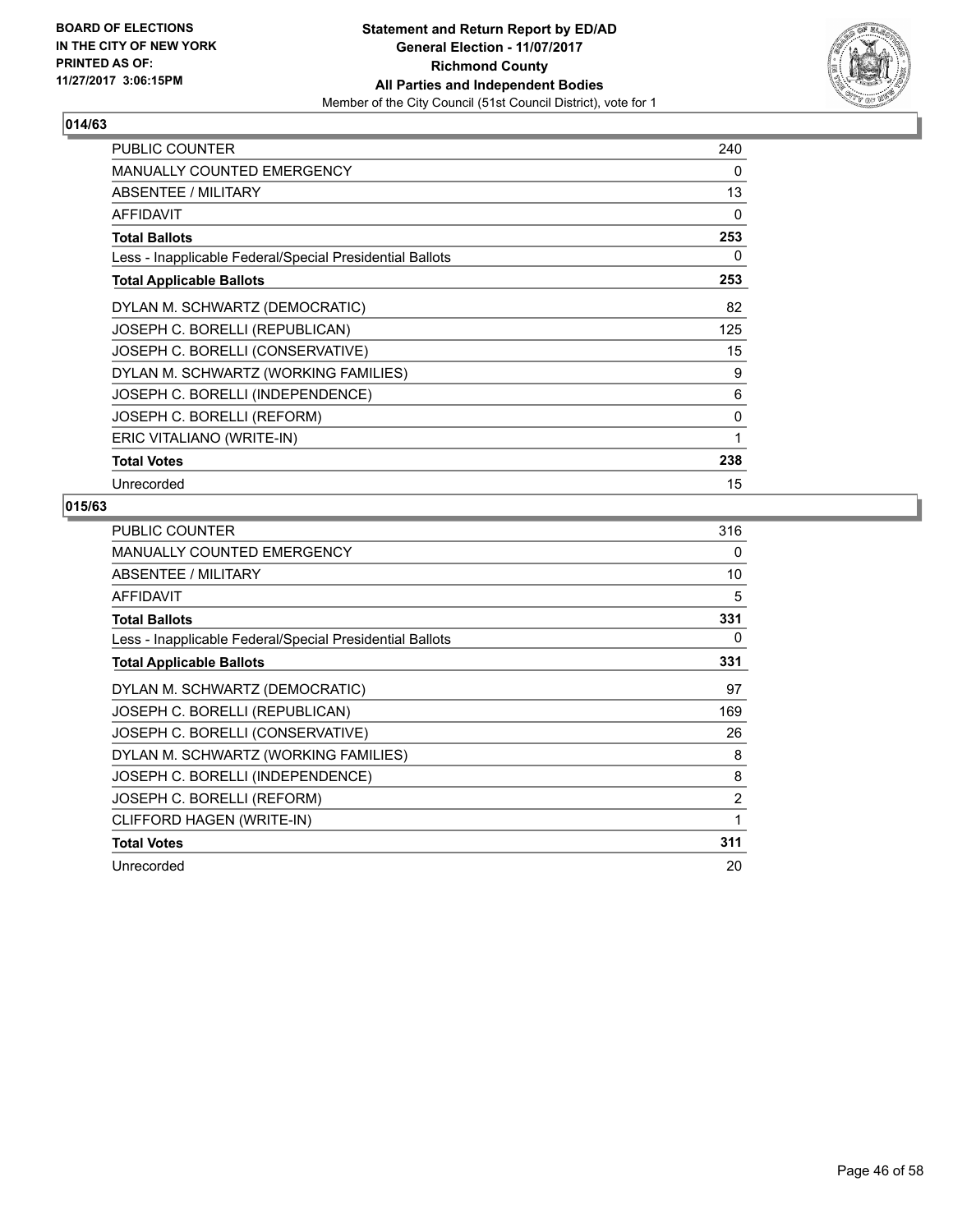

| PUBLIC COUNTER                                           | 197 |
|----------------------------------------------------------|-----|
| <b>MANUALLY COUNTED EMERGENCY</b>                        | 0   |
| ABSENTEE / MILITARY                                      | 5   |
| AFFIDAVIT                                                | 0   |
| <b>Total Ballots</b>                                     | 202 |
| Less - Inapplicable Federal/Special Presidential Ballots | 0   |
| <b>Total Applicable Ballots</b>                          | 202 |
| DYLAN M. SCHWARTZ (DEMOCRATIC)                           | 79  |
| JOSEPH C. BORELLI (REPUBLICAN)                           | 84  |
| JOSEPH C. BORELLI (CONSERVATIVE)                         | 13  |
| DYLAN M. SCHWARTZ (WORKING FAMILIES)                     | 13  |
| JOSEPH C. BORELLI (INDEPENDENCE)                         | 4   |
| JOSEPH C. BORELLI (REFORM)                               | 0   |
| <b>Total Votes</b>                                       | 193 |
| Unrecorded                                               | 9   |

| <b>PUBLIC COUNTER</b>                                    | 250 |
|----------------------------------------------------------|-----|
| <b>MANUALLY COUNTED EMERGENCY</b>                        | 0   |
| ABSENTEE / MILITARY                                      | 4   |
| AFFIDAVIT                                                | 2   |
| <b>Total Ballots</b>                                     | 256 |
| Less - Inapplicable Federal/Special Presidential Ballots | 0   |
| <b>Total Applicable Ballots</b>                          | 256 |
| DYLAN M. SCHWARTZ (DEMOCRATIC)                           | 97  |
| JOSEPH C. BORELLI (REPUBLICAN)                           | 120 |
| JOSEPH C. BORELLI (CONSERVATIVE)                         | 23  |
| DYLAN M. SCHWARTZ (WORKING FAMILIES)                     | 6   |
| JOSEPH C. BORELLI (INDEPENDENCE)                         | 1   |
| JOSEPH C. BORELLI (REFORM)                               | 3   |
| <b>Total Votes</b>                                       | 250 |
| Unrecorded                                               | 6   |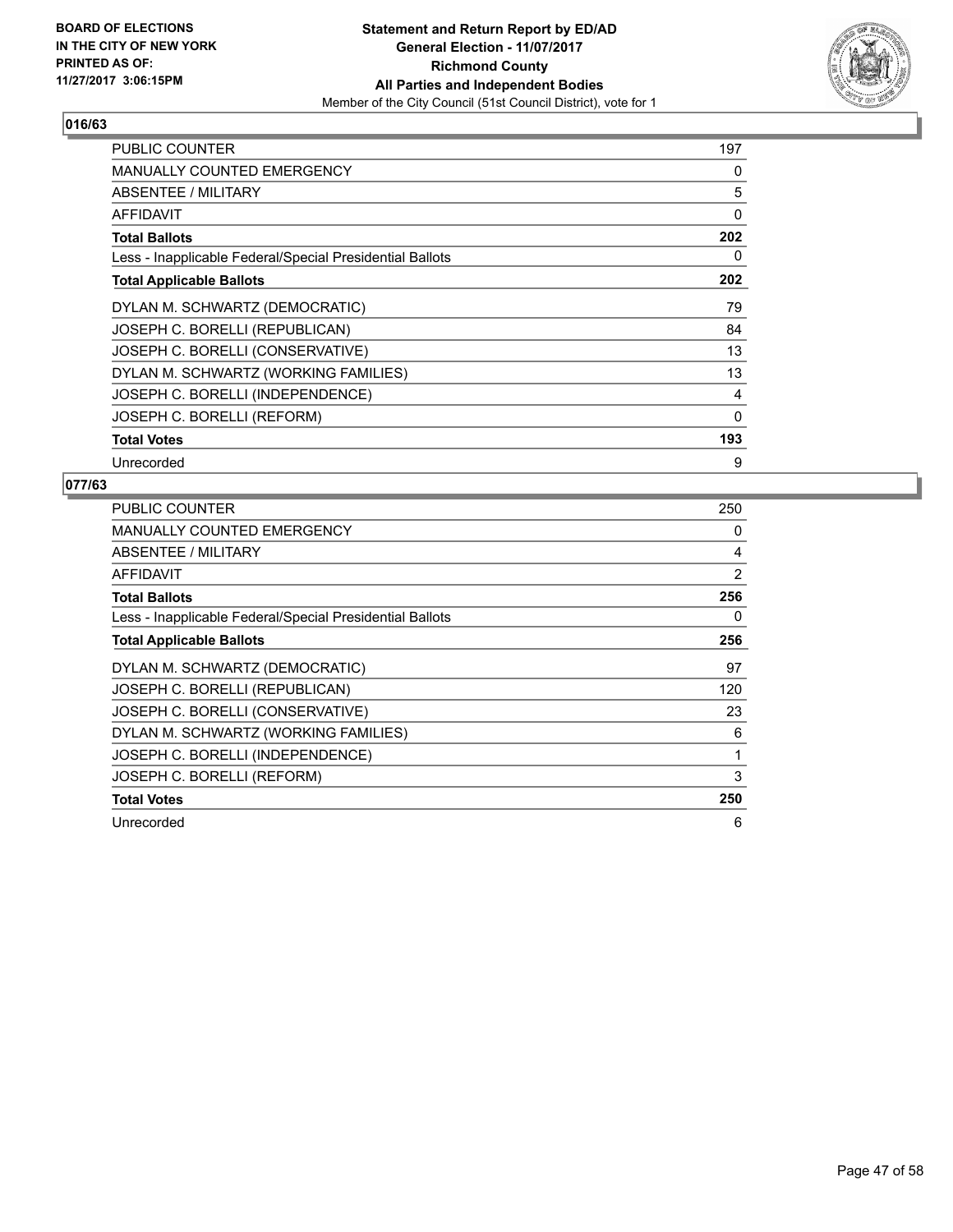

| <b>PUBLIC COUNTER</b>                                    | 258 |
|----------------------------------------------------------|-----|
| MANUALLY COUNTED EMERGENCY                               | 0   |
| ABSENTEE / MILITARY                                      | 13  |
| AFFIDAVIT                                                | 1   |
| <b>Total Ballots</b>                                     | 272 |
| Less - Inapplicable Federal/Special Presidential Ballots | 0   |
| <b>Total Applicable Ballots</b>                          | 272 |
| DYLAN M. SCHWARTZ (DEMOCRATIC)                           | 79  |
| JOSEPH C. BORELLI (REPUBLICAN)                           | 141 |
| JOSEPH C. BORELLI (CONSERVATIVE)                         | 23  |
| DYLAN M. SCHWARTZ (WORKING FAMILIES)                     | 4   |
| JOSEPH C. BORELLI (INDEPENDENCE)                         | 6   |
| JOSEPH C. BORELLI (REFORM)                               | 4   |
| <b>Total Votes</b>                                       | 257 |
| Unrecorded                                               | 15  |

| PUBLIC COUNTER                                           | 258 |
|----------------------------------------------------------|-----|
| MANUALLY COUNTED EMERGENCY                               | 0   |
| ABSENTEE / MILITARY                                      | 2   |
| AFFIDAVIT                                                | 3   |
| <b>Total Ballots</b>                                     | 263 |
| Less - Inapplicable Federal/Special Presidential Ballots | 0   |
| <b>Total Applicable Ballots</b>                          | 263 |
| DYLAN M. SCHWARTZ (DEMOCRATIC)                           | 70  |
| JOSEPH C. BORELLI (REPUBLICAN)                           | 157 |
| JOSEPH C. BORELLI (CONSERVATIVE)                         | 14  |
| DYLAN M. SCHWARTZ (WORKING FAMILIES)                     | 10  |
| JOSEPH C. BORELLI (INDEPENDENCE)                         | 3   |
| JOSEPH C. BORELLI (REFORM)                               | 1   |
| CLIFFORD HAGEN (WRITE-IN)                                | 1   |
| <b>Total Votes</b>                                       | 256 |
| Unrecorded                                               | 7   |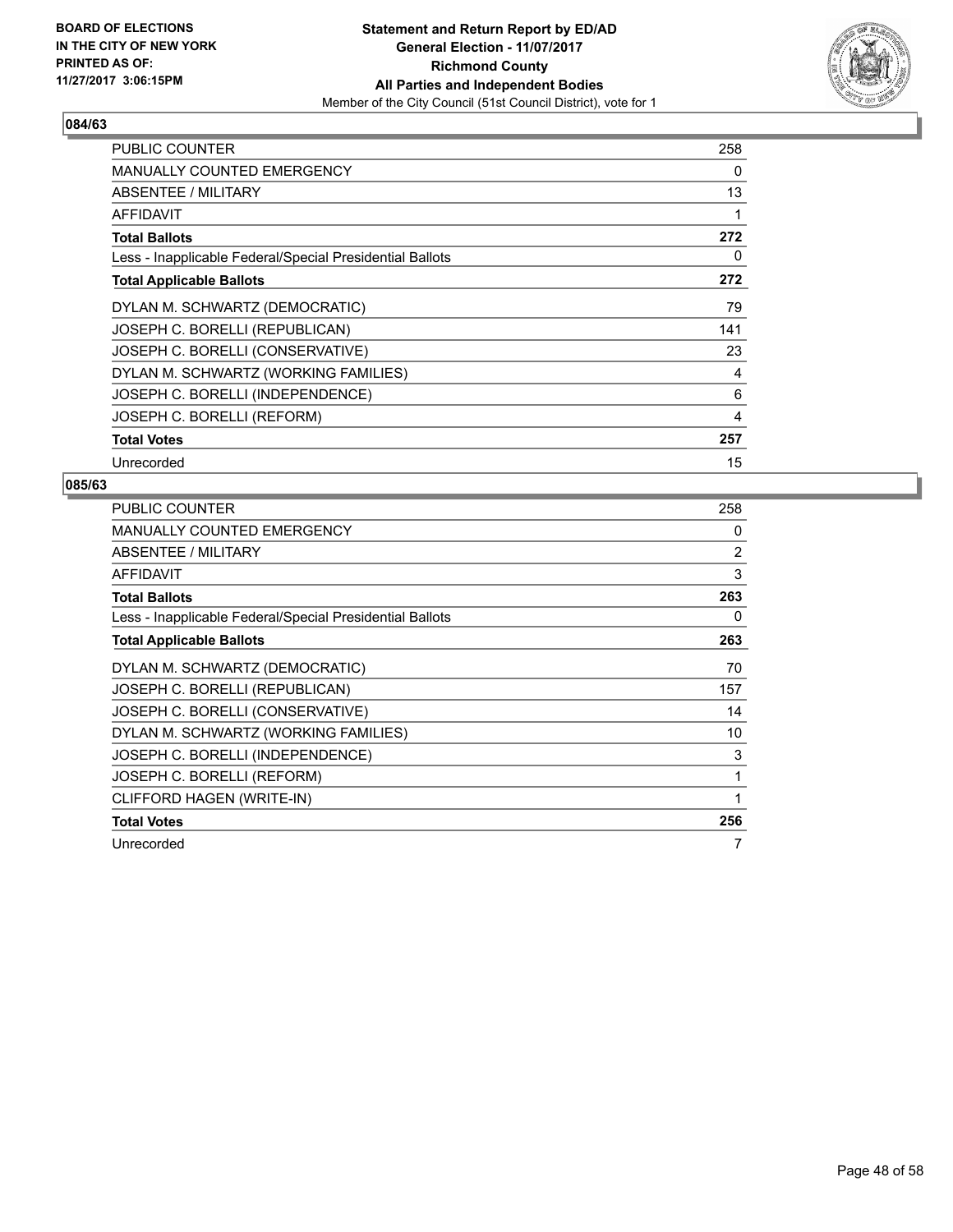

| <b>PUBLIC COUNTER</b>                                    | 0 |
|----------------------------------------------------------|---|
| MANUALLY COUNTED EMERGENCY                               | 0 |
| ABSENTEE / MILITARY                                      | 0 |
| AFFIDAVIT                                                | 0 |
| <b>Total Ballots</b>                                     | 0 |
| Less - Inapplicable Federal/Special Presidential Ballots | 0 |
| <b>Total Applicable Ballots</b>                          | 0 |
| DYLAN M. SCHWARTZ (DEMOCRATIC)                           | 0 |
| JOSEPH C. BORELLI (REPUBLICAN)                           | 0 |
| JOSEPH C. BORELLI (CONSERVATIVE)                         | 0 |
| DYLAN M. SCHWARTZ (WORKING FAMILIES)                     | 0 |
| JOSEPH C. BORELLI (INDEPENDENCE)                         | 0 |
| JOSEPH C. BORELLI (REFORM)                               | 0 |
| <b>Total Votes</b>                                       | 0 |

| 0 |
|---|
| 0 |
| 0 |
| 0 |
| 0 |
| 0 |
| 0 |
| 0 |
| 0 |
| 0 |
| 0 |
| 0 |
| 0 |
| 0 |
|   |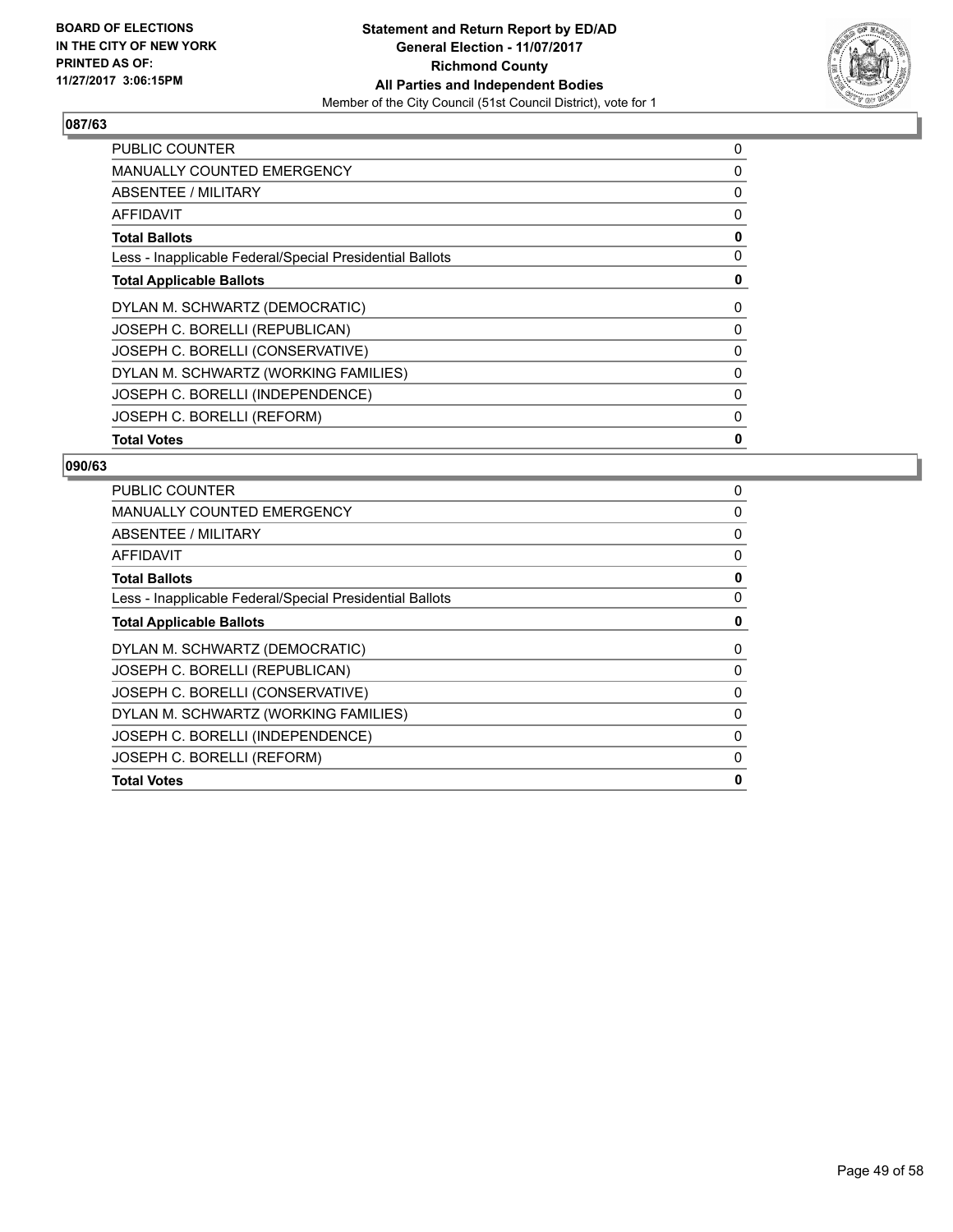

| <b>PUBLIC COUNTER</b>                                    | 313      |
|----------------------------------------------------------|----------|
| <b>MANUALLY COUNTED EMERGENCY</b>                        | 0        |
| ABSENTEE / MILITARY                                      | 13       |
| AFFIDAVIT                                                | 2        |
| <b>Total Ballots</b>                                     | 328      |
| Less - Inapplicable Federal/Special Presidential Ballots | 0        |
| <b>Total Applicable Ballots</b>                          | 328      |
| DYLAN M. SCHWARTZ (DEMOCRATIC)                           | 70       |
| JOSEPH C. BORELLI (REPUBLICAN)                           | 204      |
| JOSEPH C. BORELLI (CONSERVATIVE)                         | 34       |
| DYLAN M. SCHWARTZ (WORKING FAMILIES)                     | 7        |
| JOSEPH C. BORELLI (INDEPENDENCE)                         | 3        |
| JOSEPH C. BORELLI (REFORM)                               | $\Omega$ |
| <b>Total Votes</b>                                       | 318      |
| Unrecorded                                               | 10       |

| <b>PUBLIC COUNTER</b>                                    | 404 |
|----------------------------------------------------------|-----|
| MANUALLY COUNTED EMERGENCY                               | 0   |
| ABSENTEE / MILITARY                                      | 22  |
| <b>AFFIDAVIT</b>                                         | 5   |
| <b>Total Ballots</b>                                     | 431 |
| Less - Inapplicable Federal/Special Presidential Ballots | 0   |
| <b>Total Applicable Ballots</b>                          | 431 |
| DYLAN M. SCHWARTZ (DEMOCRATIC)                           | 57  |
| JOSEPH C. BORELLI (REPUBLICAN)                           | 285 |
| JOSEPH C. BORELLI (CONSERVATIVE)                         | 51  |
| DYLAN M. SCHWARTZ (WORKING FAMILIES)                     | 6   |
| JOSEPH C. BORELLI (INDEPENDENCE)                         | 6   |
| JOSEPH C. BORELLI (REFORM)                               | 3   |
| JOHN SZELUGA (WRITE-IN)                                  | 1   |
| <b>Total Votes</b>                                       | 409 |
| Unrecorded                                               | 22  |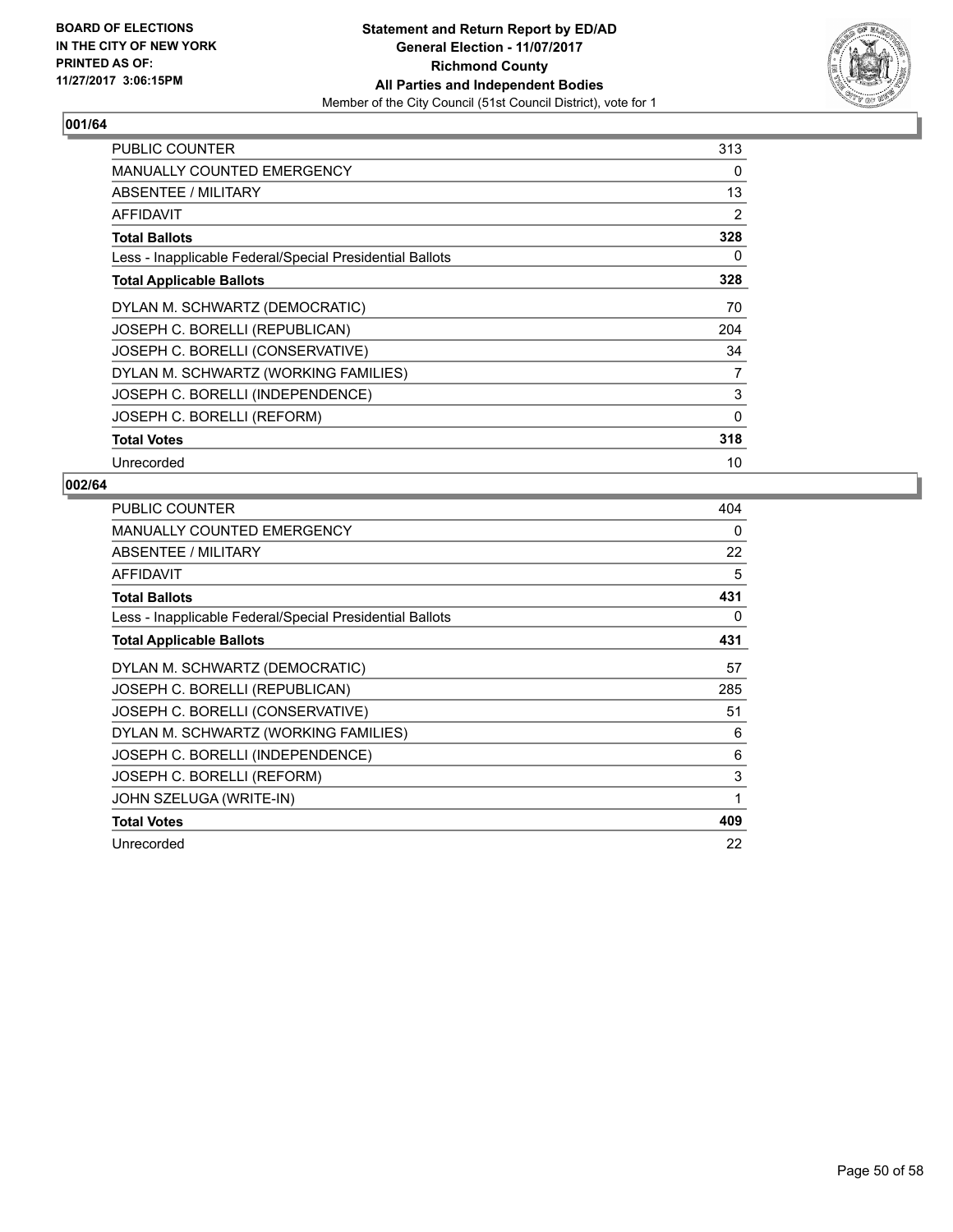

| <b>PUBLIC COUNTER</b>                                    | 394            |
|----------------------------------------------------------|----------------|
| <b>MANUALLY COUNTED EMERGENCY</b>                        | 0              |
| <b>ABSENTEE / MILITARY</b>                               | 21             |
| <b>AFFIDAVIT</b>                                         | 2              |
| <b>Total Ballots</b>                                     | 417            |
| Less - Inapplicable Federal/Special Presidential Ballots | 0              |
| <b>Total Applicable Ballots</b>                          | 417            |
| DYLAN M. SCHWARTZ (DEMOCRATIC)                           | 64             |
| JOSEPH C. BORELLI (REPUBLICAN)                           | 265            |
| JOSEPH C. BORELLI (CONSERVATIVE)                         | 54             |
| DYLAN M. SCHWARTZ (WORKING FAMILIES)                     | 3              |
| JOSEPH C. BORELLI (INDEPENDENCE)                         | 7              |
| JOSEPH C. BORELLI (REFORM)                               | 1              |
| CLIFFORD HAGEN (WRITE-IN)                                | $\overline{2}$ |
| MICHAEL PANEPINTO (WRITE-IN)                             | 1              |
| <b>Total Votes</b>                                       | 397            |
| Unrecorded                                               | 20             |

| <b>PUBLIC COUNTER</b>                                    | 307 |
|----------------------------------------------------------|-----|
| <b>MANUALLY COUNTED EMERGENCY</b>                        | 0   |
| ABSENTEE / MILITARY                                      | 11  |
| AFFIDAVIT                                                | 0   |
| <b>Total Ballots</b>                                     | 318 |
| Less - Inapplicable Federal/Special Presidential Ballots | 0   |
| <b>Total Applicable Ballots</b>                          | 318 |
| DYLAN M. SCHWARTZ (DEMOCRATIC)                           | 48  |
| JOSEPH C. BORELLI (REPUBLICAN)                           | 207 |
| JOSEPH C. BORELLI (CONSERVATIVE)                         | 41  |
| DYLAN M. SCHWARTZ (WORKING FAMILIES)                     | 6   |
| JOSEPH C. BORELLI (INDEPENDENCE)                         | 1   |
| JOSEPH C. BORELLI (REFORM)                               | 1   |
| <b>Total Votes</b>                                       | 304 |
| Unrecorded                                               | 14  |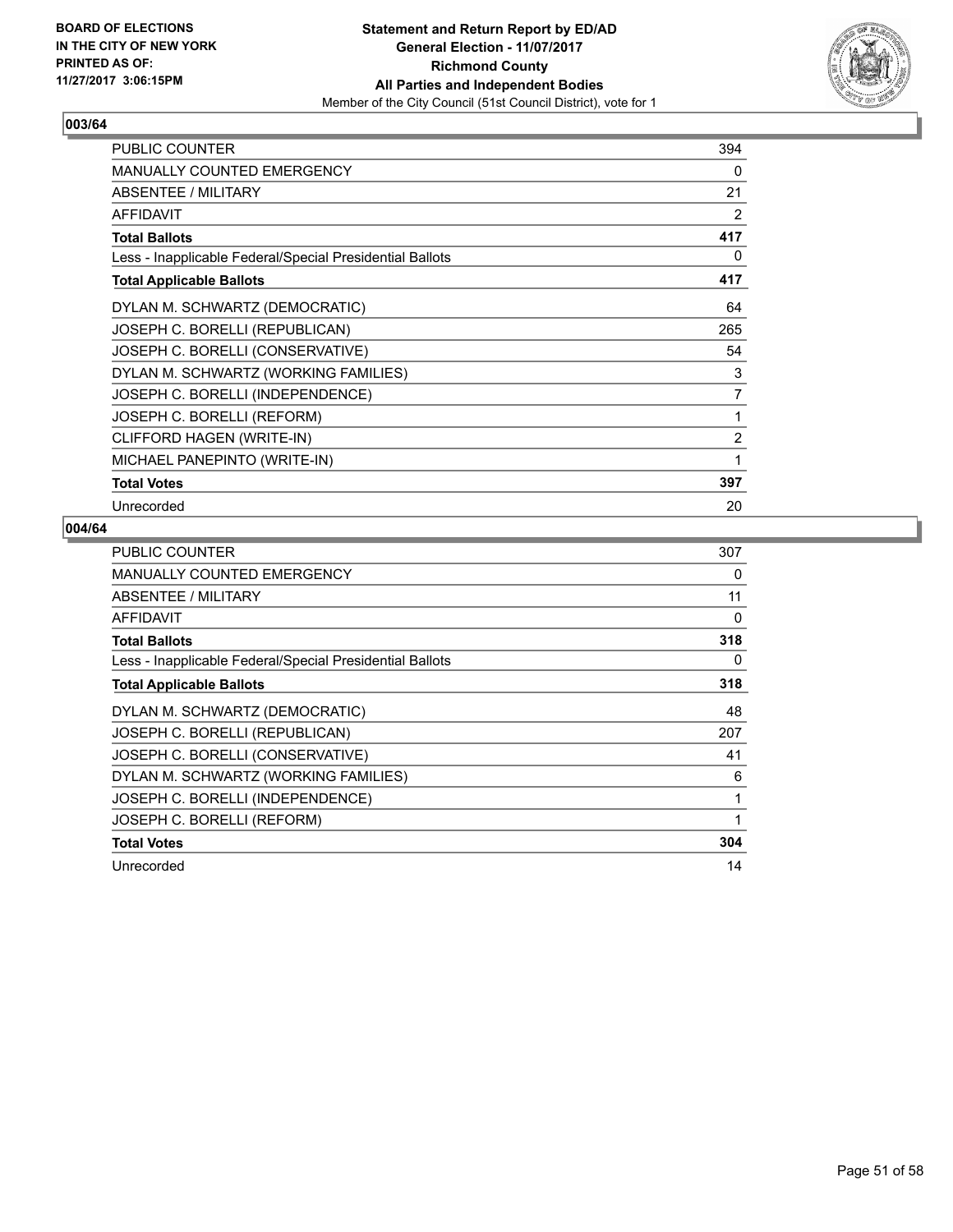

| <b>PUBLIC COUNTER</b>                                    | 416 |
|----------------------------------------------------------|-----|
| <b>MANUALLY COUNTED EMERGENCY</b>                        | 0   |
| <b>ABSENTEE / MILITARY</b>                               | 18  |
| <b>AFFIDAVIT</b>                                         | 4   |
| <b>Total Ballots</b>                                     | 438 |
| Less - Inapplicable Federal/Special Presidential Ballots | 0   |
| <b>Total Applicable Ballots</b>                          | 438 |
| DYLAN M. SCHWARTZ (DEMOCRATIC)                           | 73  |
| JOSEPH C. BORELLI (REPUBLICAN)                           | 288 |
| JOSEPH C. BORELLI (CONSERVATIVE)                         | 41  |
| DYLAN M. SCHWARTZ (WORKING FAMILIES)                     | 7   |
| JOSEPH C. BORELLI (INDEPENDENCE)                         | 10  |
| JOSEPH C. BORELLI (REFORM)                               | 3   |
| <b>Total Votes</b>                                       | 422 |
| Unrecorded                                               | 16  |

| <b>PUBLIC COUNTER</b>                                    | 426 |
|----------------------------------------------------------|-----|
| <b>MANUALLY COUNTED EMERGENCY</b>                        | 0   |
| ABSENTEE / MILITARY                                      | 16  |
| AFFIDAVIT                                                | 6   |
| <b>Total Ballots</b>                                     | 448 |
| Less - Inapplicable Federal/Special Presidential Ballots | 0   |
| <b>Total Applicable Ballots</b>                          | 448 |
| DYLAN M. SCHWARTZ (DEMOCRATIC)                           | 68  |
| JOSEPH C. BORELLI (REPUBLICAN)                           | 289 |
| JOSEPH C. BORELLI (CONSERVATIVE)                         | 61  |
| DYLAN M. SCHWARTZ (WORKING FAMILIES)                     | 12  |
| JOSEPH C. BORELLI (INDEPENDENCE)                         | 5   |
| JOSEPH C. BORELLI (REFORM)                               | 4   |
| <b>Total Votes</b>                                       | 439 |
| Unrecorded                                               | 9   |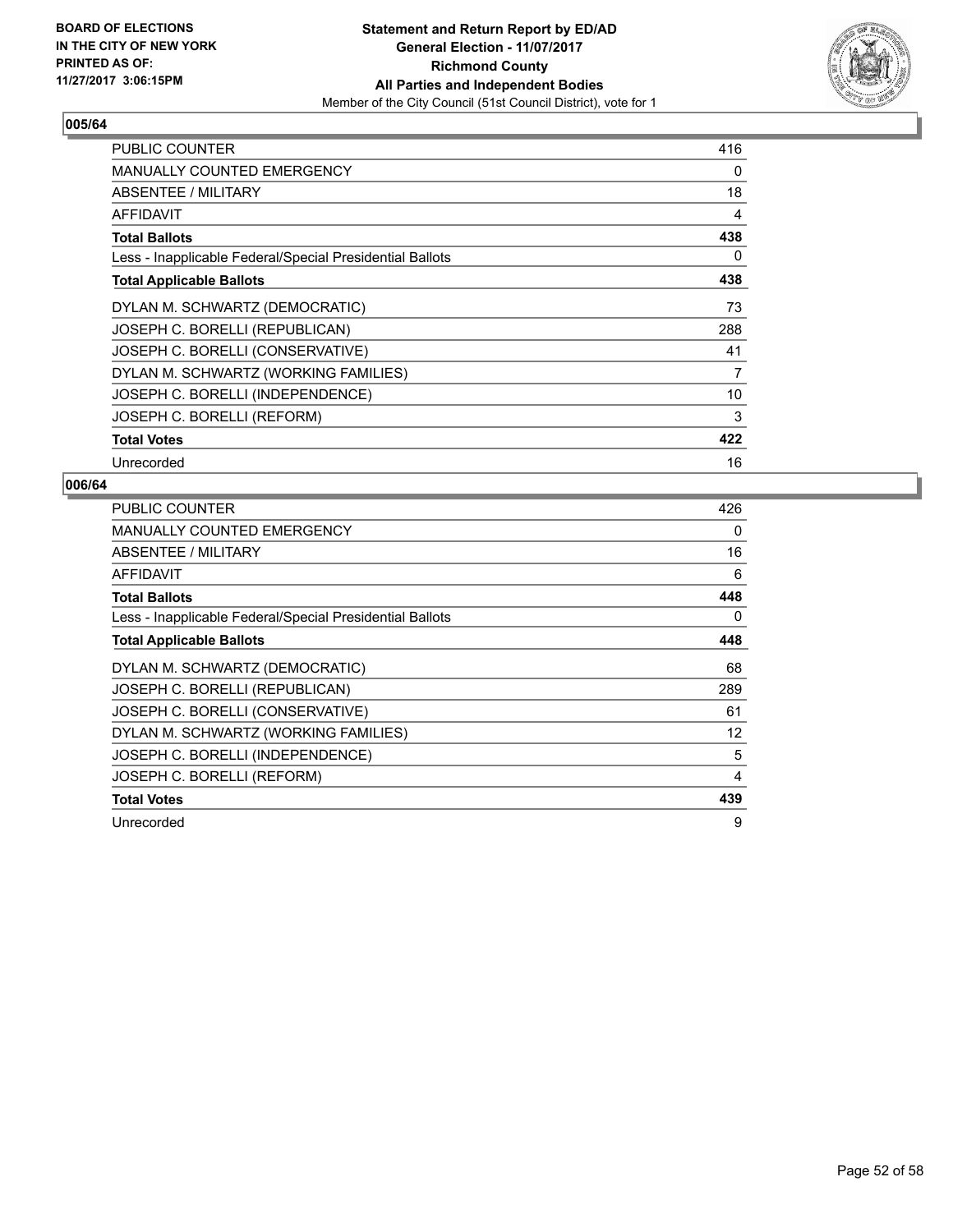

| <b>PUBLIC COUNTER</b>                                    | 427      |
|----------------------------------------------------------|----------|
| <b>MANUALLY COUNTED EMERGENCY</b>                        | 0        |
| <b>ABSENTEE / MILITARY</b>                               | 13       |
| AFFIDAVIT                                                | 2        |
| <b>Total Ballots</b>                                     | 442      |
| Less - Inapplicable Federal/Special Presidential Ballots | 0        |
| <b>Total Applicable Ballots</b>                          | 442      |
| DYLAN M. SCHWARTZ (DEMOCRATIC)                           | 68       |
| JOSEPH C. BORELLI (REPUBLICAN)                           | 293      |
| JOSEPH C. BORELLI (CONSERVATIVE)                         | 51       |
| DYLAN M. SCHWARTZ (WORKING FAMILIES)                     | 10       |
| JOSEPH C. BORELLI (INDEPENDENCE)                         | 4        |
| JOSEPH C. BORELLI (REFORM)                               | $\Omega$ |
| <b>Total Votes</b>                                       | 426      |
| Unrecorded                                               | 16       |

| <b>PUBLIC COUNTER</b>                                    | 332 |
|----------------------------------------------------------|-----|
| MANUALLY COUNTED EMERGENCY                               | 0   |
| ABSENTEE / MILITARY                                      | 20  |
| AFFIDAVIT                                                | 3   |
| <b>Total Ballots</b>                                     | 355 |
| Less - Inapplicable Federal/Special Presidential Ballots | 0   |
| <b>Total Applicable Ballots</b>                          | 355 |
| DYLAN M. SCHWARTZ (DEMOCRATIC)                           | 56  |
| JOSEPH C. BORELLI (REPUBLICAN)                           | 237 |
| JOSEPH C. BORELLI (CONSERVATIVE)                         | 35  |
| DYLAN M. SCHWARTZ (WORKING FAMILIES)                     | 10  |
| JOSEPH C. BORELLI (INDEPENDENCE)                         | 6   |
| JOSEPH C. BORELLI (REFORM)                               | 0   |
| <b>Total Votes</b>                                       | 344 |
| Unrecorded                                               | 11  |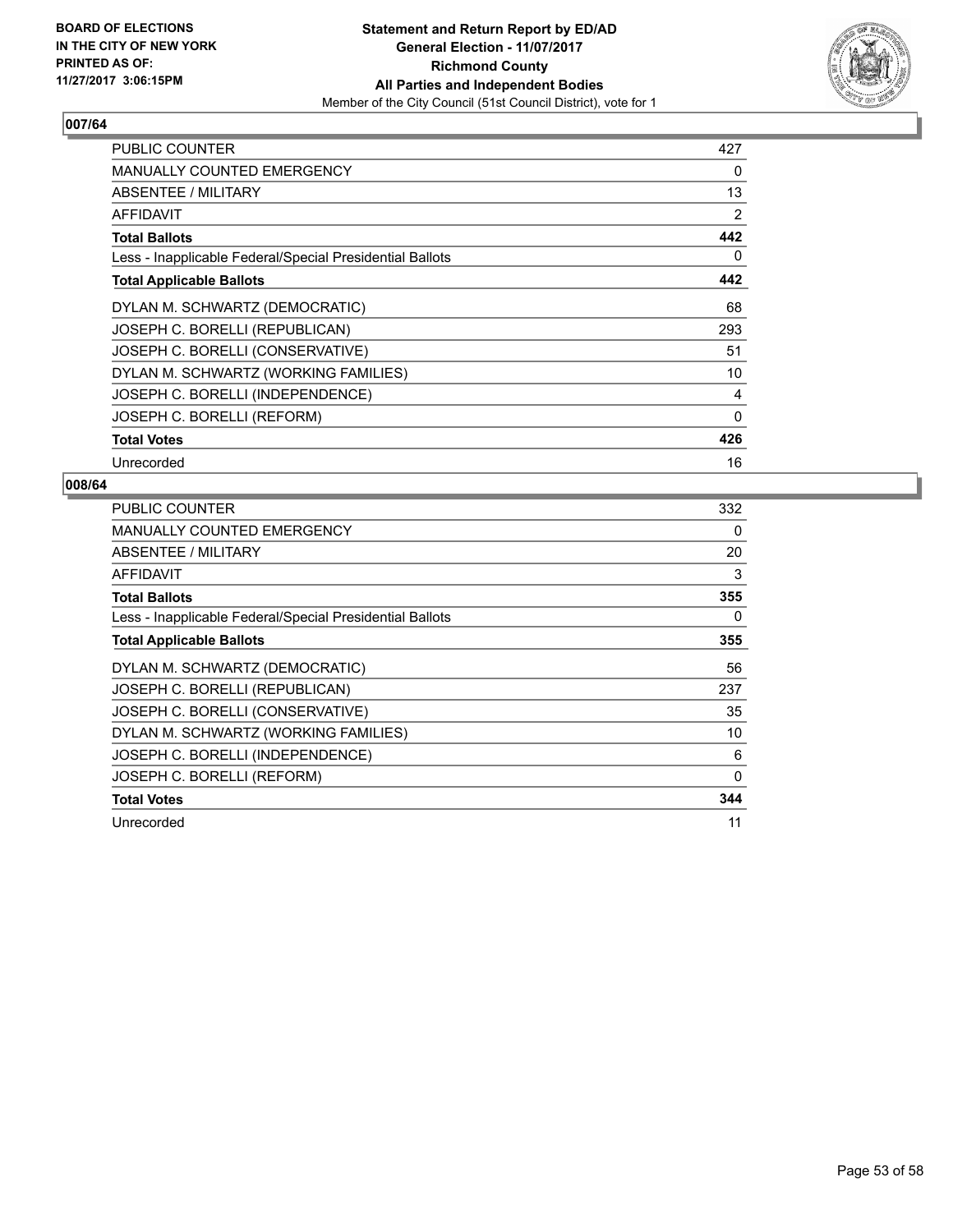

| PUBLIC COUNTER                                           | 317 |
|----------------------------------------------------------|-----|
| <b>MANUALLY COUNTED EMERGENCY</b>                        | 0   |
| ABSENTEE / MILITARY                                      | 8   |
| <b>AFFIDAVIT</b>                                         | 1   |
| <b>Total Ballots</b>                                     | 326 |
| Less - Inapplicable Federal/Special Presidential Ballots | 0   |
| <b>Total Applicable Ballots</b>                          | 326 |
| DYLAN M. SCHWARTZ (DEMOCRATIC)                           | 54  |
| JOSEPH C. BORELLI (REPUBLICAN)                           | 202 |
| JOSEPH C. BORELLI (CONSERVATIVE)                         | 43  |
| DYLAN M. SCHWARTZ (WORKING FAMILIES)                     | 5   |
| JOSEPH C. BORELLI (INDEPENDENCE)                         | 2   |
| JOSEPH C. BORELLI (REFORM)                               | 0   |
| CLIFFORD HAGEN (WRITE-IN)                                | 2   |
| <b>Total Votes</b>                                       | 308 |
| Unrecorded                                               | 18  |

| <b>PUBLIC COUNTER</b>                                    | 318            |
|----------------------------------------------------------|----------------|
| <b>MANUALLY COUNTED EMERGENCY</b>                        | 0              |
| ABSENTEE / MILITARY                                      | 8              |
| AFFIDAVIT                                                | 6              |
| <b>Total Ballots</b>                                     | 332            |
| Less - Inapplicable Federal/Special Presidential Ballots | 0              |
| <b>Total Applicable Ballots</b>                          | 332            |
| DYLAN M. SCHWARTZ (DEMOCRATIC)                           | 44             |
| JOSEPH C. BORELLI (REPUBLICAN)                           | 243            |
| JOSEPH C. BORELLI (CONSERVATIVE)                         | 35             |
| DYLAN M. SCHWARTZ (WORKING FAMILIES)                     | 1              |
| JOSEPH C. BORELLI (INDEPENDENCE)                         | $\overline{2}$ |
| JOSEPH C. BORELLI (REFORM)                               | 1              |
| <b>Total Votes</b>                                       | 326            |
| Unrecorded                                               | 6              |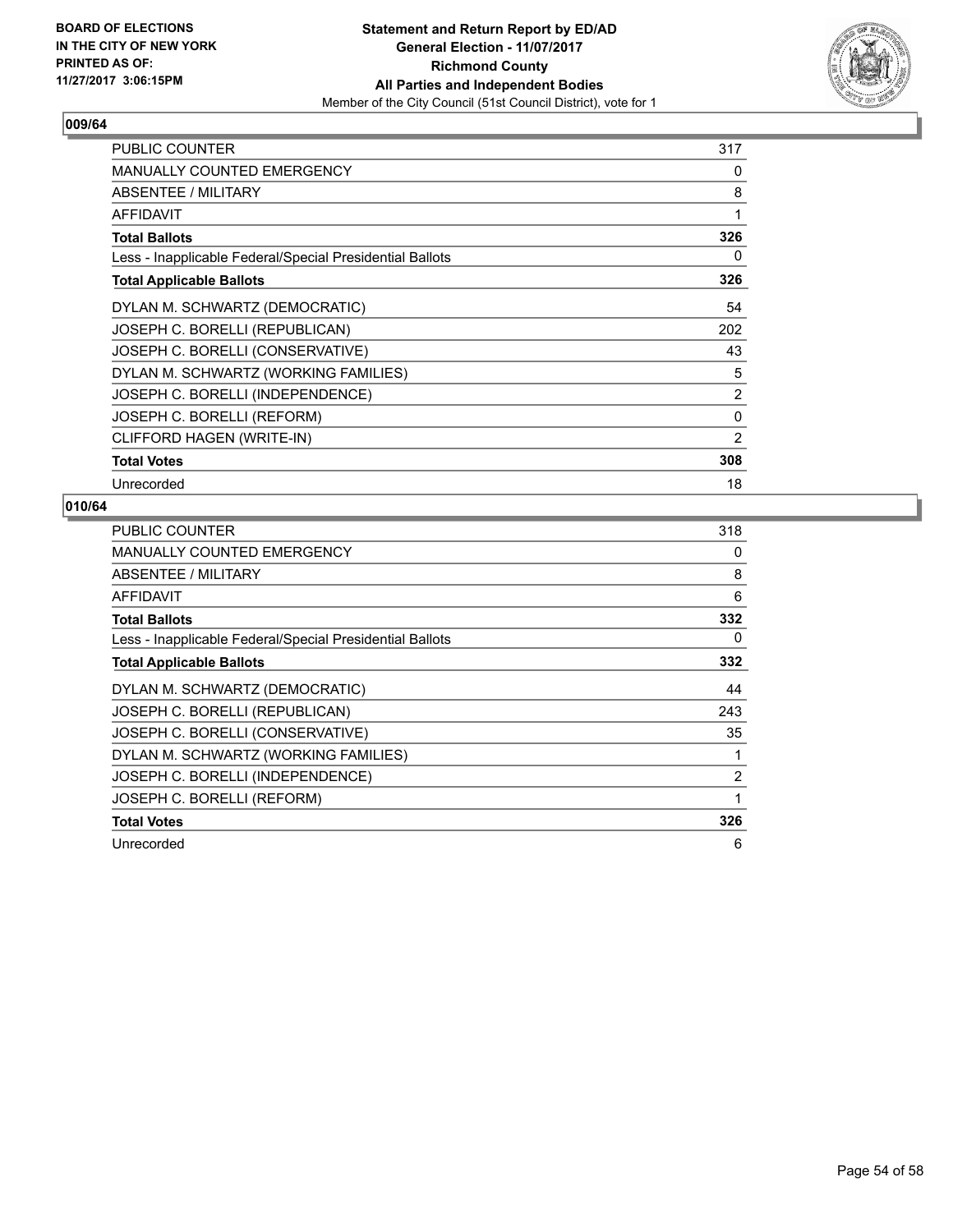

| <b>PUBLIC COUNTER</b>                                    | 145          |
|----------------------------------------------------------|--------------|
| <b>MANUALLY COUNTED EMERGENCY</b>                        | 0            |
| ABSENTEE / MILITARY                                      | 11           |
| <b>AFFIDAVIT</b>                                         | 0            |
| <b>Total Ballots</b>                                     | 156          |
| Less - Inapplicable Federal/Special Presidential Ballots | 0            |
| <b>Total Applicable Ballots</b>                          | 156          |
| DYLAN M. SCHWARTZ (DEMOCRATIC)                           | 17           |
| JOSEPH C. BORELLI (REPUBLICAN)                           | 101          |
| JOSEPH C. BORELLI (CONSERVATIVE)                         | 24           |
| DYLAN M. SCHWARTZ (WORKING FAMILIES)                     | 3            |
| JOSEPH C. BORELLI (INDEPENDENCE)                         | $\mathbf{0}$ |
| JOSEPH C. BORELLI (REFORM)                               | 2            |
| STEVEN MATTEO (WRITE-IN)                                 | 3            |
| <b>Total Votes</b>                                       | 150          |
| Unrecorded                                               | 6            |

| <b>PUBLIC COUNTER</b>                                    | 373 |
|----------------------------------------------------------|-----|
| MANUALLY COUNTED EMERGENCY                               | 0   |
| ABSENTEE / MILITARY                                      | 12  |
| <b>AFFIDAVIT</b>                                         | 5   |
| <b>Total Ballots</b>                                     | 390 |
| Less - Inapplicable Federal/Special Presidential Ballots | 0   |
| <b>Total Applicable Ballots</b>                          | 390 |
| DYLAN M. SCHWARTZ (DEMOCRATIC)                           | 79  |
| JOSEPH C. BORELLI (REPUBLICAN)                           | 249 |
| JOSEPH C. BORELLI (CONSERVATIVE)                         | 37  |
| DYLAN M. SCHWARTZ (WORKING FAMILIES)                     | 7   |
| JOSEPH C. BORELLI (INDEPENDENCE)                         | 5   |
| JOSEPH C. BORELLI (REFORM)                               | 0   |
| <b>Total Votes</b>                                       | 377 |
| Unrecorded                                               | 13  |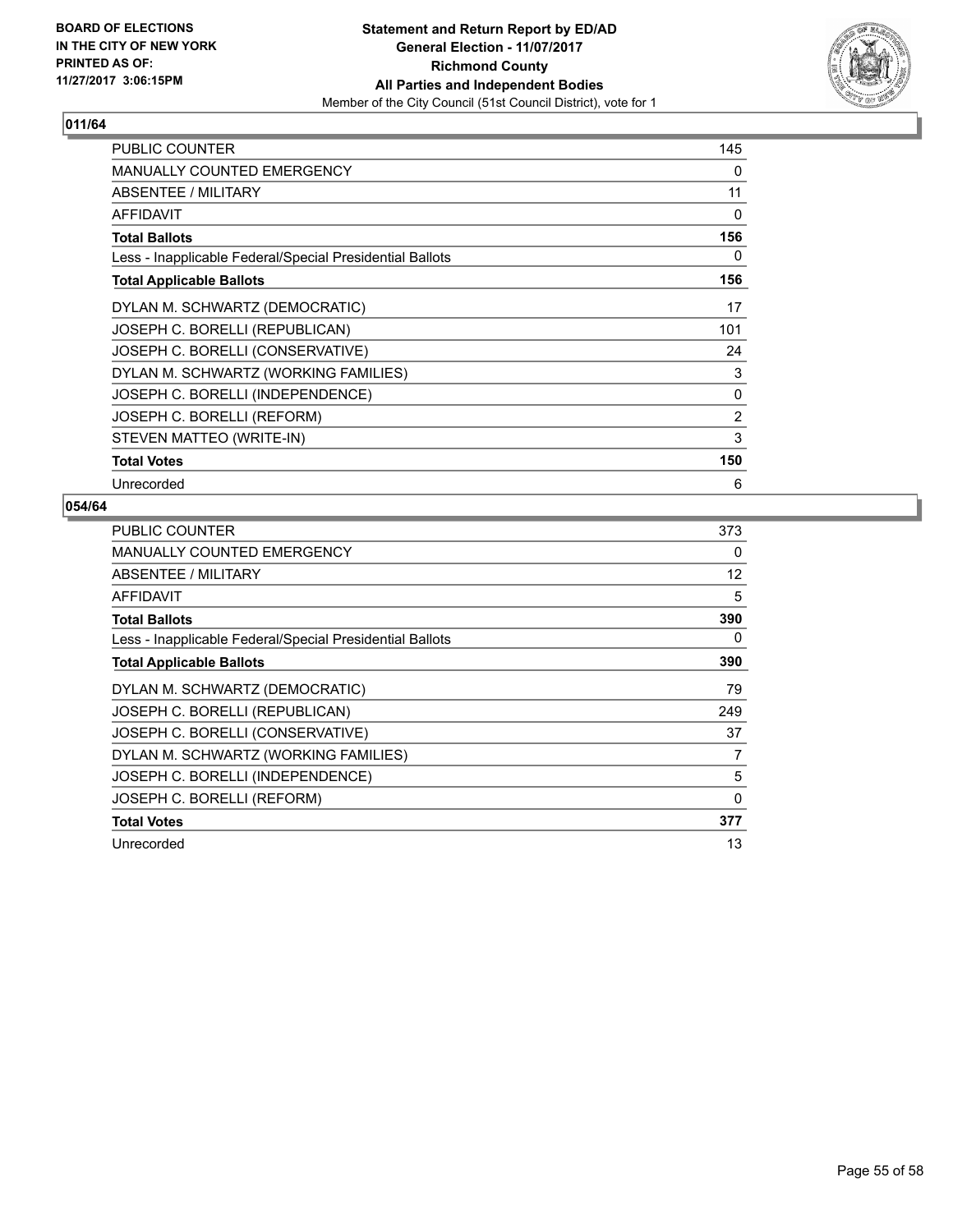

| PUBLIC COUNTER                                           | 341 |
|----------------------------------------------------------|-----|
| <b>MANUALLY COUNTED EMERGENCY</b>                        | 0   |
| ABSENTEE / MILITARY                                      | 11  |
| AFFIDAVIT                                                | 1   |
| <b>Total Ballots</b>                                     | 353 |
| Less - Inapplicable Federal/Special Presidential Ballots | 0   |
| <b>Total Applicable Ballots</b>                          | 353 |
| DYLAN M. SCHWARTZ (DEMOCRATIC)                           | 76  |
| JOSEPH C. BORELLI (REPUBLICAN)                           | 230 |
| JOSEPH C. BORELLI (CONSERVATIVE)                         | 27  |
| DYLAN M. SCHWARTZ (WORKING FAMILIES)                     | 6   |
| JOSEPH C. BORELLI (INDEPENDENCE)                         | 3   |
| JOSEPH C. BORELLI (REFORM)                               | 1   |
| UNATTRIBUTABLE WRITE-IN (WRITE-IN)                       | 1   |
| <b>Total Votes</b>                                       | 344 |
| Unrecorded                                               | 9   |

| <b>PUBLIC COUNTER</b>                                    | 341 |
|----------------------------------------------------------|-----|
| MANUALLY COUNTED EMERGENCY                               | 0   |
| ABSENTEE / MILITARY                                      | 10  |
| AFFIDAVIT                                                | 7   |
| <b>Total Ballots</b>                                     | 358 |
| Less - Inapplicable Federal/Special Presidential Ballots | 0   |
| <b>Total Applicable Ballots</b>                          | 358 |
| DYLAN M. SCHWARTZ (DEMOCRATIC)                           | 62  |
| JOSEPH C. BORELLI (REPUBLICAN)                           | 232 |
| JOSEPH C. BORELLI (CONSERVATIVE)                         | 41  |
| DYLAN M. SCHWARTZ (WORKING FAMILIES)                     | 3   |
| JOSEPH C. BORELLI (INDEPENDENCE)                         | 3   |
| JOSEPH C. BORELLI (REFORM)                               | 4   |
| <b>Total Votes</b>                                       | 345 |
| Unrecorded                                               | 13  |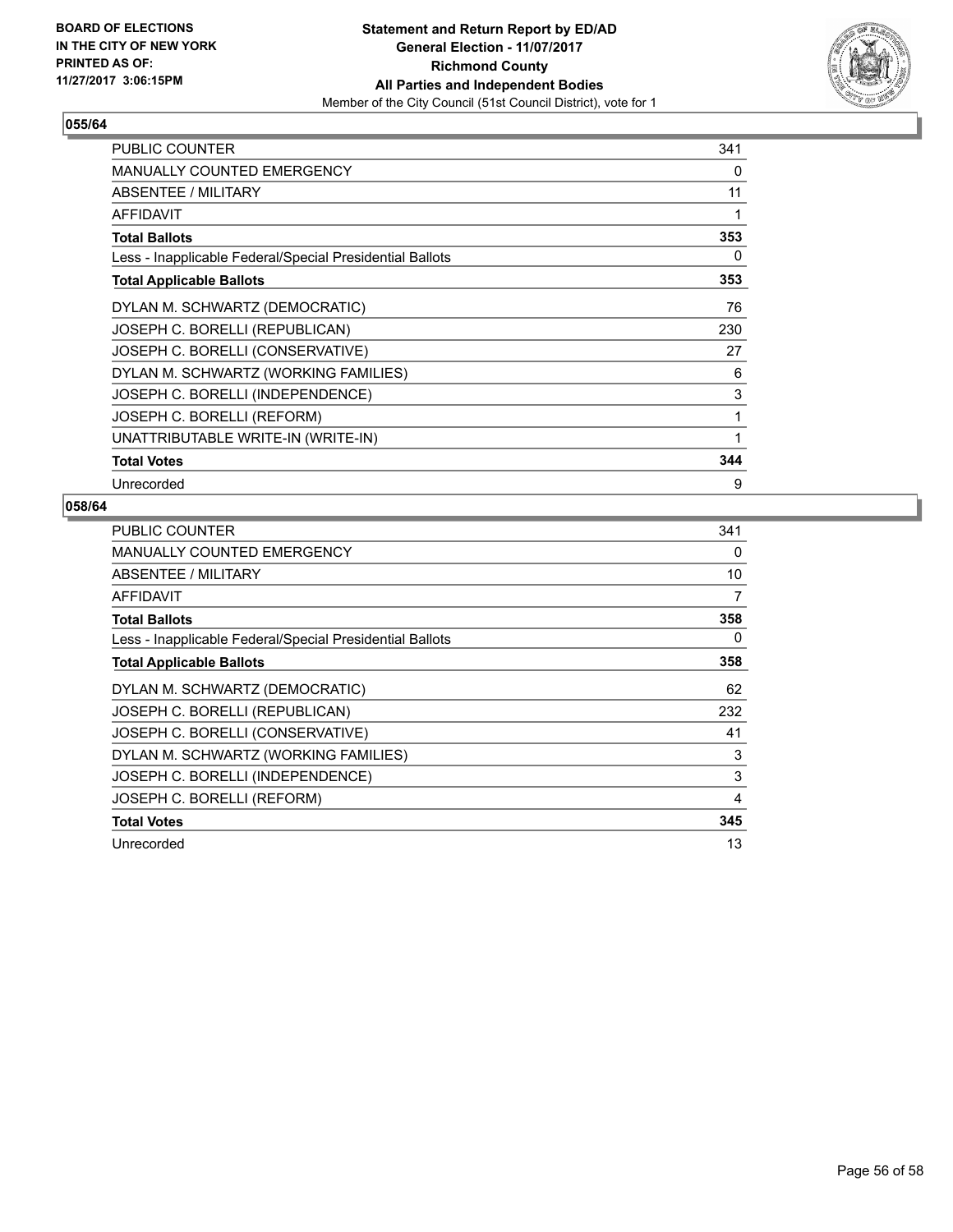

| <b>PUBLIC COUNTER</b>                                    | 0 |
|----------------------------------------------------------|---|
| <b>MANUALLY COUNTED EMERGENCY</b>                        | 0 |
| ABSENTEE / MILITARY                                      | 0 |
| AFFIDAVIT                                                | 0 |
| <b>Total Ballots</b>                                     | 0 |
| Less - Inapplicable Federal/Special Presidential Ballots | 0 |
| <b>Total Applicable Ballots</b>                          | 0 |
| DYLAN M. SCHWARTZ (DEMOCRATIC)                           | 0 |
| JOSEPH C. BORELLI (REPUBLICAN)                           | 0 |
| JOSEPH C. BORELLI (CONSERVATIVE)                         | 0 |
| DYLAN M. SCHWARTZ (WORKING FAMILIES)                     | 0 |
| JOSEPH C. BORELLI (INDEPENDENCE)                         | 0 |
| JOSEPH C. BORELLI (REFORM)                               | 0 |
| <b>Total Votes</b>                                       | 0 |